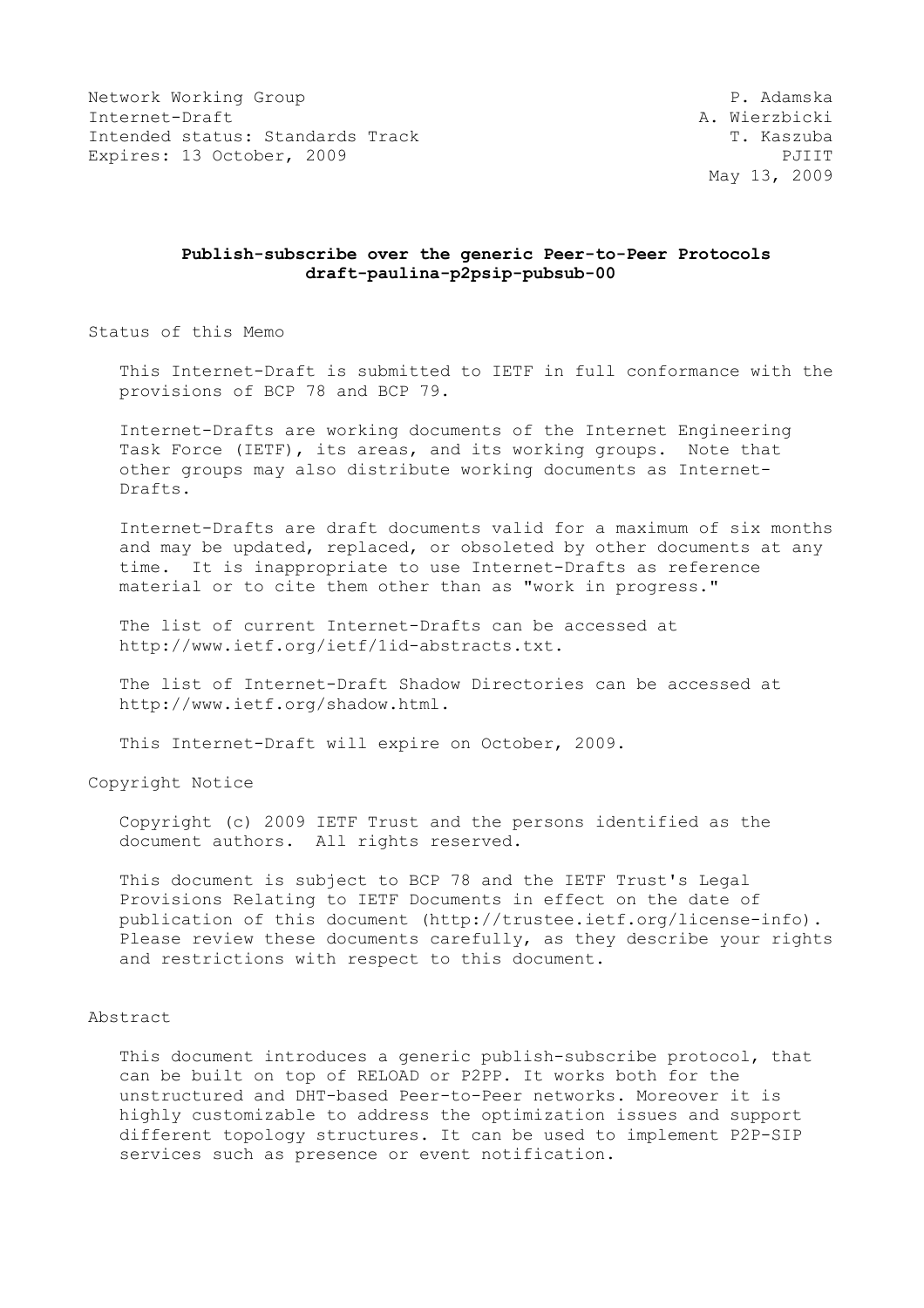| Adamska, et al. | Expires October 13, 2009 | [Page 1]      |
|-----------------|--------------------------|---------------|
| Internet-Draft  | Publish-Subscribe        | February 2009 |

| 1. |                                      |
|----|--------------------------------------|
| 2. |                                      |
|    |                                      |
|    |                                      |
|    |                                      |
|    |                                      |
|    |                                      |
|    |                                      |
|    |                                      |
|    |                                      |
|    |                                      |
|    |                                      |
|    |                                      |
|    |                                      |
|    |                                      |
|    |                                      |
|    |                                      |
|    | 4.1.5 Interest conditions12          |
|    |                                      |
|    | 4.2 Default Customizable Algorithm14 |
|    |                                      |
|    |                                      |
|    |                                      |
|    |                                      |
|    |                                      |
|    |                                      |
|    |                                      |
|    |                                      |
|    |                                      |
|    |                                      |
|    |                                      |
|    | 4.3.2 Standard request header28      |
|    |                                      |
|    |                                      |
|    |                                      |
|    |                                      |
|    |                                      |
|    | 4.3.8 Standard response header31     |
|    |                                      |
|    |                                      |
|    |                                      |
|    |                                      |
|    |                                      |
|    |                                      |
|    |                                      |
|    |                                      |
|    |                                      |
|    |                                      |
|    |                                      |
|    |                                      |
|    |                                      |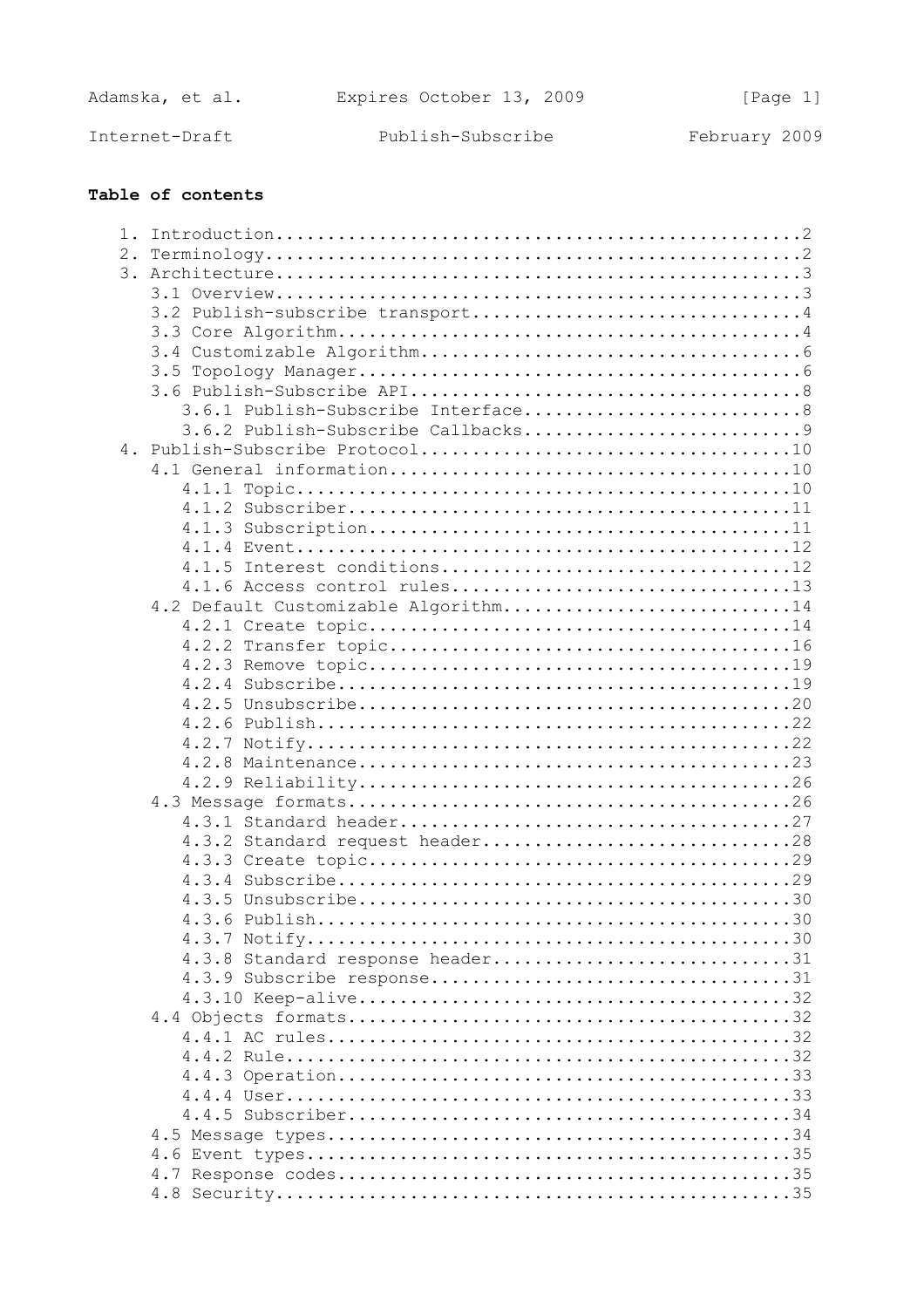Adamska, et al. Expires October 13, 2009 [Page 2]

| 5. Integrating publish-subscribe with P2PP/RELOAD35<br>5.1 Extending P2PP/RELOAD interfaces35 |
|-----------------------------------------------------------------------------------------------|
|                                                                                               |
|                                                                                               |
|                                                                                               |
|                                                                                               |
|                                                                                               |
|                                                                                               |
|                                                                                               |
|                                                                                               |
|                                                                                               |
|                                                                                               |
|                                                                                               |

## **1. Introduction**

 The publish-subscribe protocol described in this paper is built on top of the generic P2P protocols such as RELOAD[1] and P2PP[2]. It may exchange messages both directly between the specified peers or by encapsulating them in the resource objects and sending inside the P2P insert request. A set of callback methods has been defined to let the publish-subscribe layer capture the incoming P2P requests, process them and modify the default P2P protocol behavior if it is necessary. In this document we describe the generic protocol, that works both for the unstructured and DHT-based P2P networks. It can be easily configured to optimize its behavior using the overlay-specific features or simply replaced by a set of different algorithms for the various P2P networks. Both operations are completely transparent for the higher-layer applications and topology-independent. Additionally we also define the Access Control Rules (AC), which allows higher-layer application to let some of the users subscribe for the specified topic without granting them permission to generate events. These rules are stored by all the topic subscribers, as they can be responsible for accepting other nodes' requests. The proposed publish-subscribe protocol also provides so called Interest Conditions (IC) which can be used as a simple filter for the received events. Each node can define the group of users generating interesting events. Each node also stores a certain number of events, that have recently been published for the topic. The new subscriber may ask for sending some or all of them after the successful subscription process. Nodes may also store a configurable number of the 'backup nodes' in the special caches, to use them in case of the direct parent's failure.

# **2. Terminology**

 The key words "MUST", "MUST NOT", "REQUIRED", "SHALL", "SHALL NOT", "SHOULD", "SHOULD NOT", "RECOMMENDED", "MAY", and "OPTIONAL" in this document are to be interpreted as described in RFC 2119 [3].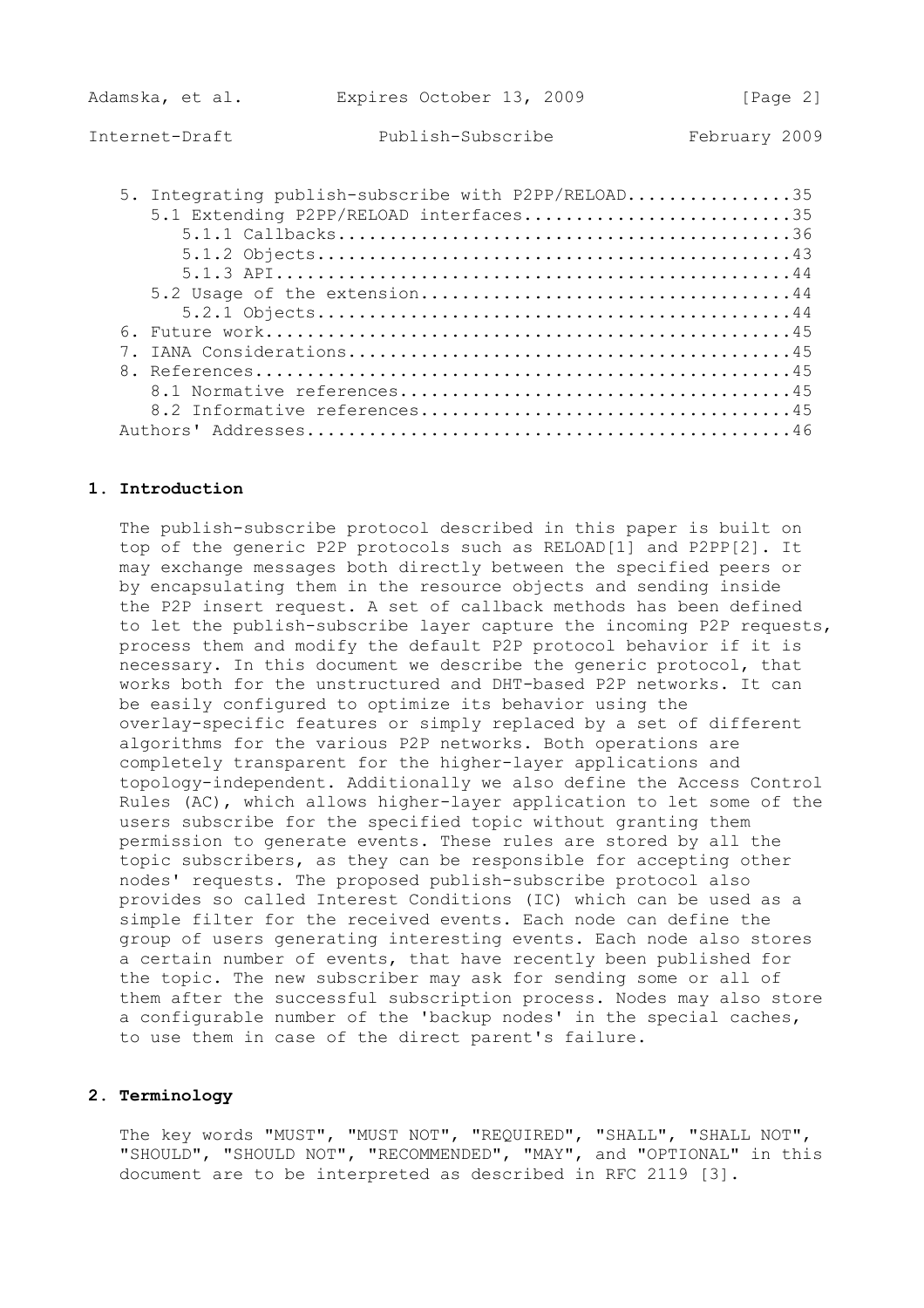Some of the terminology has been borrowed from the P2PP[1] and RELOAD[2] drafts.

Topic owner: The node which has created the topic.

- Topic root: A non-leaf node in the topology structure indirect parent for all the other nodes. It MAY be a topic subscriber or not. In the DHT-based overlays, it will be the peer with id numerically closest to the topic identifier.
- Topic history: Every node participating in the topology structure, that is able to accept new subscribers (which means it is a peer, not client) stores the list of the events that have recently been published for the specified topic. During the subscription process node can ask its parent to send some, or all of them. History only refers to the custom events, not the predefined ones, such as AC MODIFIED.
- Topic cache: The backup list of nodes participating in the topology structure which is used in case of detecting the direct parent's failure. There may be several types of caches stored be a single node.

### **3. Architecture**

#### **3.1 Overview**

 To provide a generic and highly extensible publish-subscribe mechanism we decided to split it, as it is shown in the figure 3.1.1. The arrows illustrate the communication between the various components of the publish-subscribe layer.

| -----------------------------                                                 |                                    | Publish-Subscribe API                                          |
|-------------------------------------------------------------------------------|------------------------------------|----------------------------------------------------------------|
| Publish-Subscribe Callbacks  <br>-------------------------------              |                                    | Publish-Subscribe Interface<br>+------------------------------ |
| $\wedge$                                                                      | $\wedge$<br>---------------------+ | -------------------------                                      |
| ------------------------<br>Topology Manager<br>----------------------------- |                                    | Customizable Algorithm<br>_______________________________      |
|                                                                               |                                    |                                                                |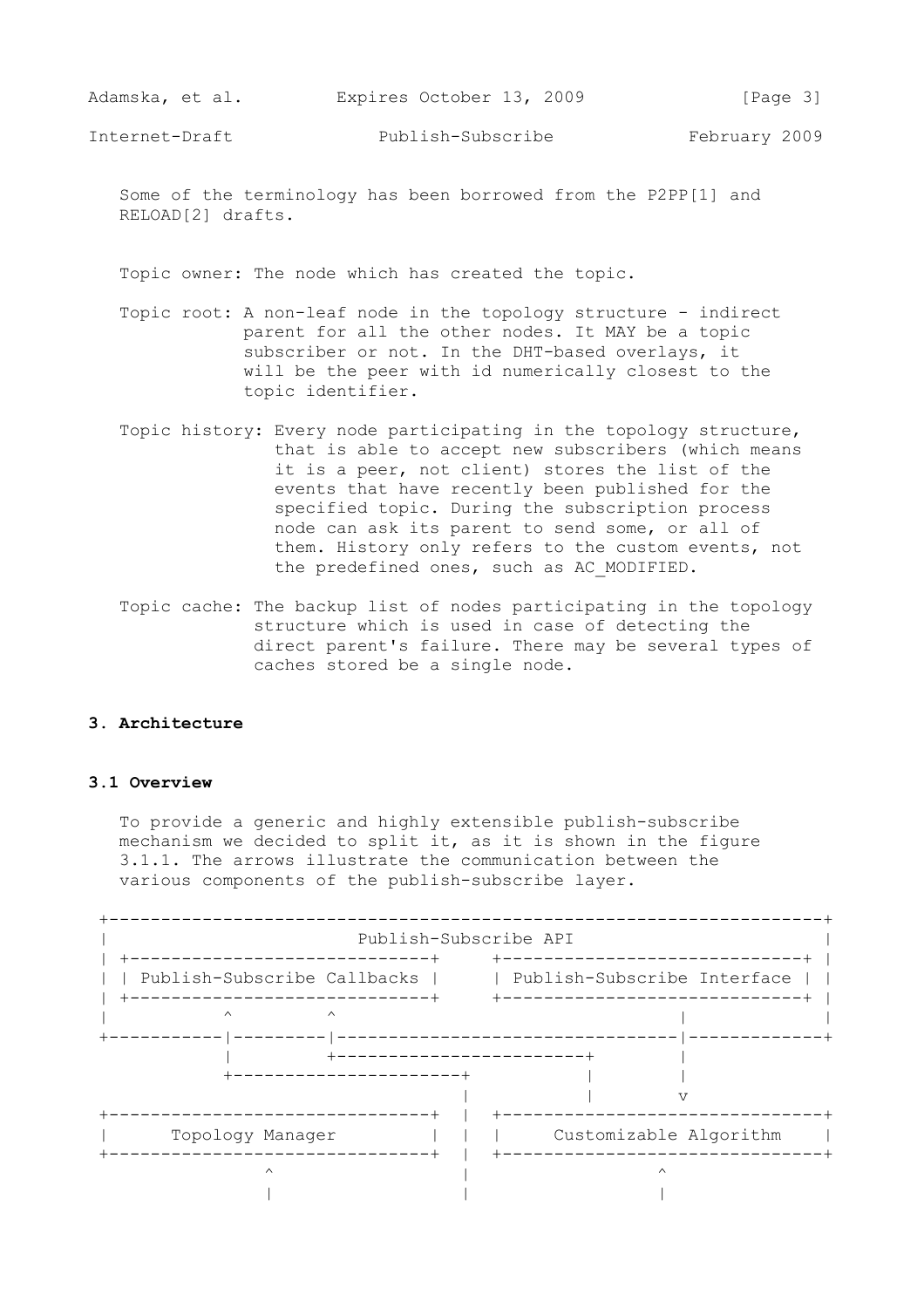

Figure 3.1.1: Publish-subscribe layer architecture

 The following sections provide the detailed description of the most important components of the publish-subscribe layer.

#### **3.2 Publish-subscribe transport**

 This component is directly responsible for the communication. It passes the incoming publish-subscribe messages to the Core Algorithm and sends the outgoing ones. It hides the details of the sending procedure - for example encapsulates a publish-subscribe message inside the network resource object if it is to be sent within the P2P insert request. All the publish-subscribe requests may be routed either directly to some specified node, or using the overlay-specific algorithm. The second method is chosen, when the exact destination is not defined - for example to determine the root during the topic creation procedure in a DHT-based network. Indications and responses are always passed directly to a specified node.

 [TODO: Perhaps for the direct connections publish-subscribe use RELOAD's Attach() - as it was described in the SIP Usage]

#### **3.3 Core Algorithm**

 This component provides the core features of the publish-subscribe layer which are to be common for all the Customizable Algorithms. All the incoming messages are passed directly to this component. It checks whether it stores information about the specified topic (or does not store - for the create topic request) and whether the message originator is allowed to perform a certain operation. If both requirements are fulfilled, it passes the message to the Customizable Algorithm or the Topology Manager. Otherwise it sends the response with an appropriate error code to the request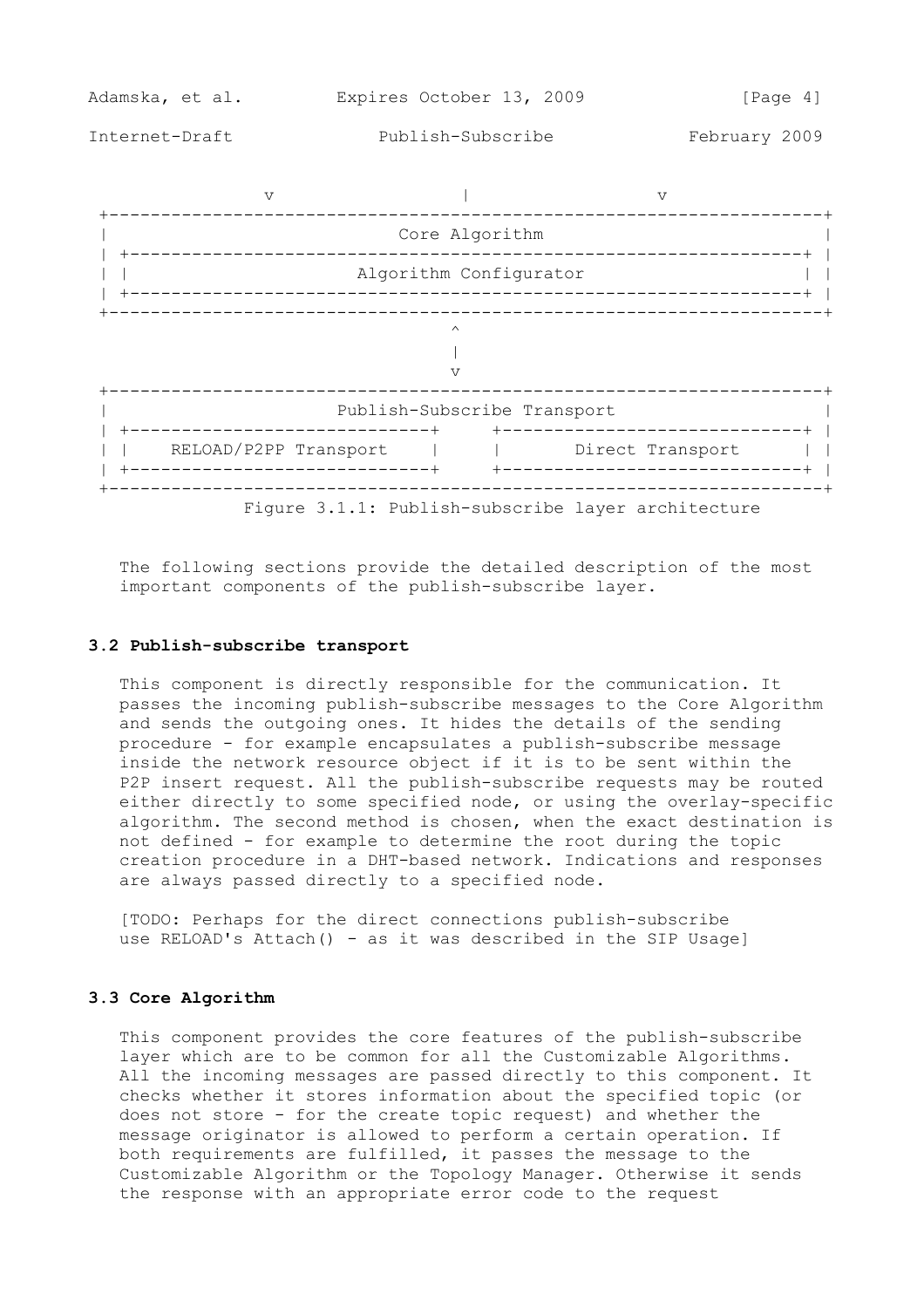Adamska, et al. Expires October 13, 2009 [Page 5]

Internet-Draft Publish-Subscribe February 2009

 originator itself. It is also responsible for forwarding the events notifications to the node's children and checking IC, before passing them to the higher-layer application. Probably the most interesting feature of this component is its ability to query the P2P layer for the overlay type and dynamically load the appropriate algorithm with the suitable configuration. This can be achieved by defining a separate Algorithm Configurator that is used by the Core Algorithm to create an appropriate Customizable Algorithm object. The choice of the suitable component is made on the basis of the underlying P2P network type. This object is also able to configure such parameters as the size of the caches. Caches store the lists of the 'backup nodes' to be used in case of detecting the direct parent's failure. Each node may store several types of such lists, for example associated with different levels of the multicast tree. The decision on the number of caches depends on the Customizable Algorithm component's policy. Each parent is responsible for filling its children's caches by periodically sending them keep-alive messages containing the appropriate lists of nodes. Storing such information is essential in the unstructured networks. However it may not be crucial in the DHT-based ones, where the topology structure can be repaired at a relatively low cost using the overlay-specific routing algorithm, without performing the complex lookup procedures. In such case the Algorithm Configurator may set the cache size to 0 and treat event notifications as a heartbeat messages to reduce the additional traffic associated with the structure maintenance. Moreover, if some new Customizable Algorithm requires sending any additional information in a standard publish-subscribe message - it can register this extended message format to make the Core Algorithm load it instead of the standard message object after receiving the specified request. For example the default Customizable Algorithm stores the information about the Interest Conditions locally, but some different algorithm may choose to built the IC-based multicast tree, where the child's IC are the subset of its parent's IC. This requires adding the information about the IC to the standard subscribe request. Such extended message can be registered using the Algorithm Configurator. Figure 3.3.1 illustrates the usage of this component.

 +----------------------------------------------------+----------------+ | | Core Algorithm | | +----------------+ | | +---------------------------------------------------------------------+ | **|**  $\sim$  |  $\sim$  |  $\sim$  |  $\sim$  |  $\sim$  |  $\sim$  |  $\sim$  |  $\sim$  |  $\sim$  |  $\sim$  |  $\sim$  |  $\sim$  |  $\sim$  |  $\sim$  |  $\sim$  |  $\sim$  |  $\sim$  |  $\sim$  |  $\sim$  |  $\sim$  |  $\sim$  |  $\sim$  |  $\sim$  |  $\sim$  |  $\sim$  |  $\sim$  |  $\sim$  |  $\sim$  |  $\sim$  |  $\sim$   $\sim$  | | chord-128-2-16+ | Customizable Algorithm | |  $\mathbf v$  +--------------------------------------------+------------------------+ | | Algorithm Configurator | | +------------------------+ | |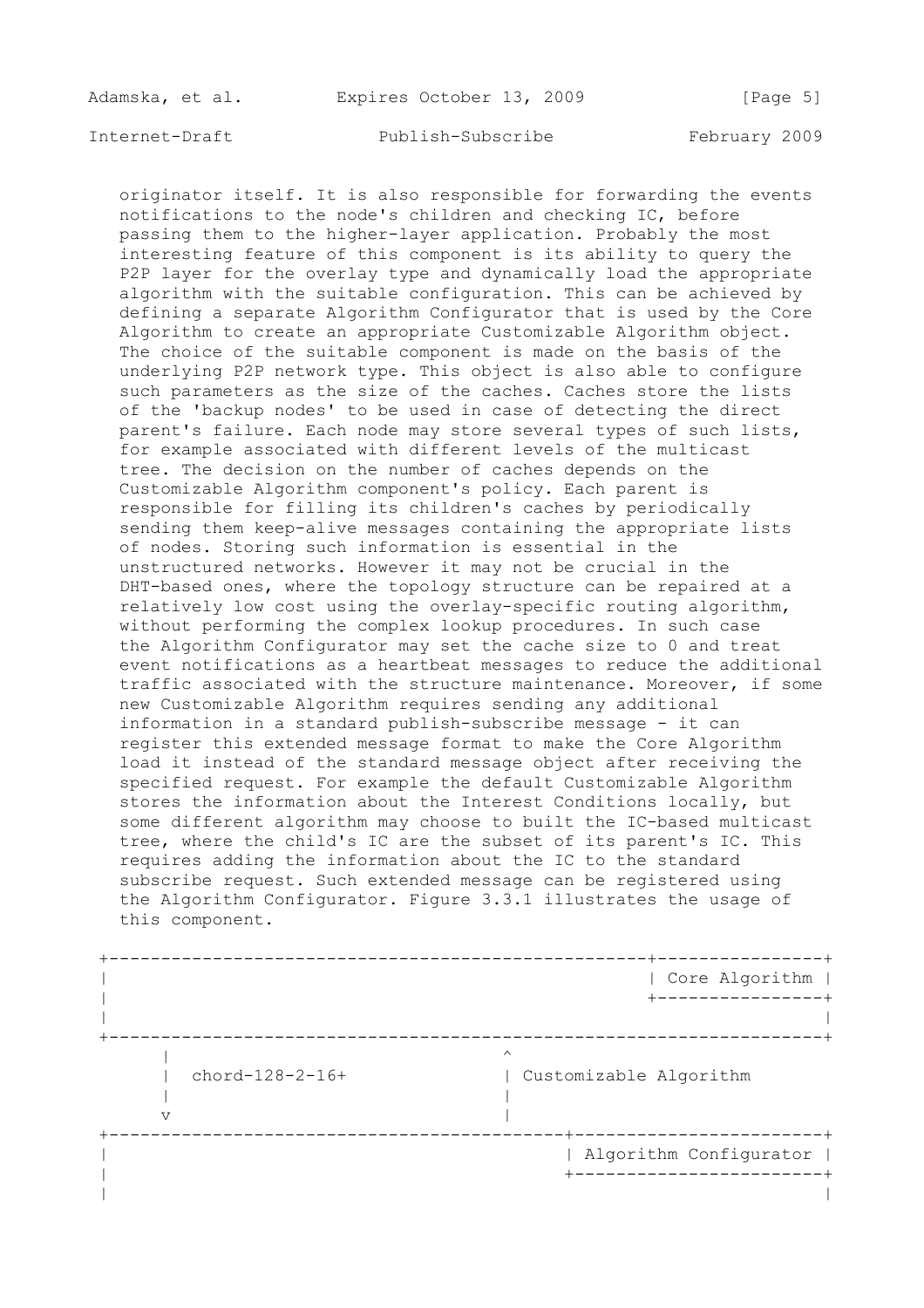| Adamska, et al.         | Expires October 13, 2009                                                                                                     | [Page 6]      |
|-------------------------|------------------------------------------------------------------------------------------------------------------------------|---------------|
| Internet-Draft          | Publish-Subscribe                                                                                                            | February 2009 |
| 2. Configure the object | 1. Create the appropriate Customizable Algorithm object<br>3. Register the messages for all the publish-subscribe operations |               |
|                         | Figure 3.3.1: Usage of the Algorithm Configurator component                                                                  |               |

## **3.4 Customizable Algorithm**

 This component implements all the methods from the Publish-Subscribe Interface and takes care of the processing of most of them. For instance the create topic operation requires performing different procedures in the DTH-based and unstructured overlays. In the first case it is enough to encapsulate the create topic request inside the P2P insert request, giving the topic identifier as an object key. The unstructured networks require performing the lookup procedure to ensure that some other node has not created the specified topic before. It is also necessary to place the SUBSCRIPTIONINFO objects in the P2P network to inform other nodes about the existing participants of the topology structure created for the particular topic. Additionally in the DHT-based networks transferring certain topics to the new root may be necessary, if some new node joins the P2P network and its ID is closer to the topic ID according to the overlay-specific distance metrics. The Customizable Algorithm component also takes part in the topology structure creation process - this feature is described in details in the next section.

## **3.5 Topology Manager**

 This component is responsible for creating and maintaining the specified topology structure. It handles all the subscribe requests and takes part in the topic transfers. Currently there are two structures defined: star and multicast tree. For the first one, topology manager only ensures, that none of the nodes except the topic root accepts new subscribers. The situation is slightly more complex for the multicast trees. For instance the Customizable Algorithm component may require creating IC-based trees. Then the node, receiving a subscribe request, must check whether the new subscriber's IC are the subset of its own ones. If it is not - it has to forward the request to the higher level of the multicast tree because it will not be receiving all the events that are interesting to the new subscriber. In such cases Topology Manager must consult the Customizable Algorithm component to identify the next hop for forwarding the subscribe request. Figure 3.5.1 illustrates the subscribe procedure that uses the described mechanism. Figure 3.5.2 shows the structure that does not apply any additional rules for accepting the new subscribers. In this case the marked node B may not be receiving all the interesting events.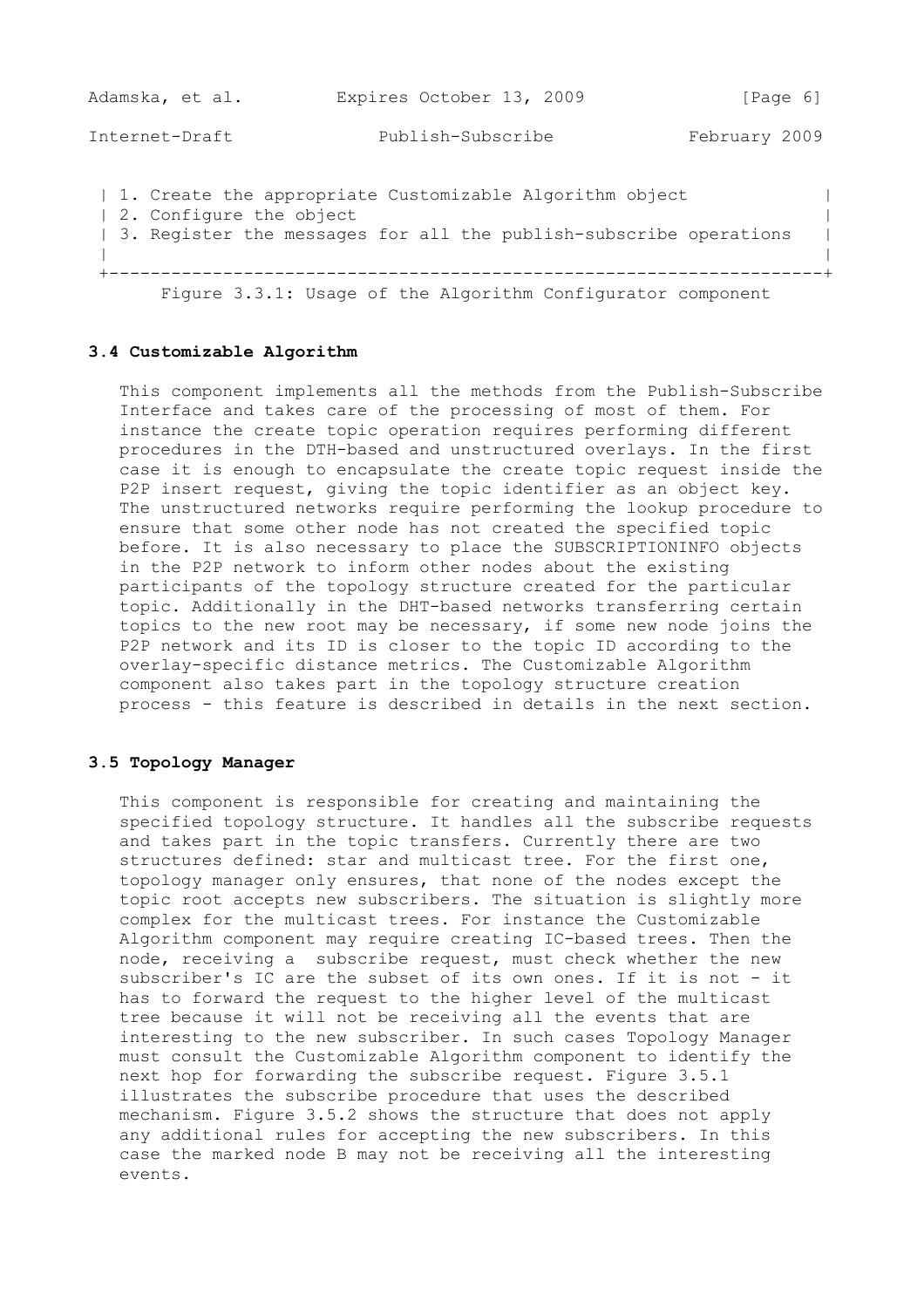

 Figure 3.5.1: Subscribe procedure that applies the additional rules defined by the Customizable Algorithm component (a) and the multicast tree after completing the procedure (b)



 Figure 3.5.2: Subscribe procedure that does not apply the additional rules defined by the Customizable Algorithm component (a) and the multicast tree after completing the procedure (b)

 Figure 3.5.3 briefly describes the exact procedures performed by the node receiving a subscribe request to build an IC-based multicast tree using the proposed mechanism.

| Tree Topology         | Customizable Algorithm            |
|-----------------------|-----------------------------------|
|                       |                                   |
|                       |                                   |
| 2. Query for a better | 3. If the new subscriber's IC are |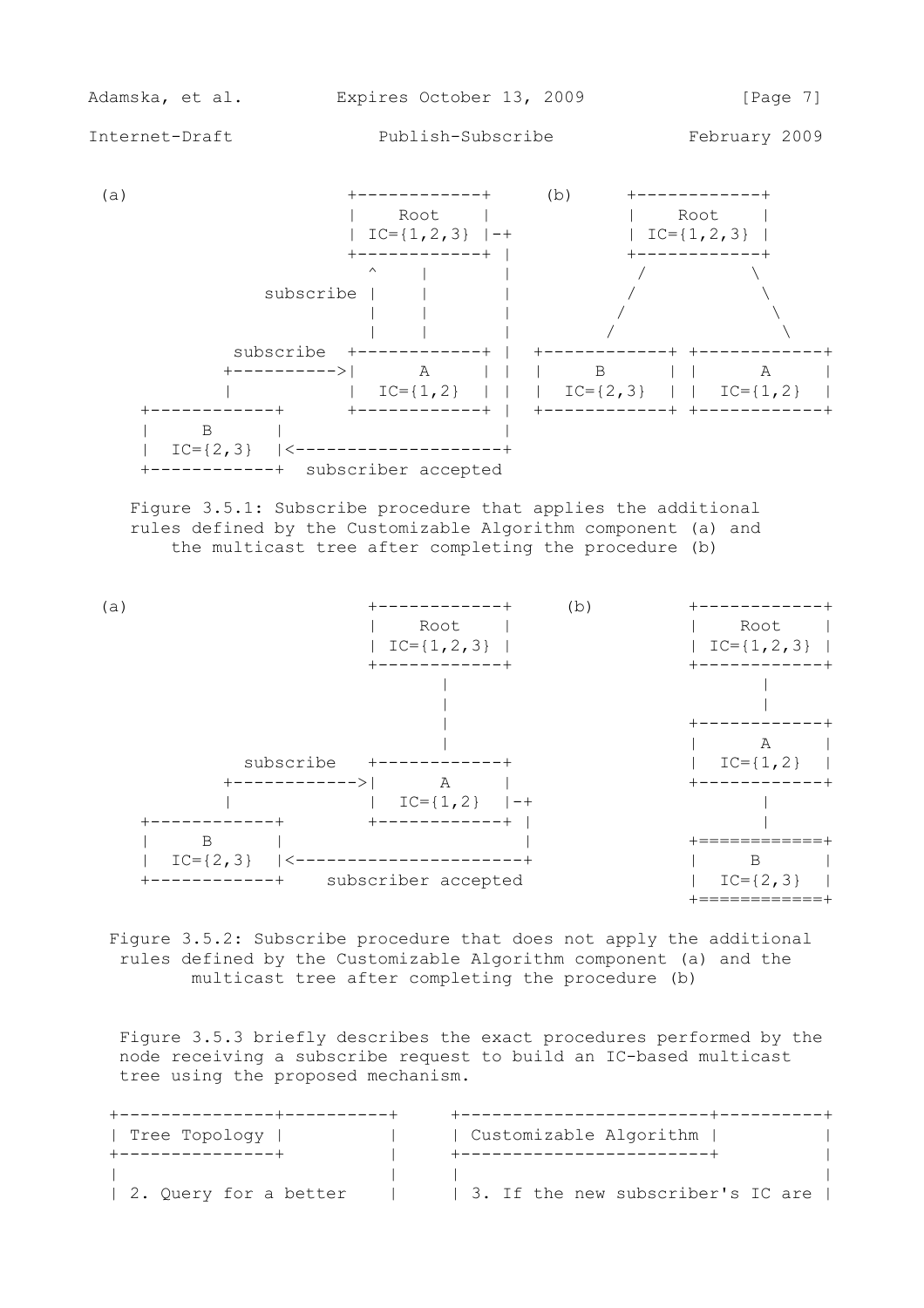Adamska, et al. Expires October 13, 2009 [Page 8] Internet-Draft Publish-Subscribe February 2009 | node to accept the | | | the subset of this node's IC | | request | | return null | | | 4. If the better node ==  $|$  | 3'.Otherwise return this node's | | null, accept the | | parent | | request | | | | 4'.If the better node | | | | != null, forward the | | | | request to that node | | | | | | | +--------------------------+ +-----------------------------------+  $\wedge$   $\qquad$   $\wedge$   $\qquad$   $\wedge$   $\qquad$   $\wedge$   $\qquad$   $\wedge$   $\wedge$   $\wedge$   $\wedge$   $\wedge$   $\wedge$   $\wedge$   $\wedge$   $\wedge$   $\wedge$   $\wedge$   $\wedge$   $\wedge$   $\wedge$   $\wedge$   $\wedge$   $\wedge$   $\wedge$   $\wedge$   $\wedge$   $\wedge$   $\wedge$   $\wedge$   $\wedge$   $\wedge$   $\wedge$   $\wedge$   $\wedge$   $\wedge$  $|1.\text{subscript}$   $|2$   $|$   $|3.\text{better}$   $|$  | request | | | node | | | | | | | | | | | +----------------+---|-------|-------------|---------------------|---+ | Core Algorithm | | | +-------------+ +----------------+ +-------------------------------------------+ | | | | | | 1. If the topic exists and the node is allowed to subscribe for |<br>| it  $\|$  it  $\|$  +--------------------------------------------------------------------+ Figure 3.5.3: Procedure performed by the node receiving a subscribe request

### **3.6 Publish-Subscribe API**

### **3.6.1 Publish-Subscribe Interface**

 Application issues a publish-subscribe request using one of the methods described below. All of them are implemented by the Customizable Algorithm component. Each operation is asynchronous, as it can take a long time to complete. Parameters enclosed in the square brackets are optional.

 void createTopic(String topicId, boolean subscribe, [AccessControlRules ac])

@param topicId Topic identifier.

- @param subscribe Value indicating whether this node wants to automatically subscribe for the specified topic after its creation. In this case the 'create topic' request is specially prepared and there is no need to send a separate 'subscribe' request later on.
- @param ac Access control rules defined for the operations associated with this topic.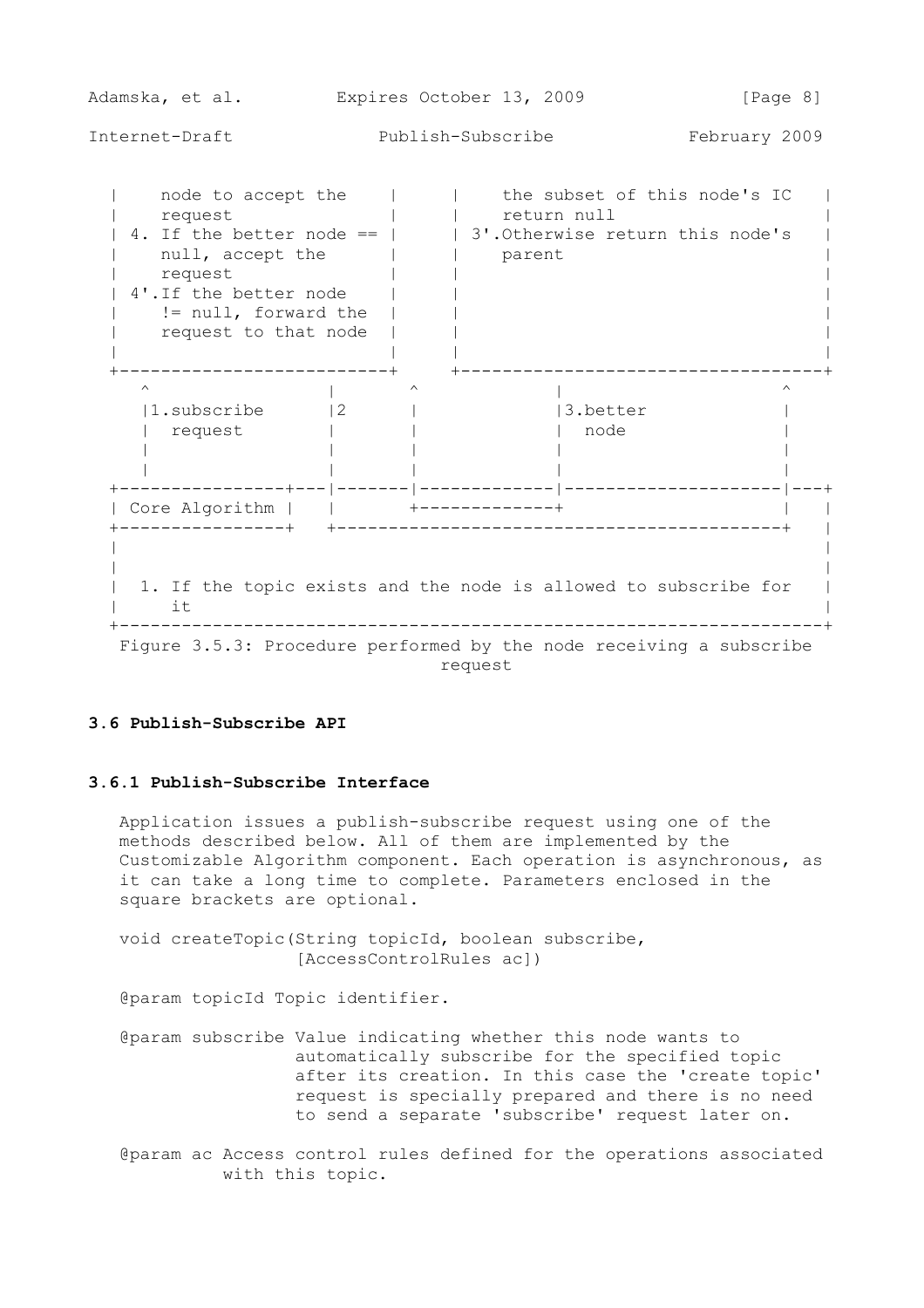```
Adamska, et al. Expires October 13, 2009 [Page 9]
Internet-Draft Publish-Subscribe February 2009
   void removeTopic(String topicId)
    @param topicId Topic identifier.
   void subscribe(String topicId, [InterestConditions ic], 
                 [int eventIndex])
    @param topicId Topic identifier.
    @param ic Object representing Interest Conditions defined for the 
             particular topic by the higher-layer application.
    @param eventIndex Value indicating which events from the topic 
                     history node wants to receive after successfully 
                     completing the subscribe operation.
   void unsubscribe(String topicId)
   @param topicId Topic identifier.
   void publish(String topicId, Event e)
    @param topicId Topic identifier.
    @param e Event to be published.
```
## **3.6.2 Publish-Subscribe Callbacks**

 Additionally the publish-subscribe layer defines a set of callback methods, which are invoked after completing asynchronous operations and can be implemented by the higher-layer application. These methods are described below.

public void onTopicSubscribe(String topicId)

@param topicId Topic identifier.

Called after a successful subscription.

public void onTopicCreate(String topicId)

@param topicId Created topic identifier.

Called after a successful topic creation.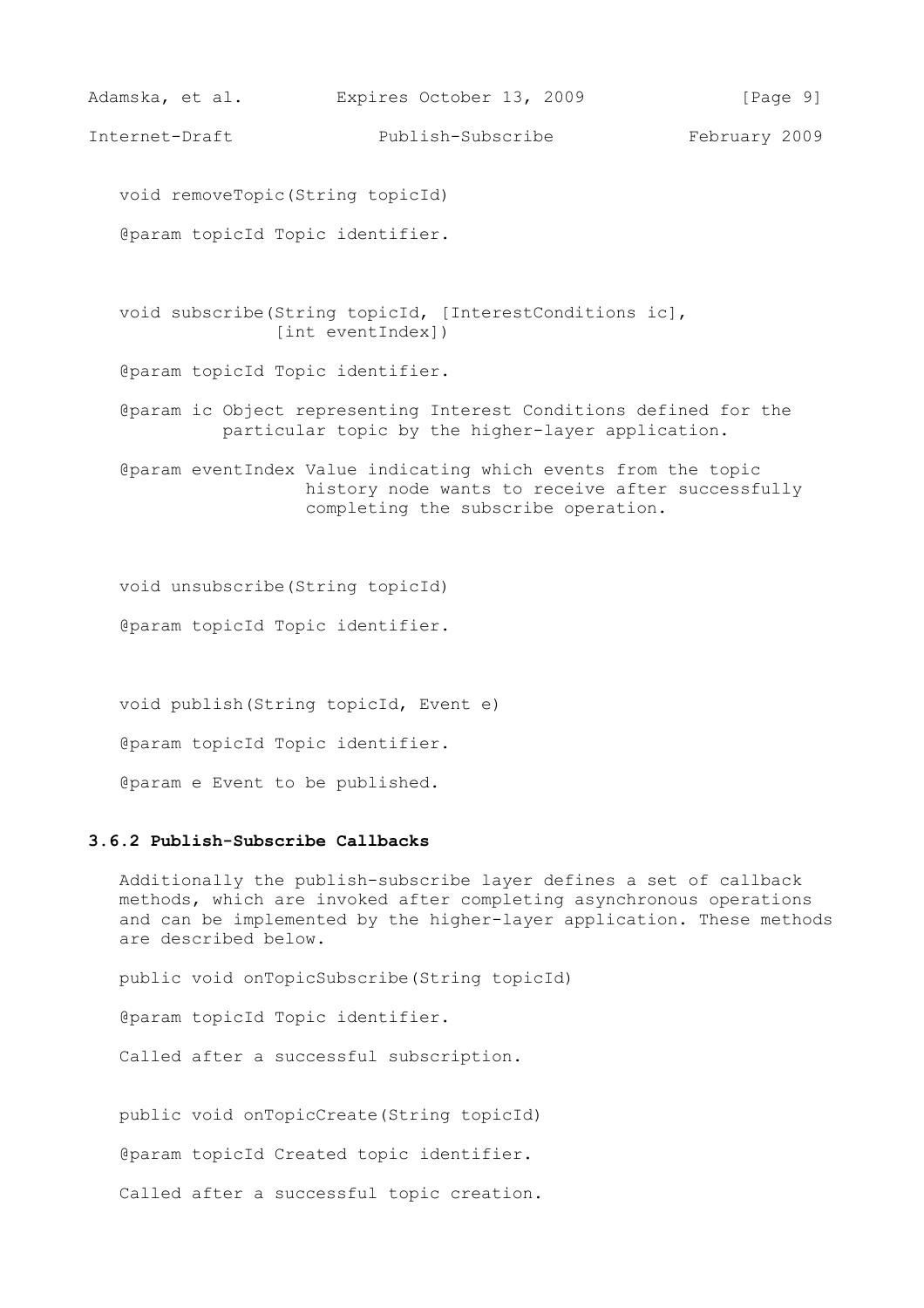| Adamska, et al. | Expires October 13, 2009 | [Page 10]     |
|-----------------|--------------------------|---------------|
| Internet-Draft  | Publish-Subscribe        | February 2009 |

public void onTopicNotify(String topicId, byte[] message)

@param topicId Topic identifier.

@param message Message encapsulated in the received event.

Called when node receives a custom event notification.

public void onTopicRemove(String topicId)

@param topicId Removed topic identifier.

 Called when node receives the notification informing that the particular topic has been removed.

public void onPubSubError(String topicId, Operation o, int errorCode)

@param topicId Topic identifier.

@param o Operation which failed to complete successfully.

@param errorCode Error code.

Called when an asynchronous operation fails to complete successfully.

4. Publish-Subscribe Protocol

4.1 General information

#### 4.1.1 Topic

 Apart from the identifier, there are several information stored for each topic:

1) Owner

The node which has created the topic

2) Parent

Node's parent in the topology structure

3) Access Control Rules

Described in details in the section 4.1.6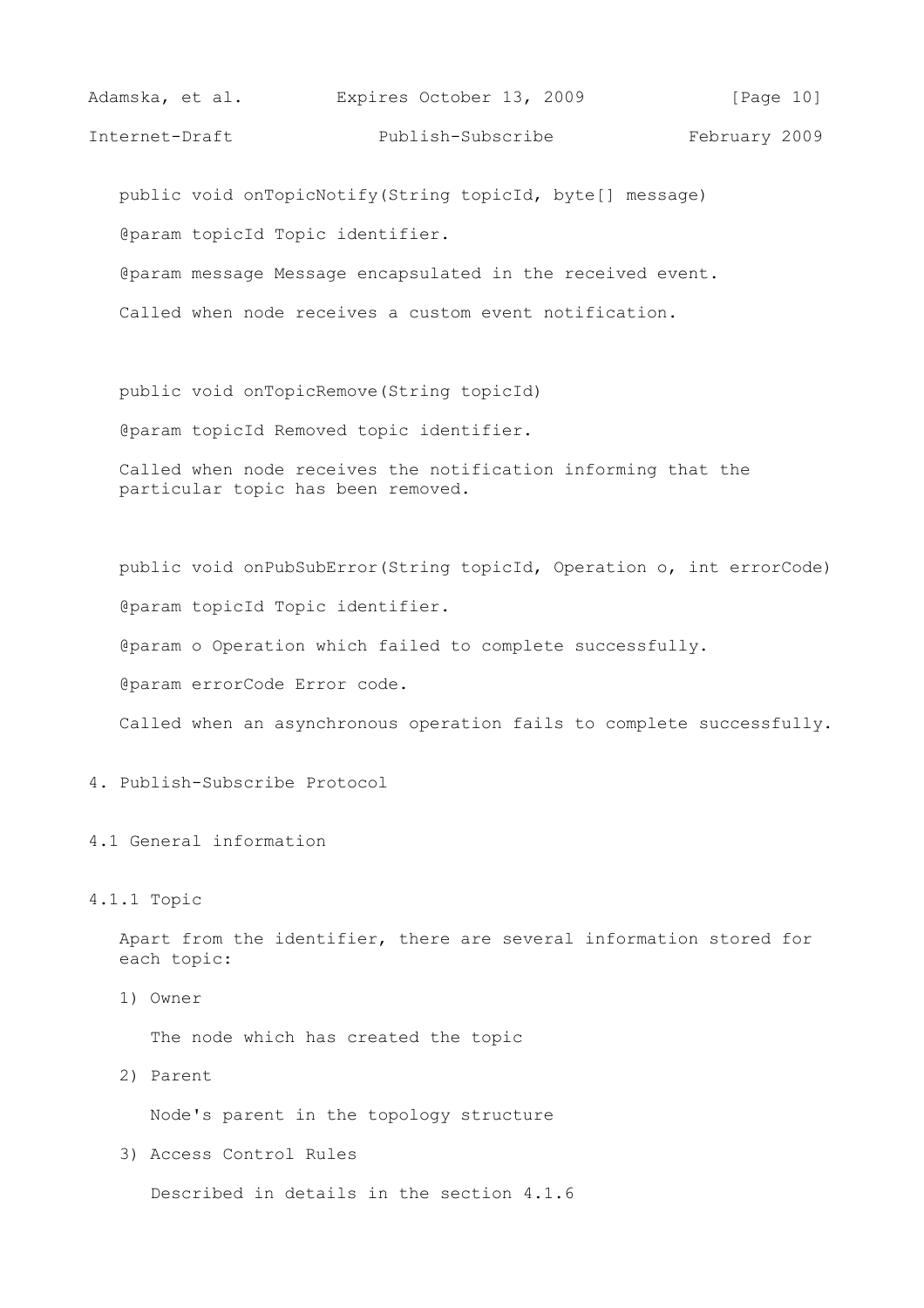Adamska, et al. Expires October 13, 2009 [Page 11]

Internet-Draft Publish-Subscribe February 2009

4) Interest Conditions

Described in details in the section 4.1.5

5) Subscription list

 The list of topic subscribers, which are this node's children in the topology structure

6) Caches

 The backup information about other nodes participating in the topology structure

7) Distance

 The distance between the peer id and the topic id (calculated using the overlay-specific metrics)

8) History

 The list of the previously published events for the specified topic

## **4.1.2 Subscriber**

 Apart from the topic identifier, this object contains information such as:

1) User name

User name in the Peer-to-Peer network

2) Peer id

Peer id in the Peer-to-Peer network

- 3) IP address
- 4) Port number

Port used for exchanging the publish-subscribe messages directly

#### **4.1.3 Subscription**

Subscription contains the following information:

- 1) Subscriber
- 2) Expiration time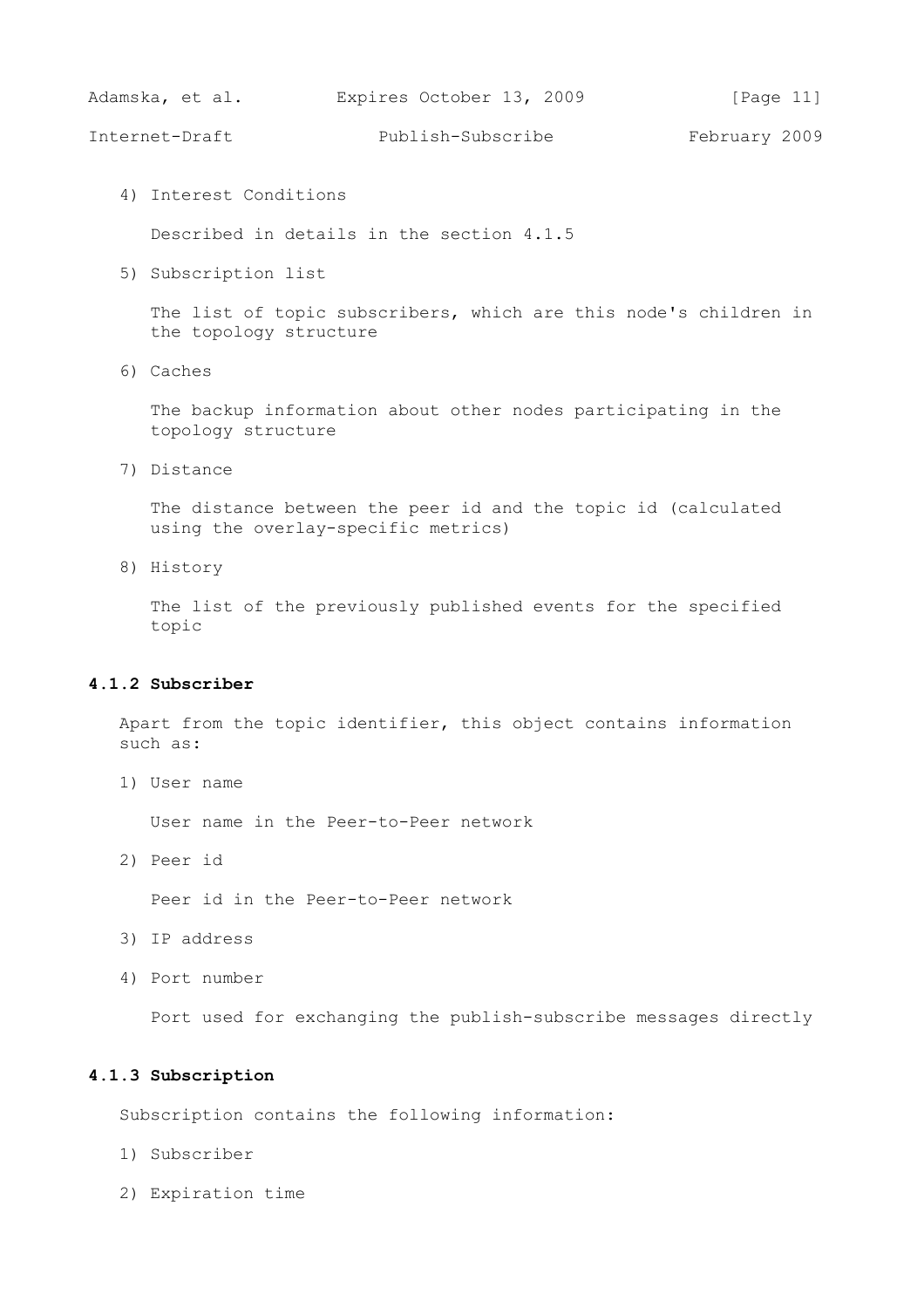| Adamska, et al. |  | Expires October 13, 2009 |  | [Page $12$ ] |  |
|-----------------|--|--------------------------|--|--------------|--|
|                 |  |                          |  |              |  |

 How long the subscription is valid - after this period node needs to resubscribe

## **4.1.4 Event**

 Every publish-subscribe event contains information about its publisher and the identifier of the topic it is associated with. The proposed publish-subscribe protocol defines three types of events:

- remove topic informs all subscribers that the particular topic has been removed
- AC modified informs all subscribers that the Access Control Rules (section 4.1.6) for the specified topic have been modified
- custom this event encapsulates the user-defined events

## **4.1.5 Interest conditions**

 Each subscriber can define its Interest Conditions (IC) for the topic. This means he can declare that he wants to receive information only about the events published by a specified group of users. It can be described as follows:

 operation: eventtype(ALL): interestingusers[] eventtype(...):interestingusers[]

 If the 'interestingusers' list for the specified event type is empty, it means that it is always interesting regardless the publisher. The conditions defined for the event type ALL are always checked first. If the 'interestingusers' list for it is empty, the decision on whether the specified event is interesting or not, depends on the 'interestingusers' associated with the particular event type.

 If there is no rule defined for some operation or event - it means it is not interesting at all.

 By default all the subscribers will be receiving every topic event. It means that each non-leaf node in the topology structure has to pass every event to all of its children. IC are defined locally and checked by the topic subscriber before invoking the higher-layer notify callback. Otherwise the node's parent in the topology structure would have to define similar IC (to receive all the events, that are interesting for its children). Additionally after modifying IC, subscriber would in some cases have to be passed to a different parent in the topology structure, generating extra traffic.

If IC for some topic are defined as follows:

NOTIFY: eventtype(ALL):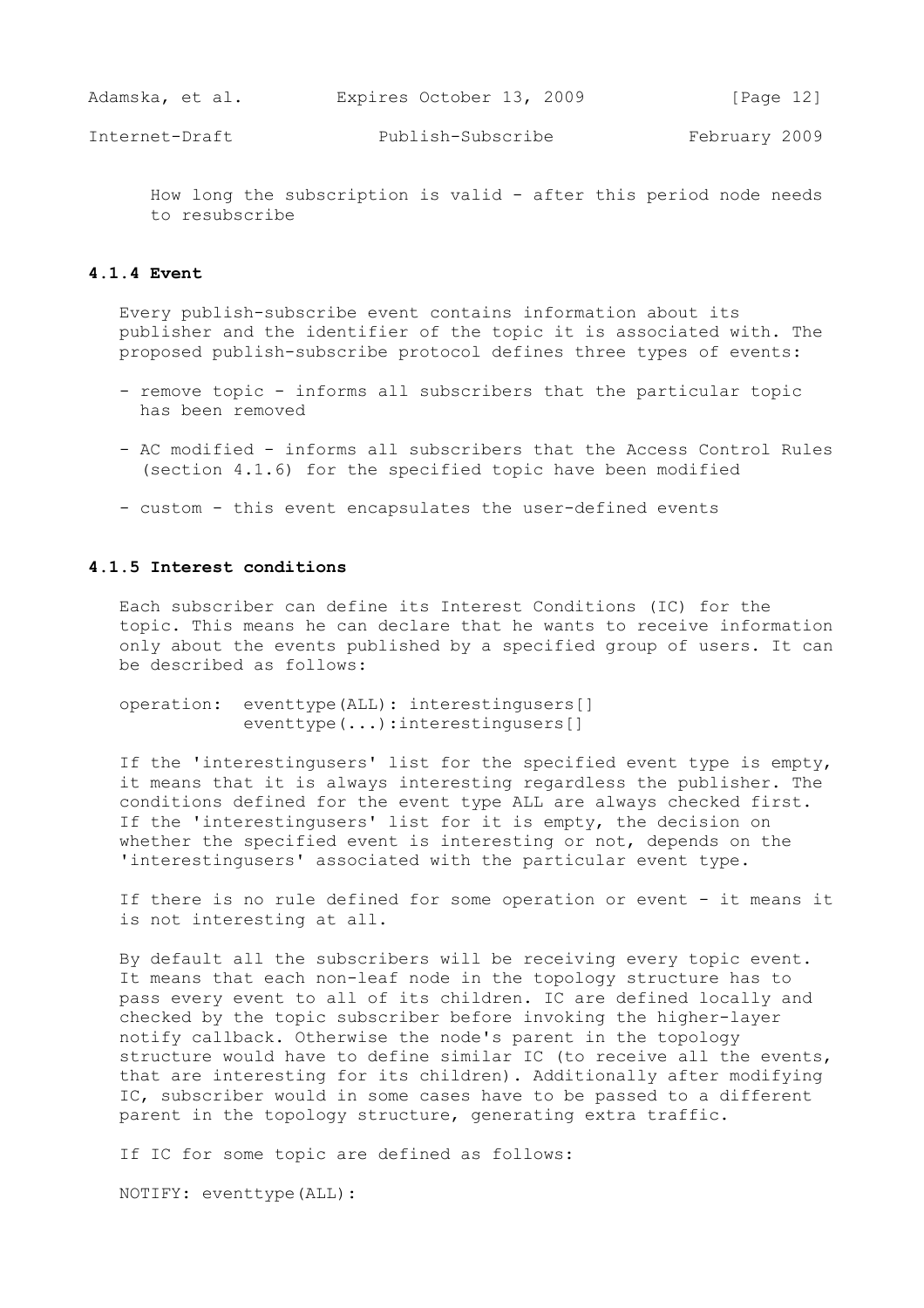eventtype(REMOVETOPIC): eventtype(MODIFYAC): eventtype(CUSTOM): user1, user2, user3

 then after receiving a CUSTOM notification from user1, 2 or 3, node will inform higher layer about it. REMOVETOPIC and MODIFYAC events are by default interesting regardless the publisher.

## **4.1.6 Access control rules**

 Nodes can define a set of rules for the topic, to grant other users different access permissions (AC). These rules can be described as follows:

 operation: eventtype(ALL): allowusers[] eventtype(...): allowusers[]

 If the 'allowusers' list for a specified event type is empty, it means that the associated operation can be performed by any subscriber. The permissions defined for the event type ALL are always checked first. If the 'allowusers' list for it is empty, then granting access permission depends exclusively on the 'allowusers' defined for the particular event type.

 If there is no rule for some operation or event - it means it is not allowed.

For example if the rules for some topic are:

 SUBSCRIBE: eventtype(ALL): user1, user2, user3, user4 PUBLISH: eventtype(ALL): eventtype(REMOVETOPIC): user1 eventtype(MODIFYAC): user1 eventtype(CUSTOM): user1, user2, user3

It means that:

- Only user1 is allowed to modify AC rules for the topic. By default this permission is granted exclusively to the topic owner.
- If the topology structure participant receives a 'subscribe' request for example from user5, subscription will fail due to access control restrictions. Only users 1, 2, 3 and 4 are allowed to subscribe for the topic.
- User4 may (according to SUBSCRIBE rules) subscribe for receiving the topic events, but isn't allowed (according to PUBLISH rules) to generate them. Users 1, 2 and 3 are all allowed to publish user-defined events, but only user1 has permission to remove this topic. By default only topic owner has permission to publish the predefined events such as REMOVETOPIC or MODIFYAC.

 In case of any collisions in the AC rules - the most important is the one marked with ALL clause. For example if the rules are defined as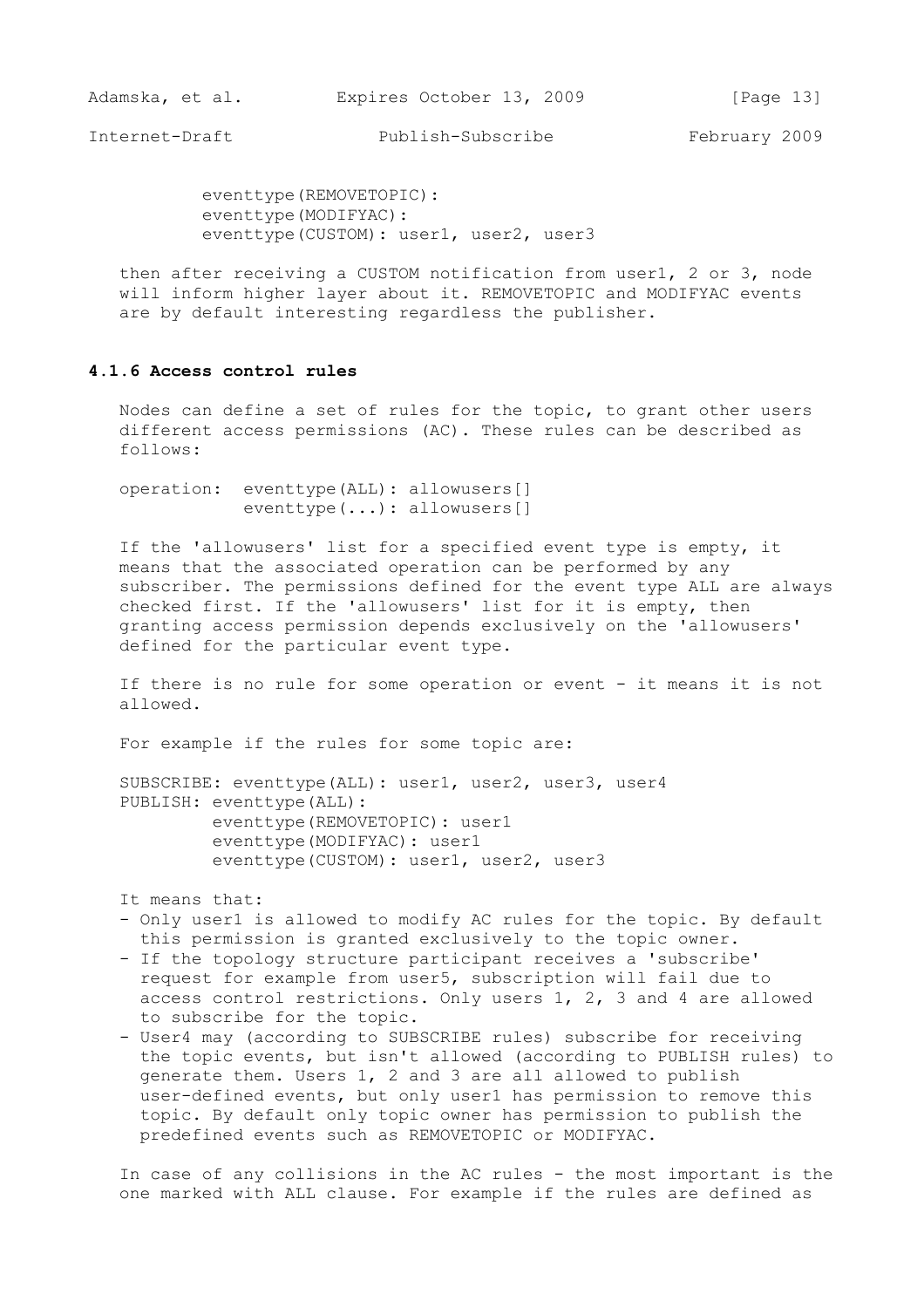Adamska, et al. Expires October 13, 2009 [Page 14]

Internet-Draft Publish-Subscribe February 2009

follows:

PUBLISH: eventtype(ALL): user1, user2, user3 eventtype(REMOVETOPIC): user1 eventtype(MODIFYAC): user1 eventtype(CUSTOM): user4

 User4 will not be able to publish any event, because the first rule to be checked is: eventtype(ALL): user1, user2, user3. It could be repaired either by removing the 'allowusers' list for event type ALL, or adding user4 to it.

 The topic owner always retains permission to modify AC rules and remove the topic, but it can also grant it to other users. Rules defined for the 'notify' operation MAY differ for different nodes. By default each subscriber will only accept event notifications from its parent in the topology structure.

### **4.2 Default Customizable Algorithm**

 This section describes the default Customizable Algorithm component's behavior and the possibilities of configuring it to address the optimization issues. In some cases it is essential to determine whether the underlying P2P network is a DHT-based or an unstructured one. To fulfill this requirement we define an additional method that asks the generic P2P protocol to calculate the distance between the two given keys according to the overlay-specific metrics. Such calculations are possible only in a DHT-based network. Each publish-subscribe Customizable Algorithm component MUST implement the set of operations defined in this section. In the diagrams shown in this section we use '{PUBSUB}msg' notation to indicate, that the message 'msg' is sent directly to the specified node and '{P2P}insert(msg)' in case of messages encapsulated within an insert request.

## **4.2.1 Create topic**

 To perform this operation node encapsulates the 'create topic' message inside the P2P resource object, sets its key to the topic ID and sends it within the P2P insert request. In the DHT-based networks it is enough for the node receiving such request to check, whether it does not store information about the specified topic itself (figure 4.2.1). The unstructured networks require some lookup procedure to determine, whether the topic has not been created by a different node (figure 4.2.2). Such situation may occur, because the object encapsulated inside the P2P resource object will in most cases be stored by the 'create topic' request originator. This is where the idea of the SUBSCRIPTIONINFO objects comes along. They are associated with the particular topic and contain contact information about its subscribers. The status of such object may be PENDING or ACCEPTED. The difference between both states will be explained later on. Each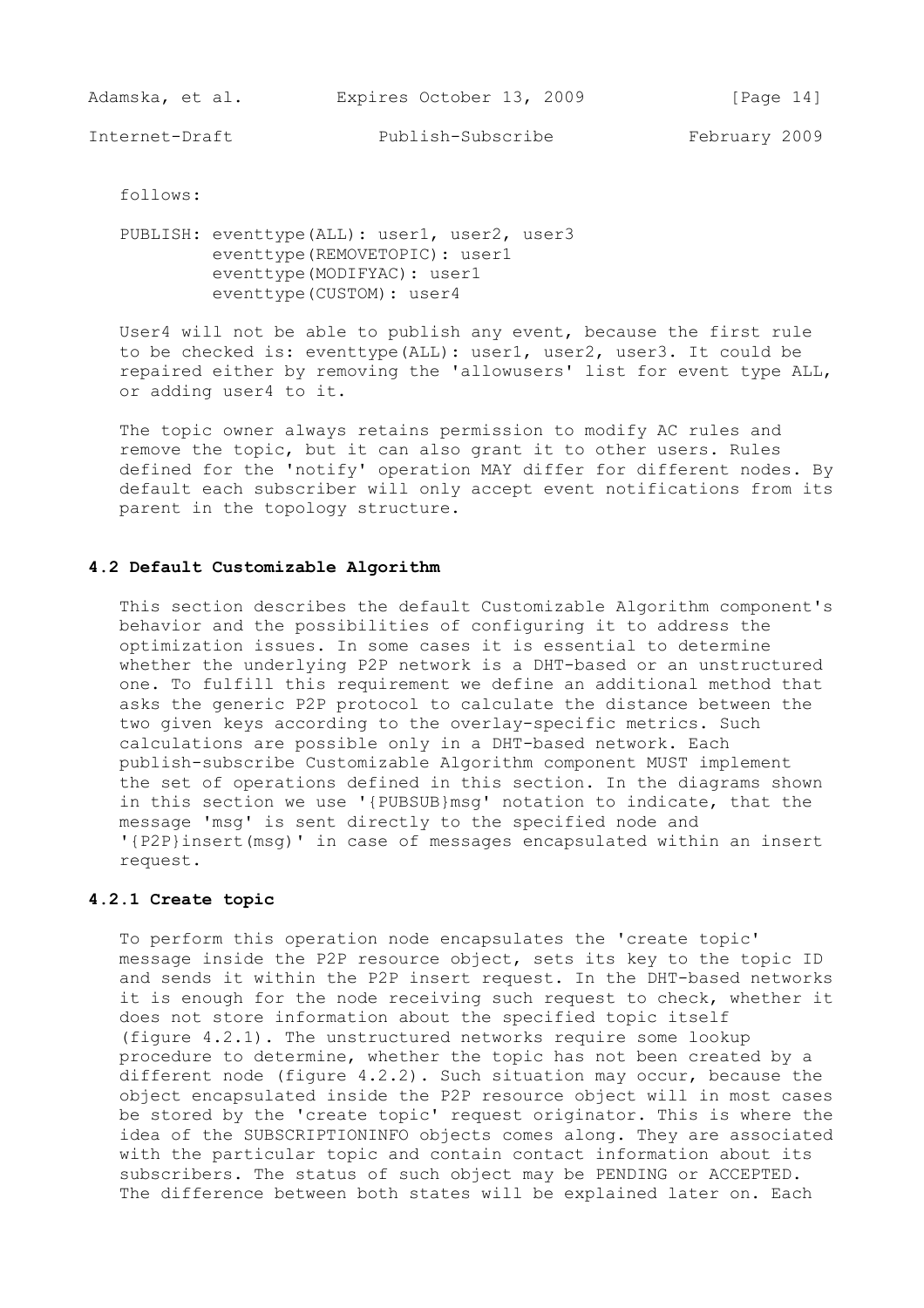| Adamska, et al. |  | Expires October 13, 2009 |  | [Page 15] |  |
|-----------------|--|--------------------------|--|-----------|--|
|                 |  |                          |  |           |  |

 node receiving a 'create topic' request places a pending SUBSCRIPTIONINFO object in the underlying P2P network. Then it looks for other objects associated with the specified topic. If there is at least one with the accepted status - it assures us that the specified topic already exists. If the underlying P2P network stores only the pending SUBSCRIPTIONINFO objects, than the peer with the lowest ID is allowed to become the root for the specified topic. All the others are supposed to remove their SUBSCRIPTIONINFO objects and send the response with an appropriate error code. The 'create topic' request may additionally contain a list of nodes, which are to be added to the topic subscribers after successfully completing the operation. This way its originator does not have to issue a separate 'subscribe' request later on. The 'create topic' message may also be used to transfer the topic to the new root, in which case a special flag is set to indicate that this request refers to an existing topic. Regardless the purpose, the described request always contains AC rules defined for the topic.

| {P2P}insert(messageObject)                   |  |
|----------------------------------------------|--|
|                                              |  |
|                                              |  |
| $\{PUBSUB\}$ 409                             |  |
| ------------  2. if the topic exists         |  |
| 3. finished                                  |  |
|                                              |  |
| 2'. if the topic does not exist              |  |
| 3'. create the topic                         |  |
| {PUBSUB}200   4', add the subscribers if the |  |
| request contains any                         |  |
| 5', finished                                 |  |

Figure 4.2.1: Create topic procedure in a DHT-based network

Topic root Root's neighbor | {P2P}insert(messageObject) | | |--------------------------->| 1. if this is not a topic | | | transfer | | {PUBSUB}409 | | |<---------------------------| 2. if the topic exists | | | 3. finished | 3. finished | 3. finished | 3. finished | 3. finished | 3. finished | 3. finished | 3. finished | 3. finished | 3. finished | 3. finished | 3. finished | 3. finished | 3. finished | 3. finished | 3. finis | | | | 2'. create the topic with a | PENDING status | | 3'. insert mine | | | SUBSCRIPTIONINFO | | | object with a | | | PENDING status | | | | | |{P2P}lookup(SUBSCRIPTIONINFO) |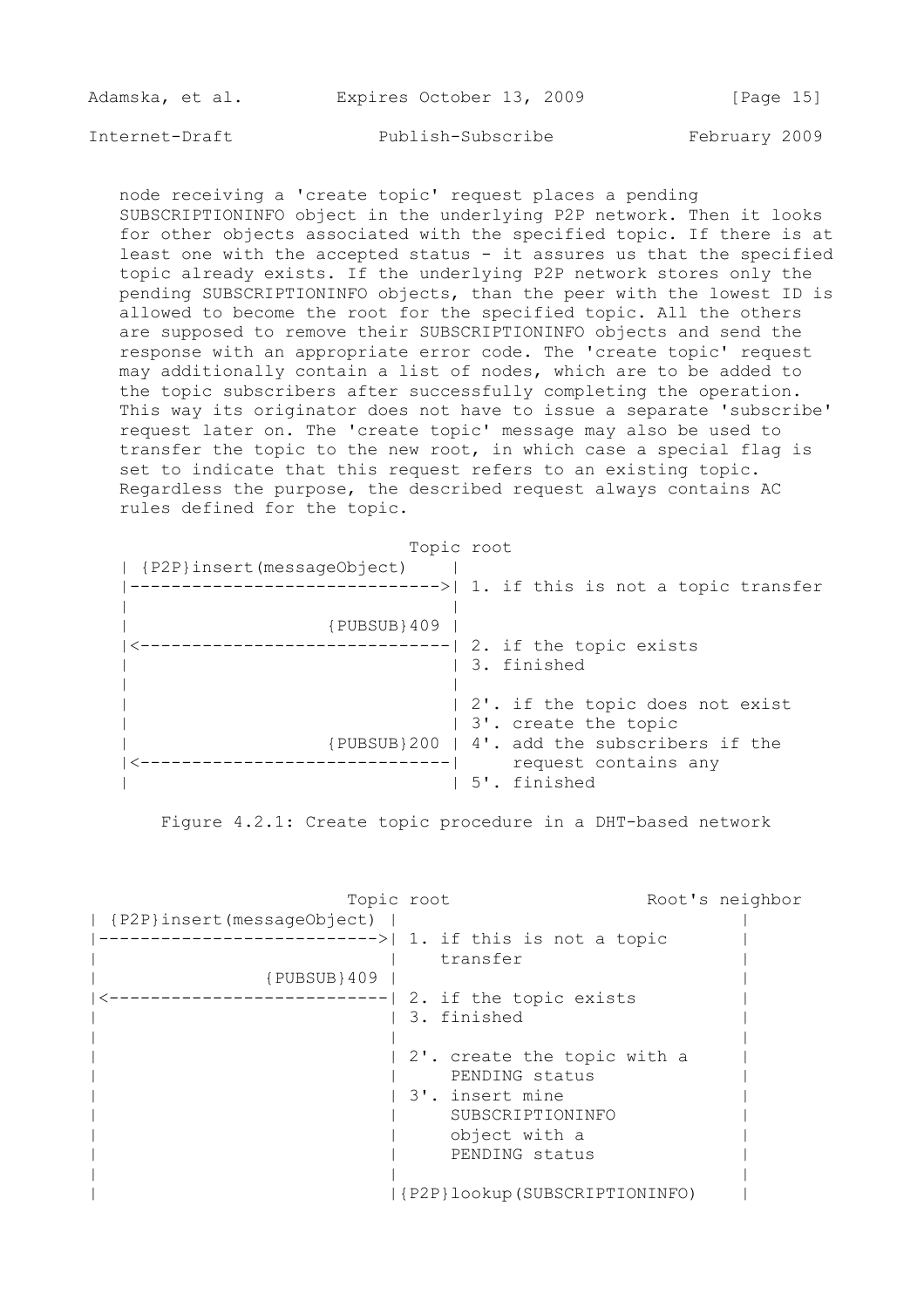| Adamska, et al. | Expires October 13, 2009 | [Page 16]                                                                                                                                                                                                                                                                                                          |               |
|-----------------|--------------------------|--------------------------------------------------------------------------------------------------------------------------------------------------------------------------------------------------------------------------------------------------------------------------------------------------------------------|---------------|
| Internet-Draft  |                          | Publish-Subscribe                                                                                                                                                                                                                                                                                                  | February 2009 |
|                 | ${PUBSUB}200$            | --------------------------------><br>5'. if no SUBSCRIPTIONINFO found for<br>this topic or only PENDING objects<br>created by the peers with the higher<br>IDs exist - set the topic's and the<br>SUBSCRIPTIONINFO object's status to<br><b>ACCEPTED</b><br>6'. add the subscribers if the<br>request contains any |               |
|                 |                          | 8'. finished                                                                                                                                                                                                                                                                                                       |               |
|                 | ${PUBSUB}$ 409           | 5''. if an ACCEPTED SUBSCRIPTIONINFO<br>found or the PENDING object created<br>by the peer with the lower ID exists<br>6''. Remove the PENDING topic and mine<br>SUBSCRIPTIONINFO object                                                                                                                           |               |
|                 |                          | 8''. finished                                                                                                                                                                                                                                                                                                      |               |

Figure 4.2.2: Create topic procedure in an unstructured network

## **4.2.2 Transfer topic**

 This operation is essential for the DHT-based networks. It MAY be performed when the publish-subscribe layer receives the information from the P2P layer, that it has accepted the other node's join request. In such case the node iterates through all the topics it stores information about. If it is the root for one of them and the distance between the new peer's ID and the topic ID is smaller than the distance calculated for this node, it sends a create topic request inside the P2P insert message. Before sending the request, the previous root MAY also add the list of its direct children to it. All of the procedures associated with the topic transfer are performed by the Topology Manager component, as it is responsible for retaining the appropriate structure. For instance in the star topology, all the request originator's children must be passed to the new root as well. If some Customizable Algorithm component is designed exclusively for the unstructured networks, it MAY choose not to perform this procedure or use a different measure than the distance between identifiers to determine, whether the specified topic should be transfered. The brief description of the whole procedure is shown in the figure 4.2.2.1.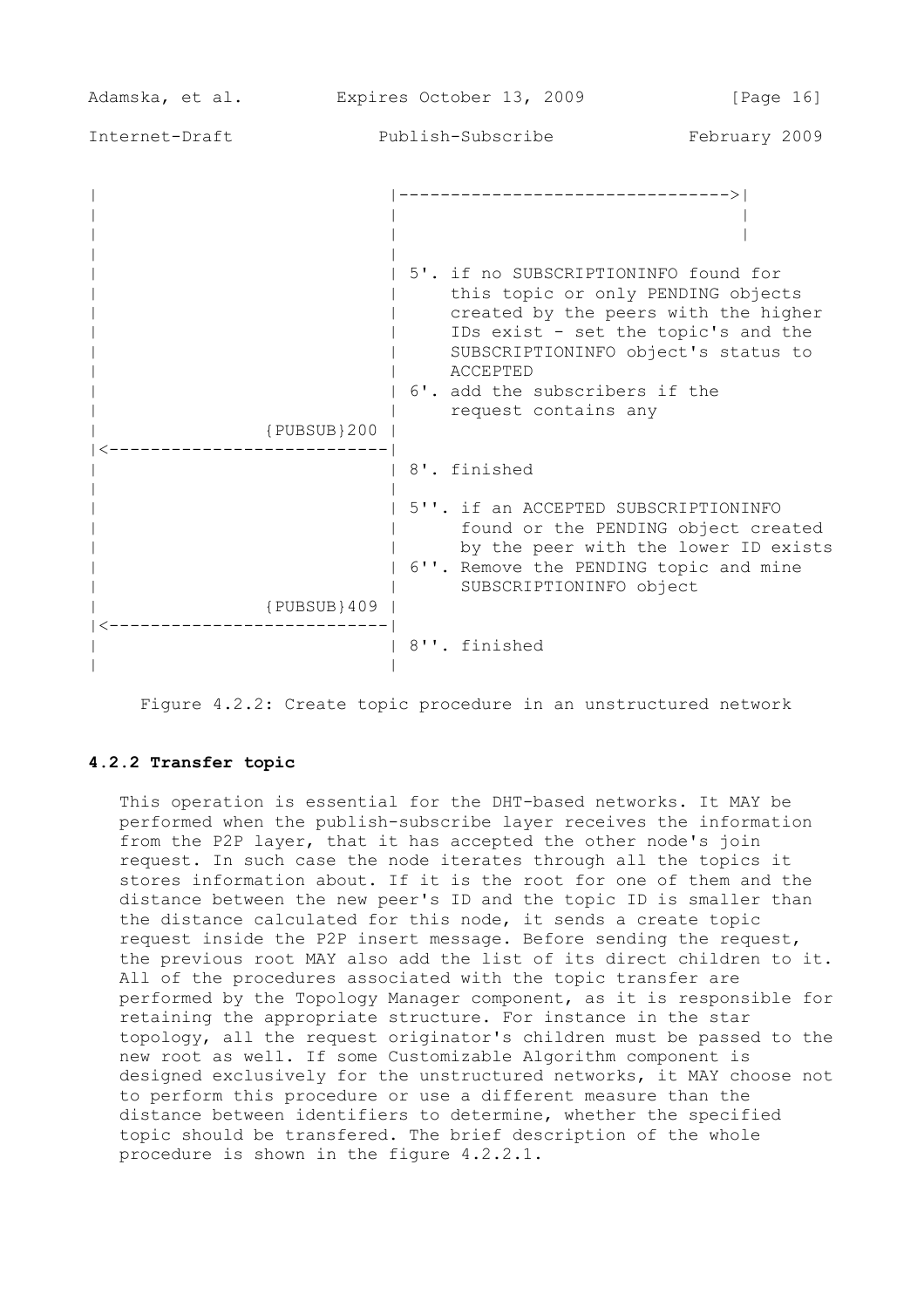Adamska, et al. Expires October 13, 2009 [Page 17] Internet-Draft Publish-Subscribe February 2009 +------------------------+-------+ +------------------+---------+ | Customizable Algorithm | | | Topology Manager | | +------------------------+ | +------------------+ | | | | | | foreach(topic in storedTopics) | | | 3. Transfer the topic | | 2. If thisNode is the root | | | to the new peer | | for this topic && | | | | thisNodeToTopicDistance> | | | | newPeerToTopicDistance | | | | | | | +--------------------------------+ +----------------------------+  $\wedge$   $\qquad \qquad$ |1.new |2.topic, | | peer | new peer | | | | | | | +----------------+---|-------------------------------------------|--+ | Core Algorithm | | | | +----------------+ +-------------------------------------------+ | | | | | | 1. New neighbor arrives | | | +-------------------------------------------------------------------+

Figure 4.2.2.1: Overview of the topic transfer procedure

 The details of the transfer topic procedure performed by the Topology Manager component are described in the figures 4.2.2.2 (for the star topology) and 4.2.2.3 (for the multicast tree).

 (a) Previous root New root | | | | 1. Add the nodes from | the list inside the | | transfer request to | | the topic | | subscription list | {PUBSUB}200 | |<-------------------------| | |

| b | Previous root's |                    |                    |                         |
|---|-----------------|--------------------|--------------------|-------------------------|
|   | child           |                    | Previous root      | New root                |
|   |                 |                    |                    |                         |
|   |                 |                    |                    | {PUBSUB}200   Accepting |
|   |                 | 1. Set parent to   | $ $ <------------- | topic                   |
|   |                 | the new root       |                    | transfer                |
|   |                 | 2. Send keep-alive |                    |                         |
|   |                 | indication         |                    |                         |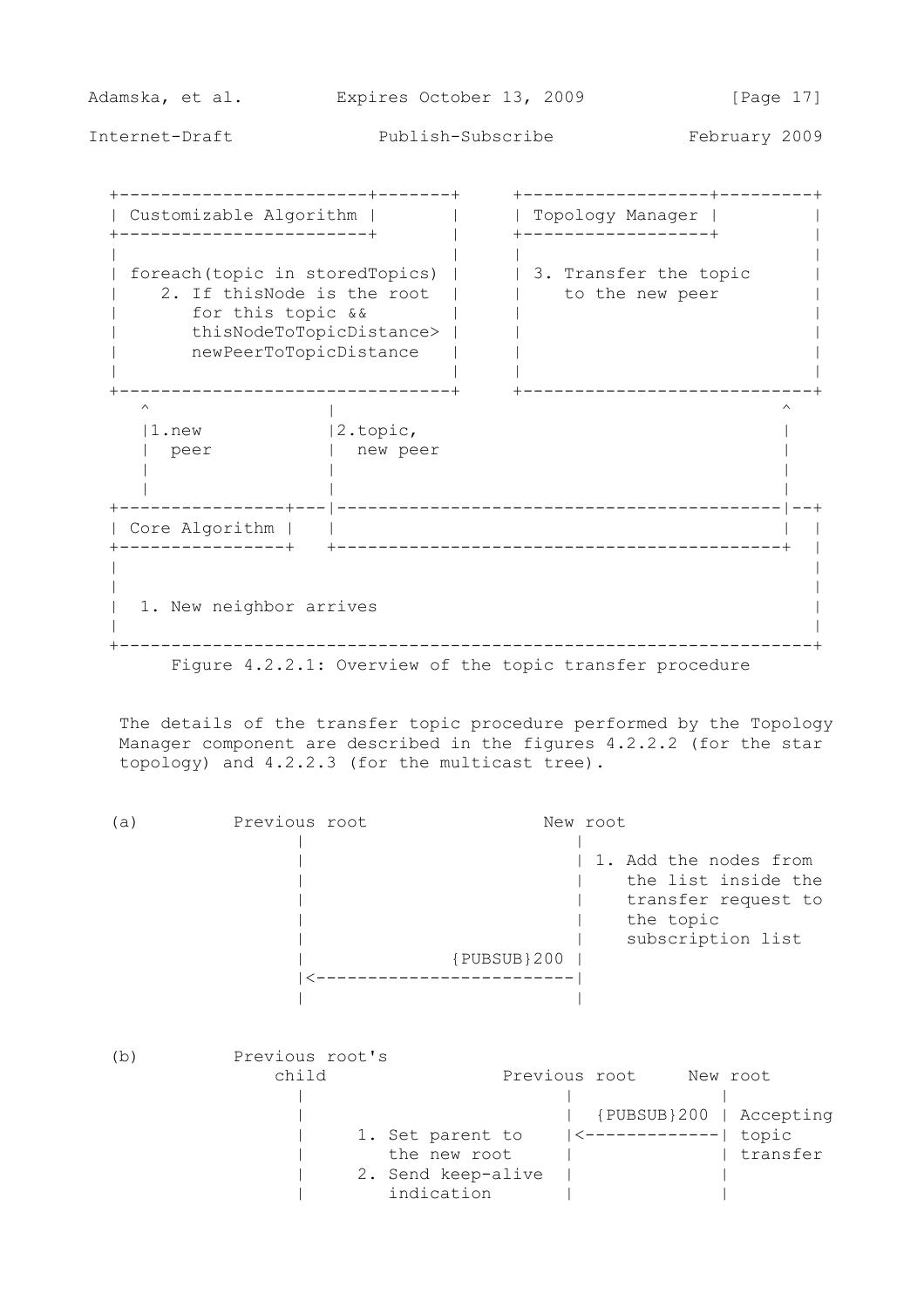| Adamska, et al.                                                                            | Expires October 13, 2009                                                                             | [Page 18]     |
|--------------------------------------------------------------------------------------------|------------------------------------------------------------------------------------------------------|---------------|
| Internet-Draft                                                                             | Publish-Subscribe                                                                                    | February 2009 |
|                                                                                            | to inform the<br>child about the<br>parent's change                                                  |               |
|                                                                                            | {PUBSUB}keep-alive                                                                                   |               |
| 1. Check if this<br>message was sent <br>by my parent<br>(otherwise                        | 3. Remove the child<br>from the topic<br>subscription list<br>discard it) $\vert$ 4. If this node is |               |
| 2. Set parent to<br>the one stated  <br>in keep-alive                                      | not the topic<br>subscriber itself<br>  - remove the                                                 |               |
| 3. Update the cache  topic<br>4. Reset keep-alive   5. Finished<br>timer for this<br>topic |                                                                                                      |               |

 Figure 4.2.2.2: Processing the transfer request(a) and response(b) by the star topology

|

 (a) Previous root New root | | | 1. Add the request | | originator to the | | topic subscription | list | {PUBSUB}200 | |<--------------------------| | | (b) Previous root's<br>child Previous root New root | | | | | {PUBSUB}200 | Accepting | 1. Set parent to |<-------------| topic | the new root | | transfer | 2. Send keep-alive | | | indication | | | to update the | | | child's cache | | | | | | {PUBSUB}keep-alive | | |<------------------------| | 1. Check if this | | | message was sent| 3. Finished | by my parent |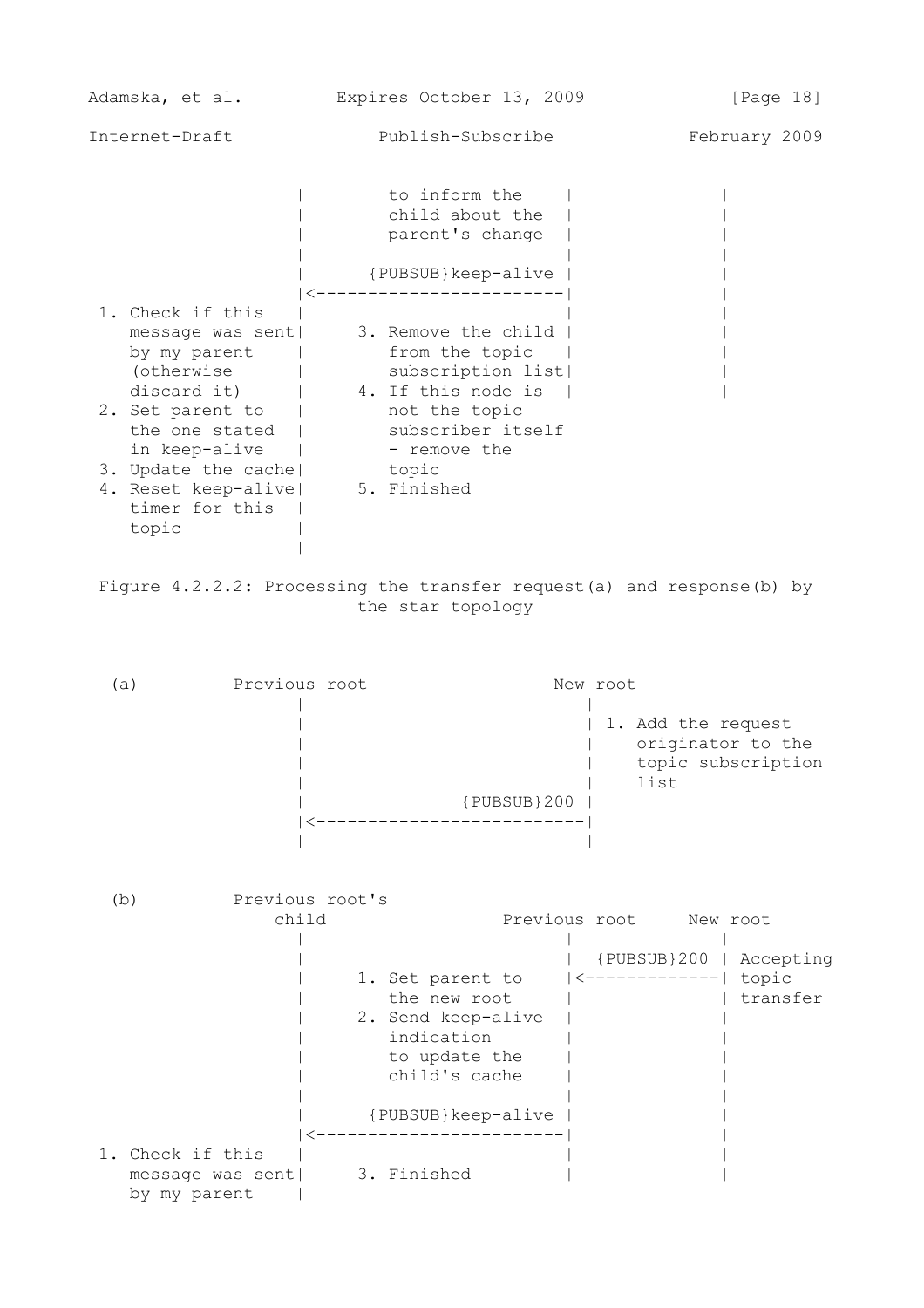(otherwise | discard it) | 2. Set parent to | the one sent | in keep-alive | 3. Update the cache| 4. Reset keep-alive|

 timer for this | topic | |

 Figure 4.2.2.3: Processing the transfer request(a) and response(b) by the multicast tree

## **4.2.3 Remove topic**

 To perform this operation, the node publishes the predefined REMOVE TOPIC event among the topic subscribers. After that all the SUBSCRIPTIONINFO objects associated with this topic MUST be removed from the underlying P2P network.

#### **4.2.4 Subscribe**

 To subscribe for a topic, node has to send a 'subscribe' request to the peer that is already participating in the appropriate topology structure. Determining the message destination is crucial for the whole procedure. In the DHT-based networks it is enough to encapsulate the publish-subscribe request in the resource object. Then it can be captured using the P2P protocol callbacks. The unstructured networks require performing the lookup procedure for the SUBSCRIPTIONINFO objects to identify the existing topology structure participants. After that the request may be sent directly to the specified node. Also the multicast trees are built using a different approach in the unstructured and DHT-based environment. In the first case, node accepts only the subscribers with the ID greater than its own one (figure  $4.2.4.1$ ). The nodes that do not fulfill these requirements are forwarded to the direct parent. Only the topic root accepts all the requests unless this is forbidden by the AC rules. Such an arrangement of the topology structure participants simplifies the recovery procedures after the direct parent's failure.

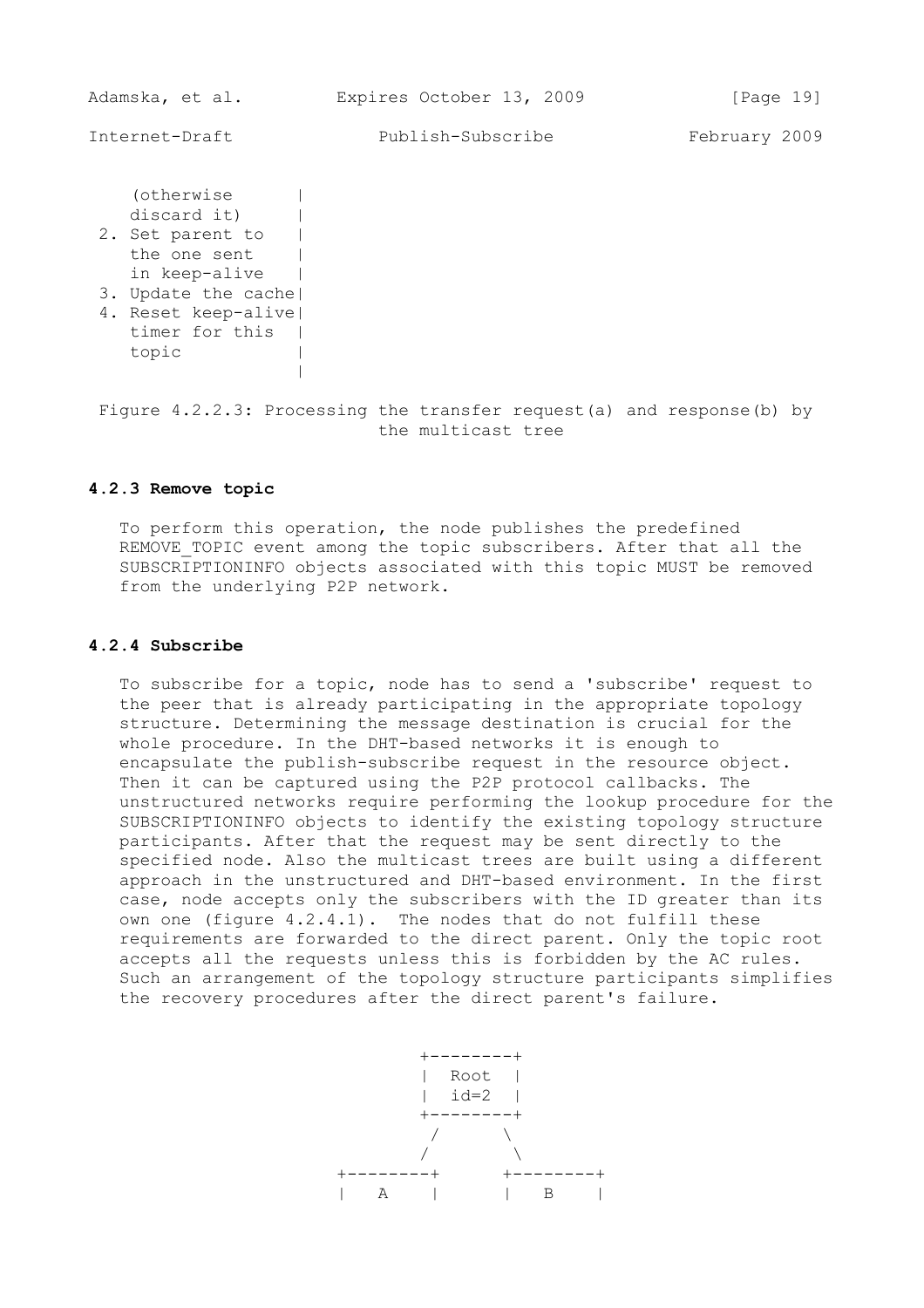

 Figure 4.2.4.1: Multicast tree created on top of an unstructured network

 In the DHT-based network the nodes are arranged by the distance between their identifiers and the topic ID (figure 4.2.4.2).



Figure 4.2.4.2: Multicast tree created on top of a DHT-based network

 In the unstructured networks, after successfully completing the described procedure, the new subscriber must place its SUBSCRIPTIONINFO object in the underlying network. This is done only if it is a peer, as clients SHOULD NOT be responsible for accepting new subscribers. The node must also locally modify the AC rules for the notify operation, to indicate that only its direct parent is allowed to send event notifications to it. The standard subscribe request also contains the additional information, such as the index of the last received event. After accepting the new subscriber, its parent must send the requested set of the notify messages containing the historical events to it. Each subscription is valid only for a specified time, so the node needs to renew it periodically.

#### **4.2.5 Unsubscribe**

 If the node has no more children in the topology structure and it is not the topic root, it simply sends an 'unsubscribe' request directly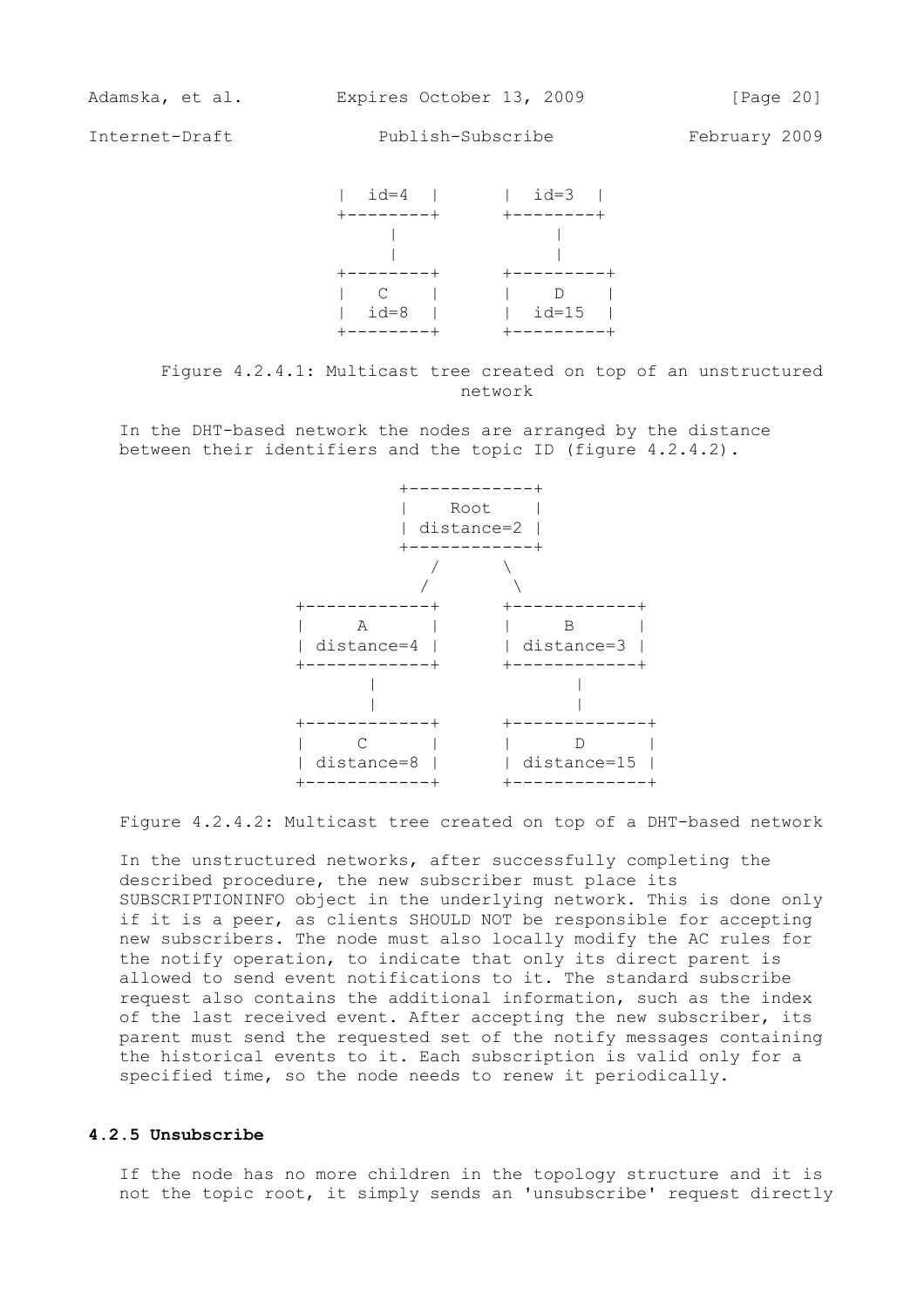| Adamska, et al. |  | Expires October 13, 2009 |  | [Page 21] |  |
|-----------------|--|--------------------------|--|-----------|--|
|                 |  |                          |  |           |  |

 to its parent and removes its SUBSCRIPTIONINFO object from the overlay if it is necessary. If the node has more children, it also has to send the keep-alive indication to them. It is depicted in figure 4.2.5.1. The unsubscribe request sent to the node's parent contains the list of its children. Parent node has to add the new children to its own ones. Children nodes get keep-alive indication with the information about the new parent and modify their cache information (figure 4.2.5.2). If necessary, keep-alive indications are propagated down along the multicast tree to update other node's caches (the unsubscribing node can be stored in their grandparents cache). Note that after unsubscribe root node does not notify the higher-layer about the received events anymore, but it is still able to forward appropriate messages to its children.



Figure 4.2.5.1: Multicast tree before the unsubscribe procedure



+----------+ / \ +----------+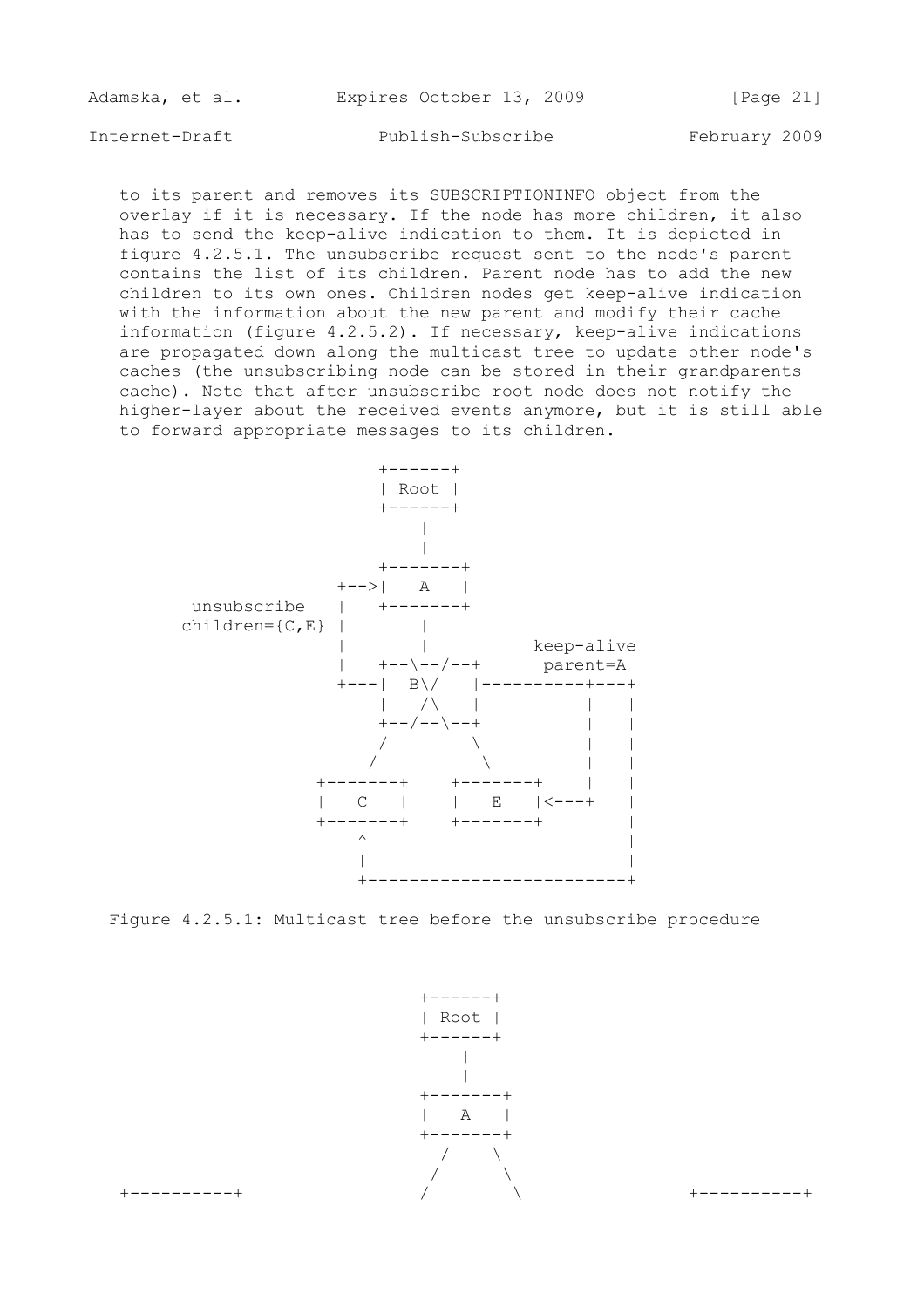| Adamska, et al.                                                                                | Expires October 13, 2009       |                                                                     | [Page $22$ ]                                                      |
|------------------------------------------------------------------------------------------------|--------------------------------|---------------------------------------------------------------------|-------------------------------------------------------------------|
| Internet-Draft                                                                                 | Publish-Subscribe              |                                                                     | February 2009                                                     |
| Cache C:<br>$p = \{A\}$<br>  <-------- <br>$q = \{$ ROOT $\}$<br>$n = \{C, E\}$<br>----------+ | +-------+<br>$+ - - - - - - +$ | $+ - - - - - - +$<br>$ ------->  p = {A}$<br>Е<br>$+ - - - - - - +$ | Cache E:  <br>$q = \{$ ROOT $\}$<br>$n = \{C, E\}$<br>----------+ |

Figure 4.2.5.2: Multicast tree after the unsubscribe procedure

## **4.2.6 Publish**

 There are three types of the predefined events that can be published among the topic subscribers: AC MODIFIED, TOPIC REMOVED and CUSTOM. The first one is generated, when the access control rules are modified. The third one represents a custom event defined by the higher-layer application. The default Customizable Algorithm component requires all the publish messages to be delivered to the topic root, which accepts the request, sends the appropriate response to its originator and the set of notify indications to the direct children. This is done to avoid the situation, when for example AC rules have been modified, but the AC MODIFIED event has not been propagated among all of the topic subscribers. In such case some of them may accept the events from the node which is not allowed to generate them anymore. In the default Customizable Algorithm component AC rules are defined so, that only the node's parent in the topology structure is allowed to send event notifications to it. Note that there are two situations, in which such indication may be received. The first one is when a new event is generated by some node. In this case the notification SHOULD be forwarded down along the multicast tree. However it might happen that the new subscriber receives the requested historical events after successfully completing the subscribe operation. In such case no further forwarding is needed. The node only updates its own topic history and invokes the higher-layer callback. The default Customizable Algorithm component also requires the node to be a topic subscriber to generate events.

## **4.2.7 Notify**

 After receiving a publish request, topic root propagates the event among its children using the notify message. Like all indications, notifications are send directly to the specified nodes. Figure 4.2.7.1 briefly describes the procedure performed after receiving such message. By default the Customizable Algorithm component defines AC rules so, that only the node's parent in the topology structure is allowed to send notifications to it. There are three predefined event types sent within the notify message(see section 4.1.4). All the received notifications MUST be forwarded to children unless they are historical.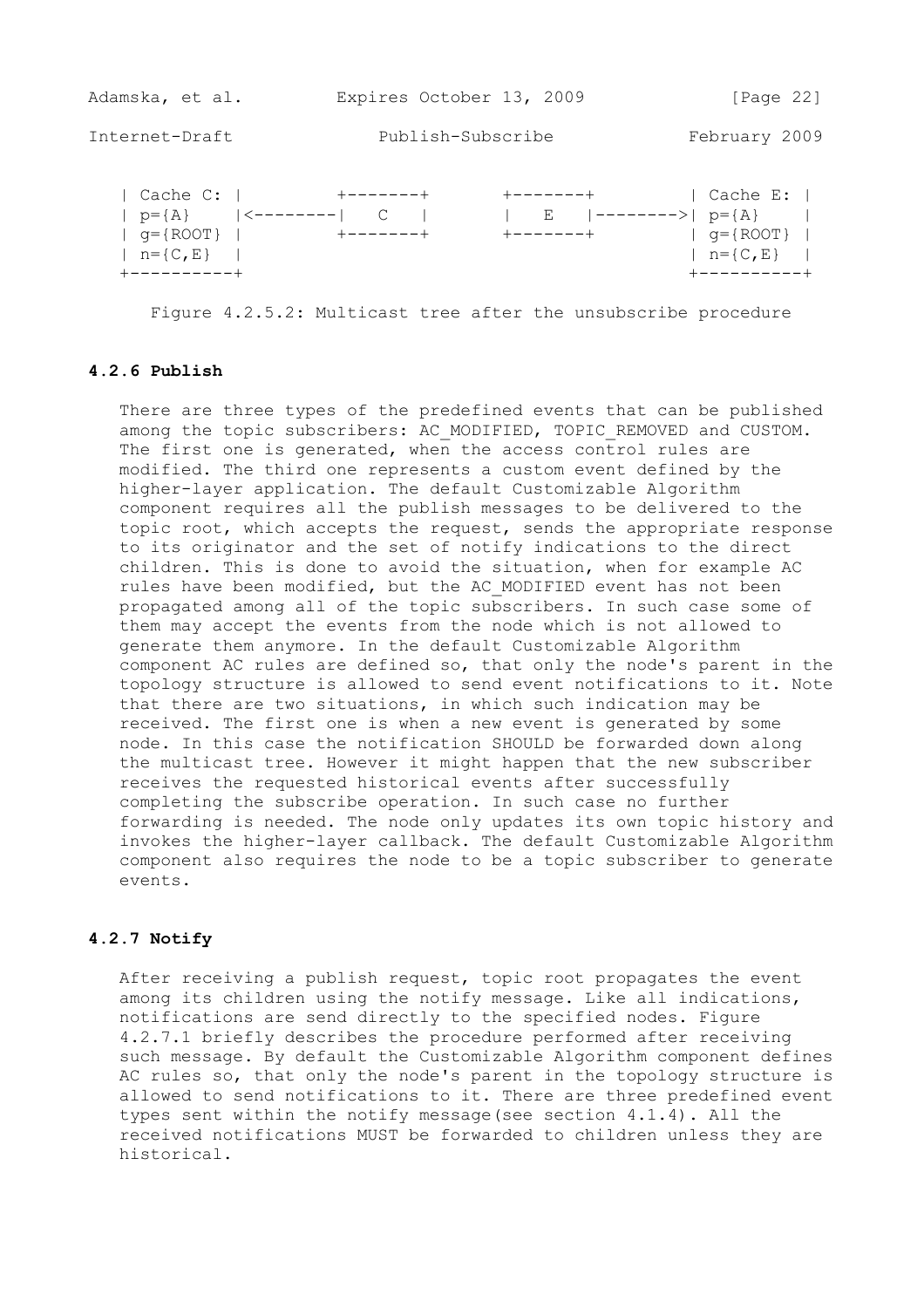| $\neg$ $\lambda$ $\vdots$<br>.<br>⊣∼<br>UIIIU | Parent |
|-----------------------------------------------|--------|
|                                               |        |

| 1. If operation not allowed - finished $ $ <----                                                                                                                                                                                                       | {PUBSUB}notify} |
|--------------------------------------------------------------------------------------------------------------------------------------------------------------------------------------------------------------------------------------------------------|-----------------|
| 2. If event is interesting (according<br>to IC) and historical (appropriate<br>flag set to $1)$ , node:<br>- updates topic history<br>- if it is topic subscriber, not<br>just a forwarder invokes<br>higher-layer application callback<br>3. Finished |                 |
| 2'. If event is interesting and new<br>(appropriate flag set to 0),<br>node:<br>- updates topic history<br>- forwards notification to<br>children (and invokes its own<br>callback if it is topic<br>subscriber)<br>3'. Finished                       |                 |

 Figure 4.2.7.1: Procedure performed after receiving event notification

## **4.2.8 Maintenance**

 Apart from the necessity to transfer a topic to the new root in some situations, there is also the nodes' failures problem that has to be handled by the Customizable Algorithm component. To address this issue, we define a keep-alive indication. Every node periodically sends this message to its direct children. If some peer is the other one's parent for several topics, it does not have to send a separate indication for each one of them. Such message contains the information about the current parent and the list of the 'backup nodes' to be placed in the node's cache for each topic. When the child detects its parent's failure, it uses the cache to resubscribe. If the cache size is set to 0 by the Algorithm Configurator component, the default Customizable Algorithm assumes, that the keep-alive message does not carry any additional information and treats the notify indication as a 'keep-alive', like Scribe does. This way, if events are frequently published for the specified topics, no additional traffic associated with the topology structure maintenance is involved. This optimization mechanism can be considered for the DHT-based networks, where the recovery procedure may be performed at a relatively low cost using the overlay-specific routing. In general there are three types of caches stored for each topic: parents cache, grandparents cache and neighbors cache. The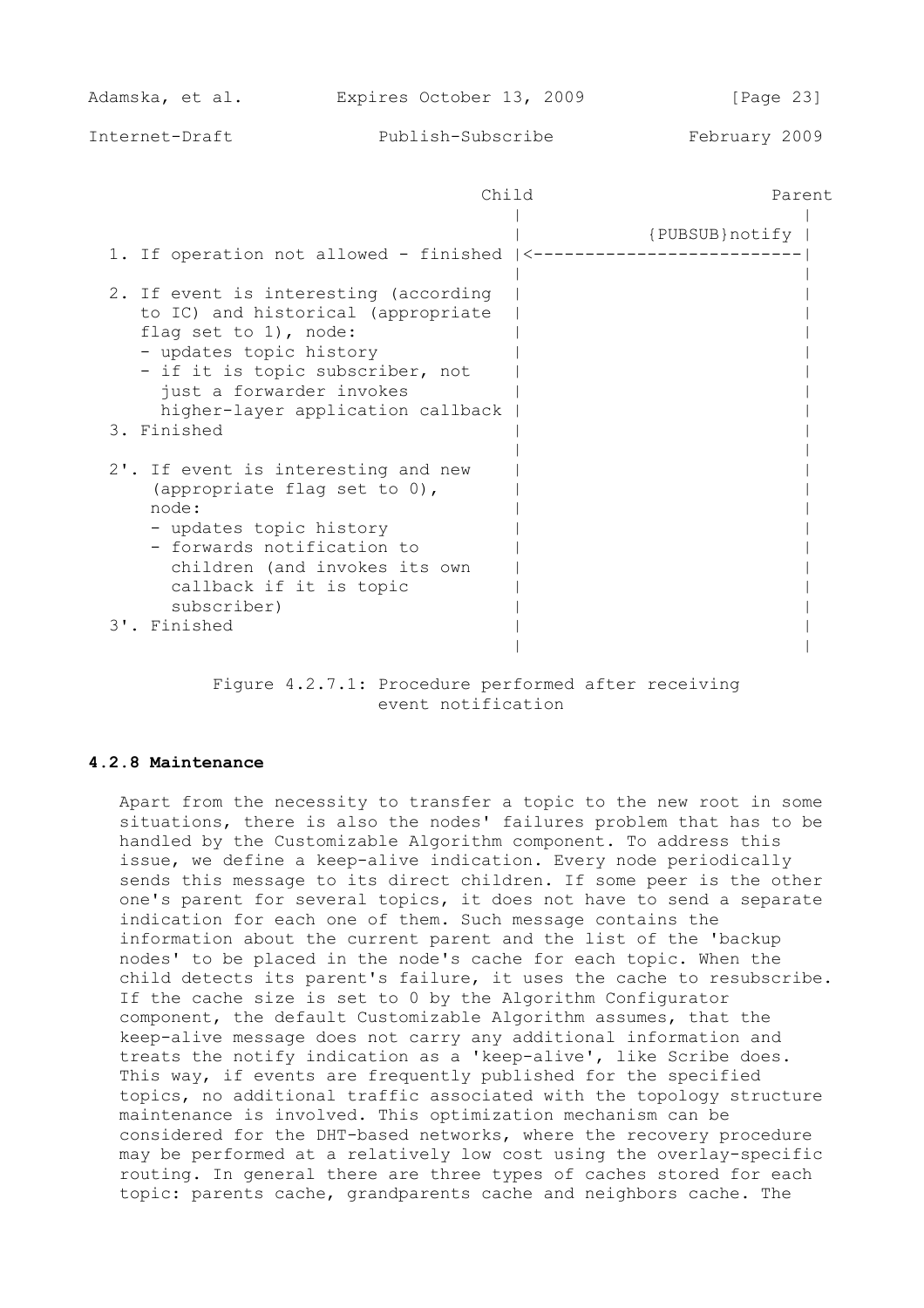| Adamska, et al. |  | Expires October 13, 2009 |  | [Page 24] |  |
|-----------------|--|--------------------------|--|-----------|--|
|                 |  |                          |  |           |  |

 capacities of the caches are the parameters k (for the parents and neighbors) and g (for the grandparents). For the node N at the level x, parents cache contains k nodes with the lowest id or the closest to the topic id from the level x-1. It may also contain the node's direct parent. The neighbor cache contains k nodes with the lowest id or the closest to the topic id from the level  $x$ , which have the same parent as N. The grandparents cache contains one node from each level between  $x-2$  and  $x-1-q$ . This cache is stored in case of the multiple nodes' failures in the highly unbalanced trees. When all the nodes from the parents cache fail to respond or the cache is empty - the node can try to send 'subscribe' request directly to its grandparent. All the nodes at the same level and in the same subtree have the same caches' contents. Nodes in the different subtrees have different neighbors caches' contents. All the entries in the parents and neighbors caches are sorted from the lowest id (or distance to the topic id) to the highest. In the grandparents cache the node from the highest level is stored at the lowest index. Examples of the topology structures and caches' contents for both the unstructured and DHT-based networks are shown in the figures 4.2.8.1 and 4.2.8.2.



 Figure 4.2.8.1: Caches' contents for k=2 and g=1 in the DHT-based network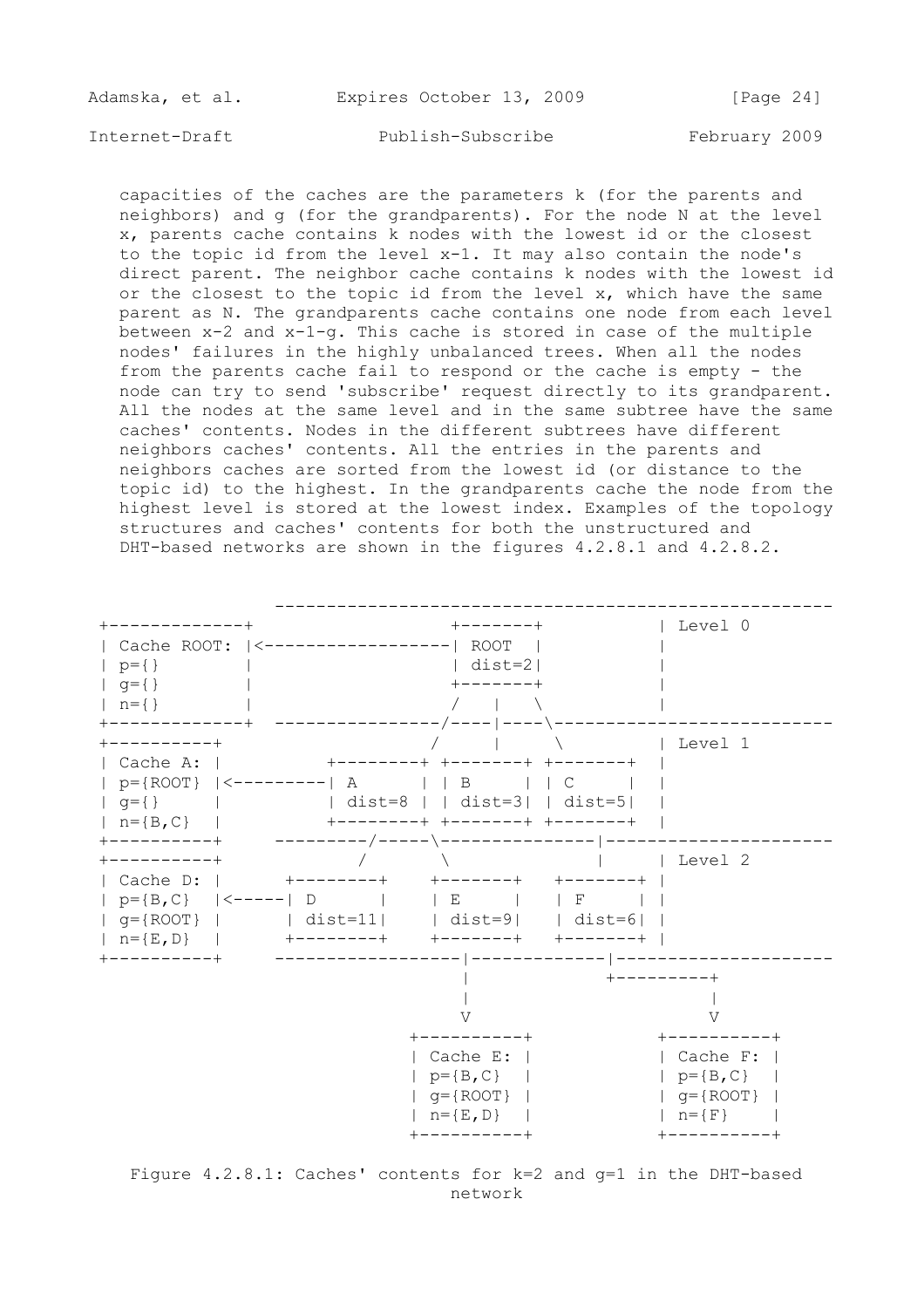

Figure  $4.2.8.2$ : Caches' contents for  $k=2$  and  $q=1$  in an unstructured network

 Figure 4.2.8.3 briefly describes the usage of the grandparents cache in case of the multiple nodes' failures.

 +------+ +--->| ROOT | | +------+ | | | | | +-\--/-+ | | A\/ | | | /\ | | +-/--\-+ | | \ possible path for | | \ resubsciption | +-\--/-+ +-\--/-+ | | B\/ | | E\/ | | | /\ | | /\ | | +-/--\-+ +-/--\-+ | |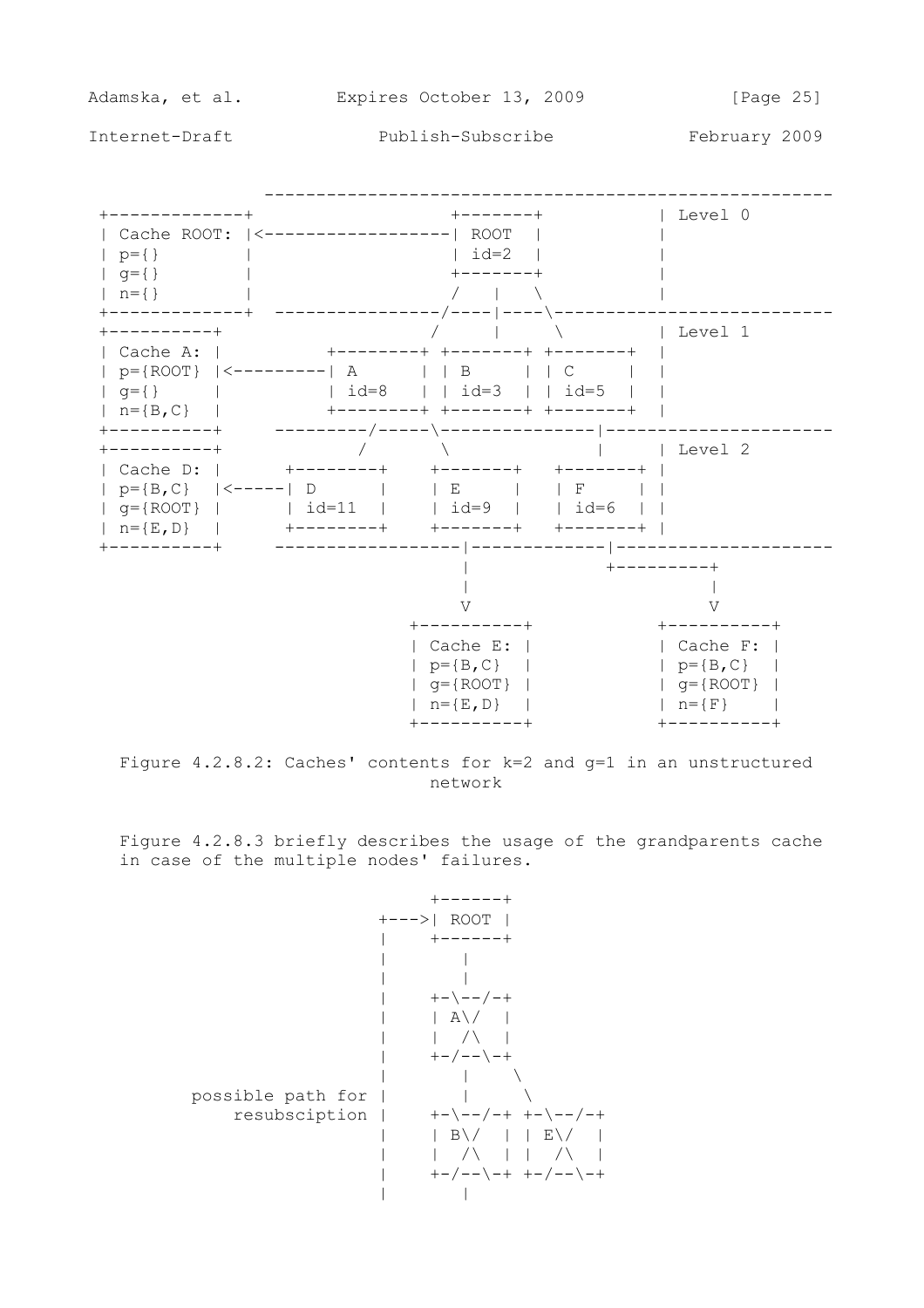

 Figure 4.2.8.3: Example of the grandparents cache usage (algorithm parameters: k=2 and g=2)

 After discovering the direct parent's failure, node tries to send the 'subscribe' request to the the first node from its parents cache. If it does not respond, it is removed from the cache, and the 'subscribe' request is sent to the next one. If all the nodes from the parents cache fail to respond, the grandparents cache is used. If the grandparents cache does not contain any useful information and the node's distance to the topic ID is greater than 0, than peer assumes that it participates in the DHT-based network and there may be some node which ID is closer to the topic ID than its own one. In such case it encapsulates the 'transfer topic' request inside the P2P insert message. If this message is received by some other node, it performs a standard topic transfer procedure. If the peer is already participating in the topology structure, than it only omits creating the new topic. If the distance between the topic ID and the peer ID is lower than 0, than node assumes, that it is participating in an unstructured network and cannot rely on the overlay routing algorithm. In such case the neighbor cache's contents are examined. If it does not provide any useful information or this node is the first one on the list, the subscriber performs the lookup procedure for the SUBSCRIPTIONINFO objects associated with the same topic. If it finds any nodes with the ID lower than its own one, than it must send the subscribe message to the one with the lowest ID. If there are no such nodes in the P2P network, than it assumes that it is the new topic root and waits for the other nodes to send 'subscribe' requests to it. These procedures guarantee the cycles avoidance. Moreover they work both for the multicast tree and star topology.

### **4.2.9 Reliability**

 [TODO: history of events for temporary out-of-order issues, but not the long term ones - history length as algorithm parameter]

#### **4.3 Message formats**

 All the message formats described in this section are used by the default Customizable Algorithm component. However they MAY be extended by the user-defined ones if it is necessary and registered by a different Algorithm Configurator object. In general there are three types of messages: requests, indications and responses. Node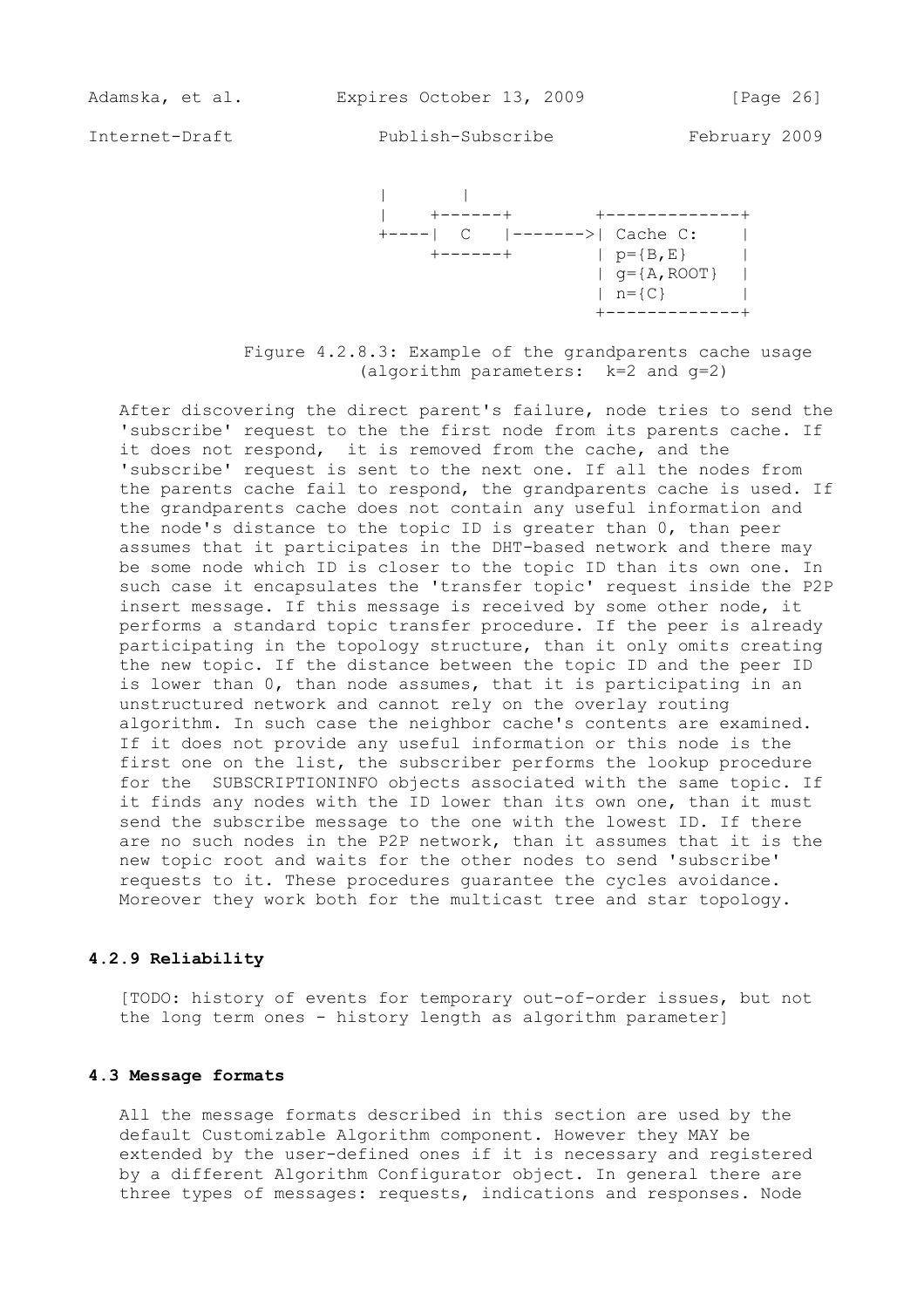| Adamska, et al. | Expires October 13, 2009 | [Page 27]     |
|-----------------|--------------------------|---------------|
| Internet-Draft  | Publish-Subscribe        | February 2009 |

 receiving the first one always sends response to the message originator. Both requests and responses contain the unique identifier of the transaction, they are associated with. It is generated by the request originator, who uses it to find out, which operation is received response related to. Indications are messages which do not require any response as they are not associated with a pending operation.

## **4.3.1 Standard header**

Every publish-subscribe message is preceded by the following header:

| IPver         | Source IP                                                                          |               |
|---------------|------------------------------------------------------------------------------------|---------------|
| $\frac{1}{2}$ | Destination IP                                                                     | $\frac{1}{2}$ |
| $\frac{1}{2}$ | Source port                                                                        | $\frac{1}{2}$ |
| $\frac{1}{2}$ | Destination port                                                                   | $\frac{1}{2}$ |
| $\frac{1}{2}$ | Type                                                                               | $\frac{1}{2}$ |
| $\frac{1}{2}$ | Source user name length                                                            | $\frac{1}{2}$ |
| $\frac{1}{2}$ | Source user name                                                                   |               |
|               | Source peer id length                                                              |               |
| $^{+}$        | Source peer id                                                                     |               |
|               |                                                                                    |               |
|               | Destination user name length                                                       |               |
| $^{+}$        | Destination user name                                                              |               |
|               |                                                                                    |               |
|               | Destination peer id length                                                         |               |
|               | Destination peer id                                                                |               |
| $^{+}$        |                                                                                    |               |
|               | -+-+-+-+-+-+-+-+-+-+-+-+-+-+-+-+-+-<br><b>-</b> +-+-+-+-+-+-+-+<br>Topic id length |               |
|               | Topic id                                                                           |               |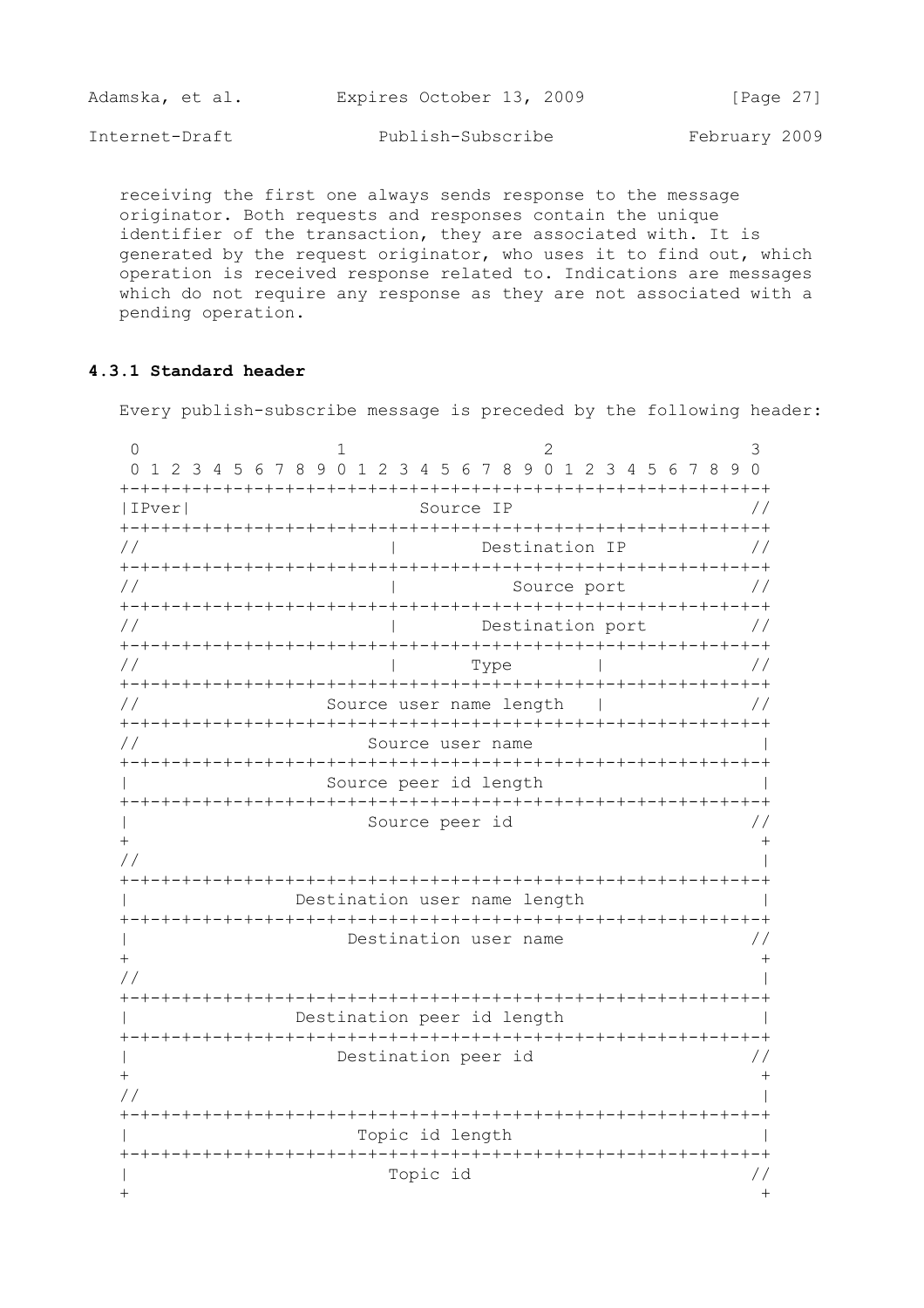| Adamska, et al. | Expires October 13, 2009 | [Page 28]     |
|-----------------|--------------------------|---------------|
| Internet-Draft  | Publish-Subscribe        | February 2009 |

 // | +-+-+-+-+-+-+-+-+-+-+-+-+-+-+-+-+-+-+-+-+-+-+-+-+-+-+-+-+-+-+-+

 IP version (3 bits): IP version number, 4 or 6 Source IP (32 or 128 bits): IP address of message sender Destination IP (32 or 128 bits): IP address of message receiver Source port (32 bits): Message sender's port number Destination port (32 bits): Message receiver's port number Type (8 bits): Publish-subscribe message type Source user name length (32 bits): Length of the user's unhashed id Source user name (undefined): User's unhashed id Source peer id length (32 bits): Length of the peer id Source peer id (undefined): Peer id Destination user name length (32 bits): Length of user's unhashed id Destination user name (undefined): User's unhashed id Destination peer id length (32 bits): Length of the peer id Destination peer id (undefined): Peer id Topic id length (32 bits): Length of the topic id this message is associated with Topic id (undefined): Topic id this message is associated with

## **4.3.2 Standard request header**

 Apart from the type-specific information, every request contains the following header:

 $0$  1 2 3 0 1 2 3 4 5 6 7 8 9 0 1 2 3 4 5 6 7 8 9 0 1 2 3 4 5 6 7 8 9 0 +-+-+-+-+-+-+-+-+-+-+-+-+-+-+-+-+-+-+-+-+-+-+-+-+-+-+-+-+-+-+-+ Transaction id +-+-+-+-+-+-+-+-+-+-+-+-+-+-+-+-+-+-+-+-+-+-+-+-+-+-+-+-+-+-+-+ Transaction id (32 bits): Identifier of the transaction this operation is associated with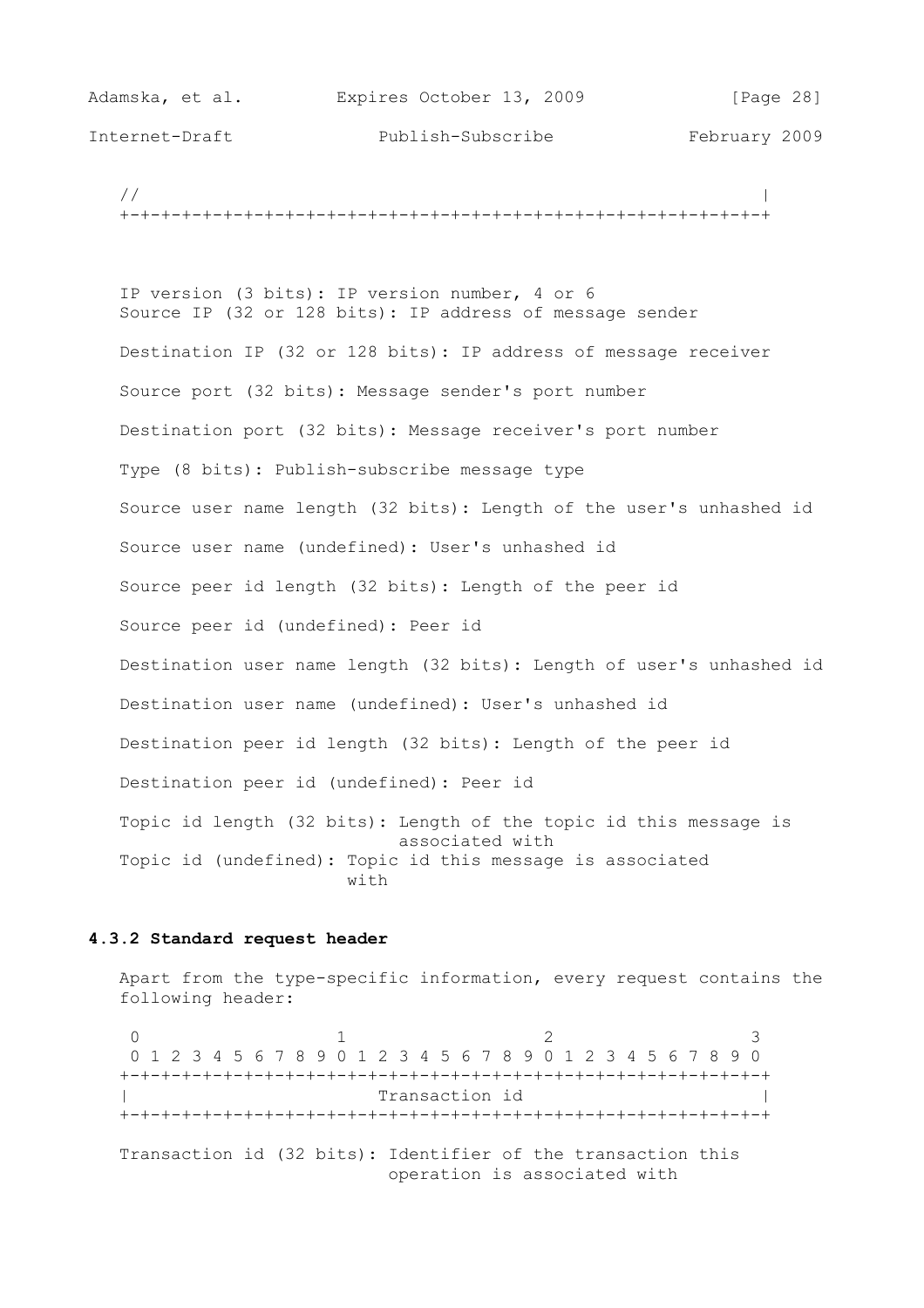| Adamska, et al. | Expires October 13, 2009 | [Page 29]     |
|-----------------|--------------------------|---------------|
| Internet-Draft  | Publish-Subscribe        | February 2009 |

### **4.3.3 Create topic**

 Create topic message can be send to actually create a new topic, or to transfer an existing one to the new root. The node recognizes the requested operation by checking the value of the special flag inside the header.

 $0$  1 2 3 0 1 2 3 4 5 6 7 8 9 0 1 2 3 4 5 6 7 8 9 0 1 2 3 4 5 6 7 8 9 0 +-+-+-+-+-+-+-+-+-+-+-+-+-+-+-+-+-+-+-+-+-+-+-+-+-+-+-+-+-+-+-+  $AC$  rules  $//$  +-+-+ + // | +-+-+-+-+-+-+-+-+-+-+-+-+-+-+-+-+-+-+-+-+-+-+-+-+-+-+-+-+-+-+-+ | Subscribers list length | +-+-+-+-+-+-+-+-+-+-+-+-+-+-+-+-+-+-+-+-+-+-+-+-+-+-+-+-+-+-+-+ | Subscriber 1 // +-+-+-+-+-+-+-+-+-+-+-+-+-+-+-+-+-+-+-+-+-+-+-+-+-+-+-+-+-+-+-+

 F (2 bits): Flag representing the requested operation type. Currently only two types are defined (figure 4.3.3.1).

 AC rules (undefined): Access control rules defined for the topic (see section 4.4.1 for details).

 Subscriber list length (32 bits): Length of the list containing the subscribers to be added after the topic creation.

| Value       | Description                             |
|-------------|-----------------------------------------|
| $1 \quad 0$ | Creates new topic                       |
| $\sim$ 1    | Transfers an existing topic to new root |

Figure 4.3.3.1

### **4.3.4 Subscribe**

 $0$  1 2 3 0 1 2 3 4 5 6 7 8 9 0 1 2 3 4 5 6 7 8 9 0 1 2 3 4 5 6 7 8 9 0 +-+-+-+-+-+-+-+-+-+-+-+-+-+-+-+-+-+-+-+-+-+-+-+-+-+-+-+-+-+-+-+ | Expiration time //  $+$  // | +-+-+-+-+-+-+-+-+-+-+-+-+-+-+-+-+-+-+-+-+-+-+-+-+-+-+-+-+-+-+-+ | Event index | Event index | I +-+-+-+-+-+-+-+-+-+-+-+-+-+-+-+-+-+-+-+-+-+-+-+-+-+-+-+-+-+-+-+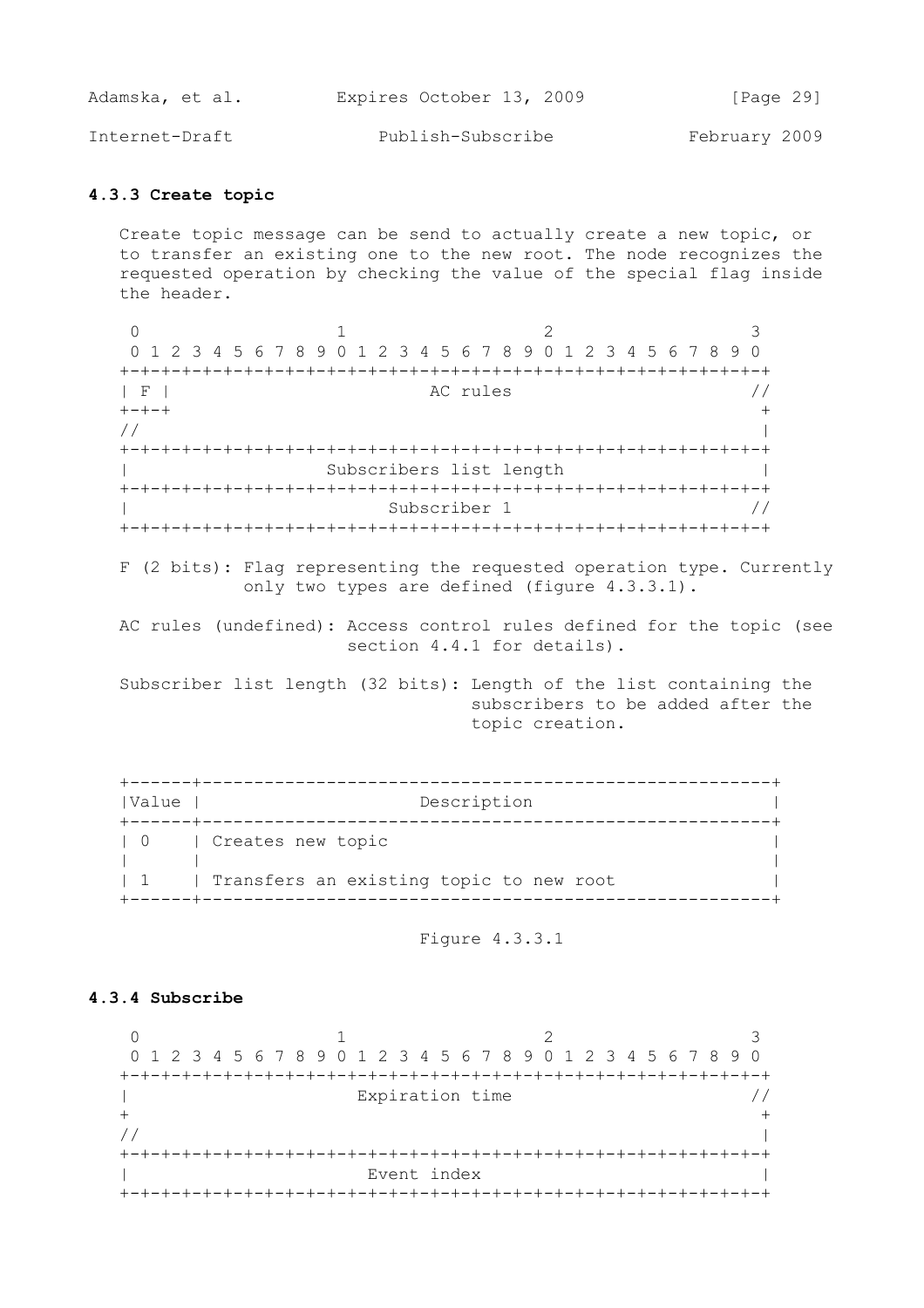| Adamska, et al. | Expires October 13, 2009 | [Page 30]     |
|-----------------|--------------------------|---------------|
| Internet-Draft  | Publish-Subscribe        | February 2009 |

 | Distance | +-+-+-+-+-+-+-+-+-+-+-+-+-+-+-+-+-+-+-+-+-+-+-+-+-+-+-+-+-+-+-+ Expiration time (64 bits): Time, after which node will have to resubscribe Event index (32 bits): Index of the last received event from the topic history Distance (32 bits): Distance between the subscriber id and topic id

#### **4.3.5 Unsubscribe**

 Currently there are no type-specific values for this message. It contains only the standard request header.

## **4.3.6 Publish**

 $0$  1 2 3 0 1 2 3 4 5 6 7 8 9 0 1 2 3 4 5 6 7 8 9 0 1 2 3 4 5 6 7 8 9 0 +-+-+-+-+-+-+-+-+-+-+-+-+-+-+-+-+-+-+-+-+-+-+-+-+-+-+-+-+-+-+-+ | Event type | User name length // +-+-+-+-+-+-+-+-+-+-+-+-+-+-+-+-+-+-+-+-+-+-+-+-+-+-+-+-+-+-+-+  $\frac{1}{2}$   $\frac{1}{2}$   $\frac{1}{2}$  User name  $\frac{1}{2}$  +-+-+-+-+-+-+-+-+-+-+ + // | +-+-+-+-+-+-+-+-+-+-+-+-+-+-+-+-+-+-+-+-+-+-+-+-+-+-+-+-+-+-+-+ Message length  $\vert$  +-+-+-+-+-+-+-+-+-+-+-+-+-+-+-+-+-+-+-+-+-+-+-+-+-+-+-+-+-+-+-+ | Message | Message | Message | Message | Message | Message | Message | Message | Message | Manufacture | Manufacture | Manufacture | Manufacture | Manufacture | Manufacture | Manufacture | Manufacture | Manufacture | Manu +-+-+-+-+-+-+-+-+-+-+-+-+-+-+-+-+-+-+-+-+-+-+-+-+-+-+-+-+-+-+-+ Event type (8 bits): Field indicating, whether this is the REMOVE TOPIC, AC MODIFIED or CUSTOM event User name length (32 bits): Length of the event publisher's name User name (undefined): Event publisher's name Message length (32 bits): Length of the message encapsulated in the CUSTOM event Message (undefined): User-defined message encapsulated in the CUSTOM event or the modified AC rules

## **4.3.7 Notify**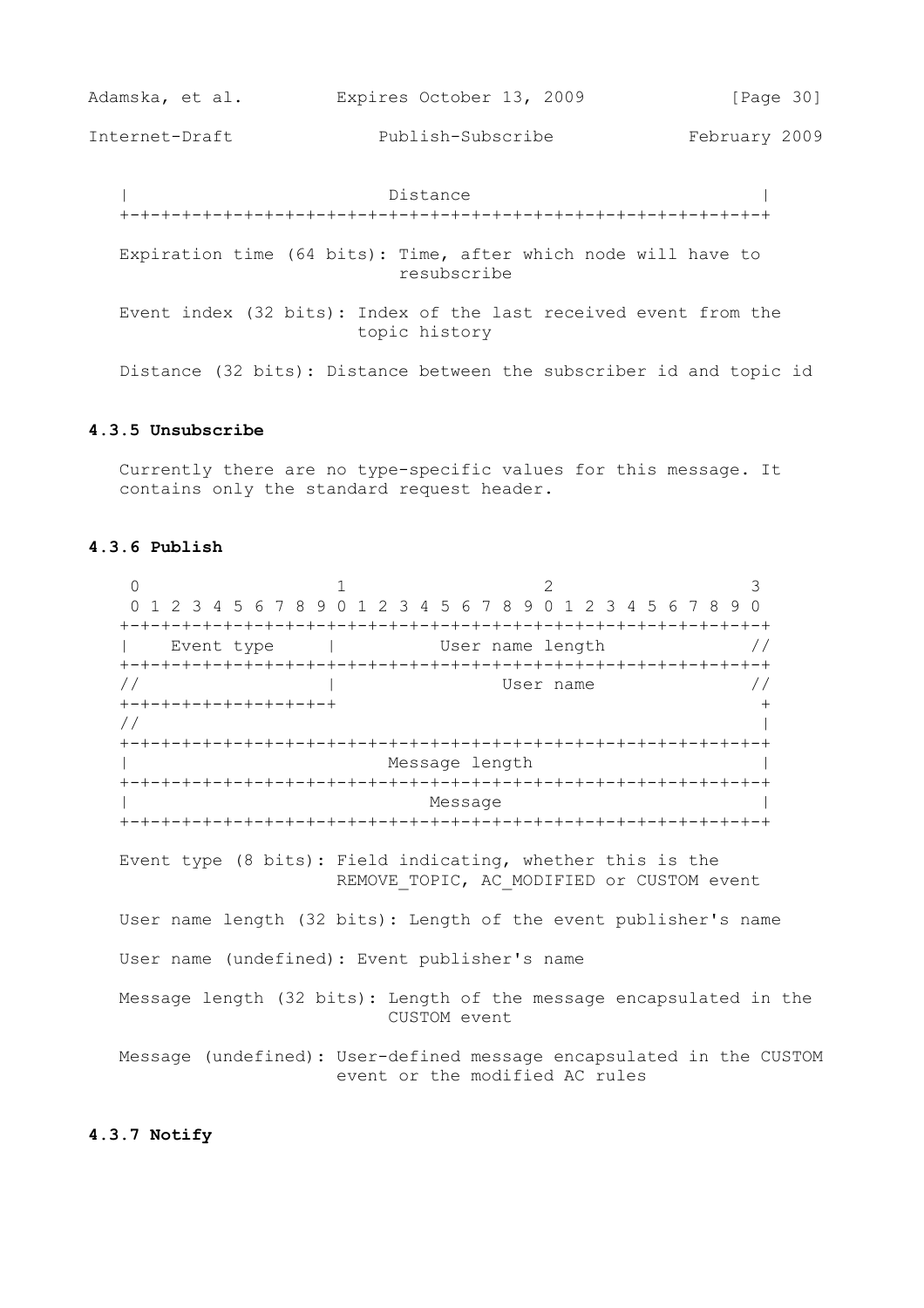Adamska, et al. Expires October 13, 2009 [Page 31] Internet-Draft Publish-Subscribe February 2009

 $0$  1 2 3 0 1 2 3 4 5 6 7 8 9 0 1 2 3 4 5 6 7 8 9 0 1 2 3 4 5 6 7 8 9 0 +-+-+-+-+-+-+-+-+-+-+-+-+-+-+-+-+-+-+-+-+-+-+-+-+-+-+-+-+-+-+-+ |H| Event type | User name length // +-+-+-+-+-+-+-+-+-+-+-+-+-+-+-+-+-+-+-+-+-+-+-+-+-+-+-+-+-+-+-+  $\frac{1}{2}$   $\frac{1}{2}$   $\frac{1}{2}$  User name  $\frac{1}{2}$   $\frac{1}{2}$  +-+-+-+-+-+-+-+-+-+-+-+-+ + | | +-+-+-+-+-+-+-+-+-+-+-+-+-+-+-+-+-+-+-+-+-+-+-+-+-+-+-+-+-+-+-+ | Message length | +-+-+-+-+-+-+-+-+-+-+-+-+-+-+-+-+-+-+-+-+-+-+-+-+-+-+-+-+-+-+-+ | Message | Message | Message | Message | Message | Message | Message | Message | Message | Manufacture | Manufacture | Manufacture | Manufacture | Manufacture | Manufacture | Manufacture | Manufacture | Manufacture | Manu +-+-+-+-+-+-+-+-+-+-+-+-+-+-+-+-+-+-+-+-+-+-+-+-+-+-+-+-+-+-+-+

 H (1 bit): Flag indicating whether this event is the new one (value MUST be 0 in this case), or the old one from the topic history (value MUST be 1)

 Event type (8 bits): Field indicating, whether this is a REMOVE TOPIC, AC MODIFIED or CUSTOM event

User name length (32 bits): Length of the event publisher's name

User name (undefined): Event publisher's name

 Message length (32 bits): Length of the message encapsulated in the CUSTOM event

Message (undefined): Message encapsulated in the CUSTOM event

#### **4.3.8 Standard response header**

 Every response, except the response code, contains a unique transaction identifier. The request originator uses it, to find out which operation this response is related to.

 $0$  1 2 3 0 1 2 3 4 5 6 7 8 9 0 1 2 3 4 5 6 7 8 9 0 1 2 3 4 5 6 7 8 9 0 +-+-+-+-+-+-+-+-+-+-+-+-+-+-+-+-+-+-+-+-+-+-+-+-+-+-+-+-+-+-+-+ Transaction number +-+-+-+-+-+-+-+-+-+-+-+-+-+-+-+-+-+-+-+-+-+-+-+-+-+-+-+-+-+-+-+ Response code +-+-+-+-+-+-+-+-+-+-+-+-+-+-+-+-+-+-+-+-+-+-+-+-+-+-+-+-+-+-+-+ Transaction number (32 bits): Identifier of the transaction, this response is associated with

Response code (32 bits): Response codes are described in section 4.7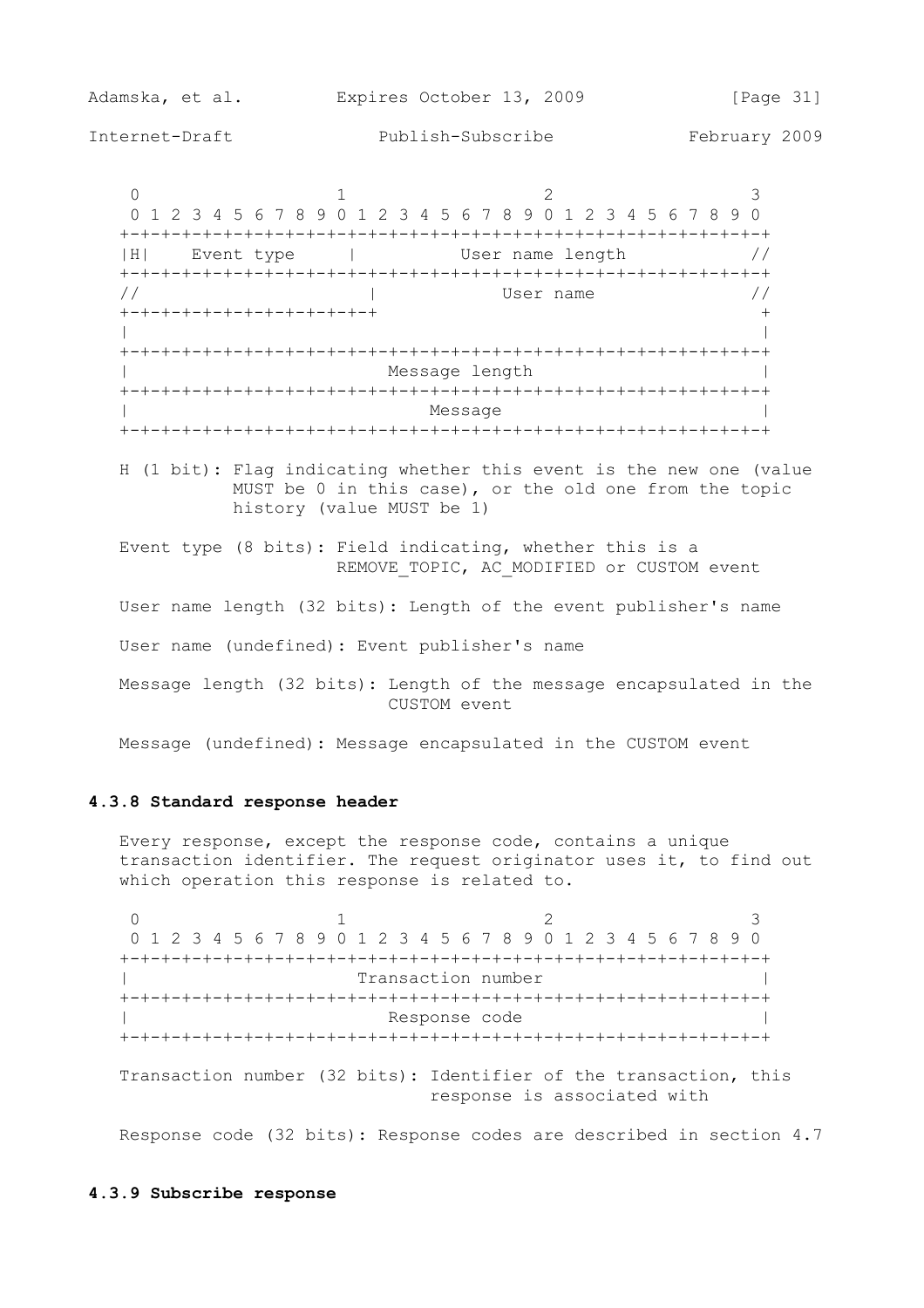| Adamska, et al. | Expires October 13, 2009                                      | [Page 32]     |
|-----------------|---------------------------------------------------------------|---------------|
| Internet-Draft  | Publish-Subscribe                                             | February 2009 |
|                 | 0 1 2 3 4 5 6 7 8 9 0 1 2 3 4 5 6 7 8 9 0 1 2 3 4 5 6 7 8 9 0 |               |
|                 | AC rules                                                      |               |
|                 |                                                               |               |

AC rules (undefined): AC rules encoding is described in section 4.4.1

#### **4.3.10 Keep-alive**

- Parent (undefined): Subscriber object containing node's parent in the topology structure
- Neighbors (undefined): List of the subscriber objects to put into the neighbors cache. Its length depends on the k parameter.
- Parents (undefined): List of the subscriber objects to put into the parents cache. Its length depends on the k parameter.
- Grandparents (undefined): List of the subscriber objects to put into the grandparents cache. Its length depends on the g parameter.

## **4.4 Objects formats**

## **4.4.1 AC rules**

 $0$  1 2 3 0 1 2 3 4 5 6 7 8 9 0 1 2 3 4 5 6 7 8 9 0 1 2 3 4 5 6 7 8 9 0 +-+-+-+-+-+-+-+-+-+-+-+-+-+-+-+-+-+-+-+-+-+-+-+-+-+-+-+-+-+-+-+ | List of rules length | +-+-+-+-+-+-+-+-+-+-+-+-+-+-+-+-+-+-+-+-+-+-+-+-+-+-+-+-+-+-+-+ | List of rules //  $+$  // | +-+-+-+-+-+-+-+-+-+-+-+-+-+-+-+-+-+-+-+-+-+-+-+-+-+-+-+-+-+-+-+ List of rules length (32 bits): Number of the rules on the list List of rules (undefined): List of the AC rules (see section 4.4.2 for details)

## **4.4.2 Rule**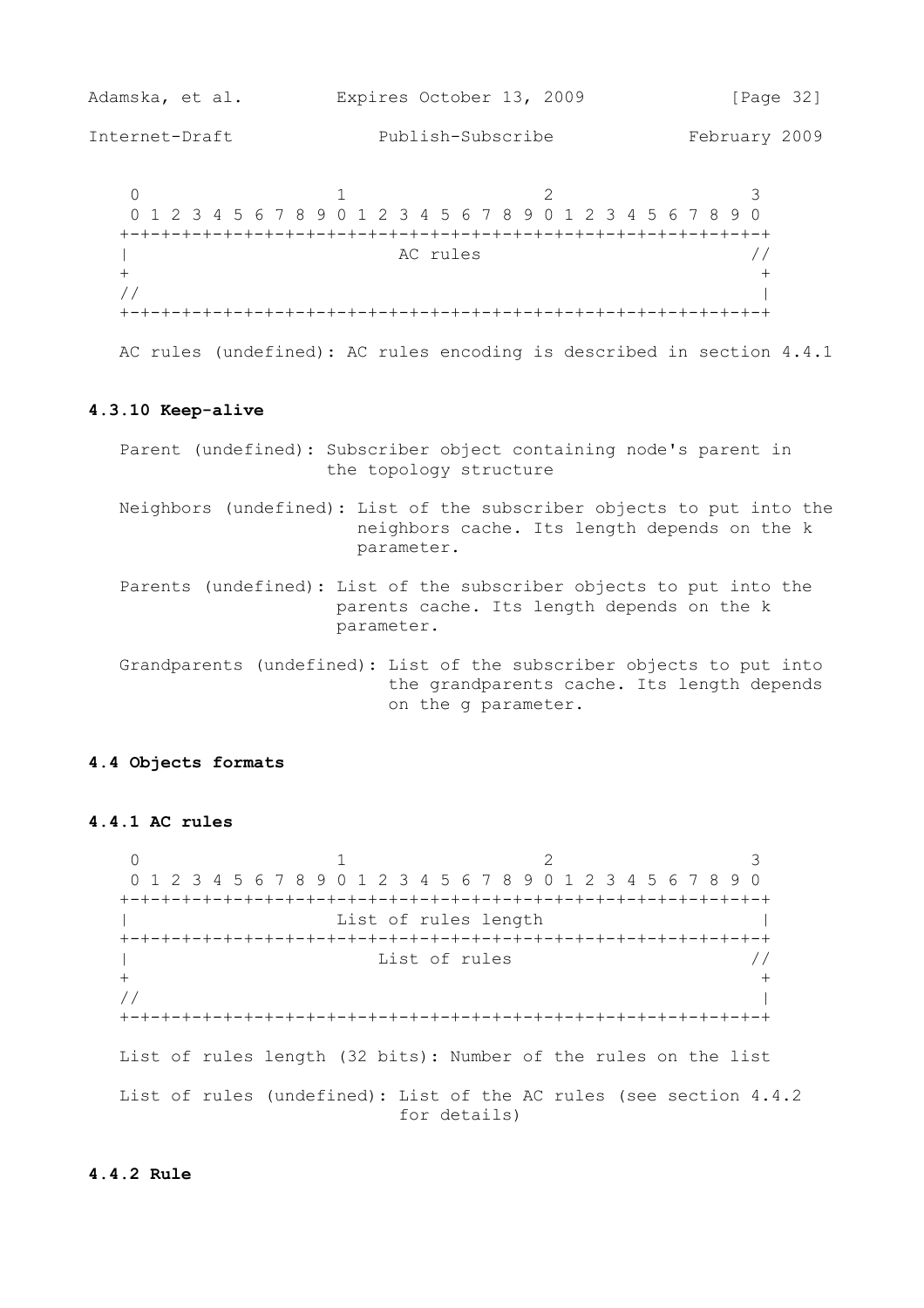$0$  1 2 3 0 1 2 3 4 5 6 7 8 9 0 1 2 3 4 5 6 7 8 9 0 1 2 3 4 5 6 7 8 9 0 +-+-+-+-+-+-+-+-+-+-+-+-+-+-+-+-+-+-+-+-+-+-+-+-+-+-+-+-+-+-+-+ | Operation byte length | +-+-+-+-+-+-+-+-+-+-+-+-+-+-+-+-+-+-+-+-+-+-+-+-+-+-+-+-+-+-+-+ | Operation //  $+$  // | +-+-+-+-+-+-+-+-+-+-+-+-+-+-+-+-+-+-+-+-+-+-+-+-+-+-+-+-+-+-+-+ | Event type | Allowed users list length // +-+-+-+-+-+-+-+-+-+-+-+-+-+-+-+-+-+-+-+-+-+-+-+-+-+-+-+-+-+-+-+ // | User byte length // +-+-+-+-+-+-+-+-+-+-+-+-+-+-+-+-+-+-+-+-+-+-+-+-+-+-+-+-+-+-+-+ // | User // +-+-+-+-+-+-+-+-+-+-+ + | | +-+-+-+-+-+-+-+-+-+-+-+-+-+-+-+-+-+-+-+-+-+-+-+-+-+-+-+-+-+-+-+ | User 2 byte length | +-+-+-+-+-+-+-+-+-+-+-+-+-+-+-+-+-+-+-+-+-+-+-+-+-+-+-+-+-+-+-+ | .... | .... | .... | .... | .... | .... | .... | .... | .... | .... | .... | .... | .... | .... | .... | ... +-+-+-+-+-+-+-+-+-+-+-+-+-+-+-+-+-+-+-+-+-+-+-+-+-+-+-+-+-+-+-+ | Event type 2 | .... | .... | | +-+-+-+-+-+-+-+-+-+-+-+-+-+-+-+-+-+-+-+-+-+-+-+-+-+-+-+-+-+-+-+ Operation (undefined): Operation, this rule is associated with Event type (8 bits): Particular event within an operation (at least one event is mandatory)

User (undefined): User allowed to perform specified operation

## **4.4.3 Operation**

 $\cap$  0 1 2 3 4 5 6 7 8 9 +-+-+-+-+-+-+-+-+-+-+ | Operation type | +-+-+-+-+-+-+-+-+-+-+ Operation type (8 bits): Type of an operation, this rule is associated with. Currently defined values correspond with the message types (from 1 to 6) described in section 4.5.

## **4.4.4 User**

 $0$  1 2 3 0 1 2 3 4 5 6 7 8 9 0 1 2 3 4 5 6 7 8 9 0 1 2 3 4 5 6 7 8 9 0 +-+-+-+-+-+-+-+-+-+-+-+-+-+-+-+-+-+-+-+-+-+-+-+-+-+-+-+-+-+-+-+ | Username byte length |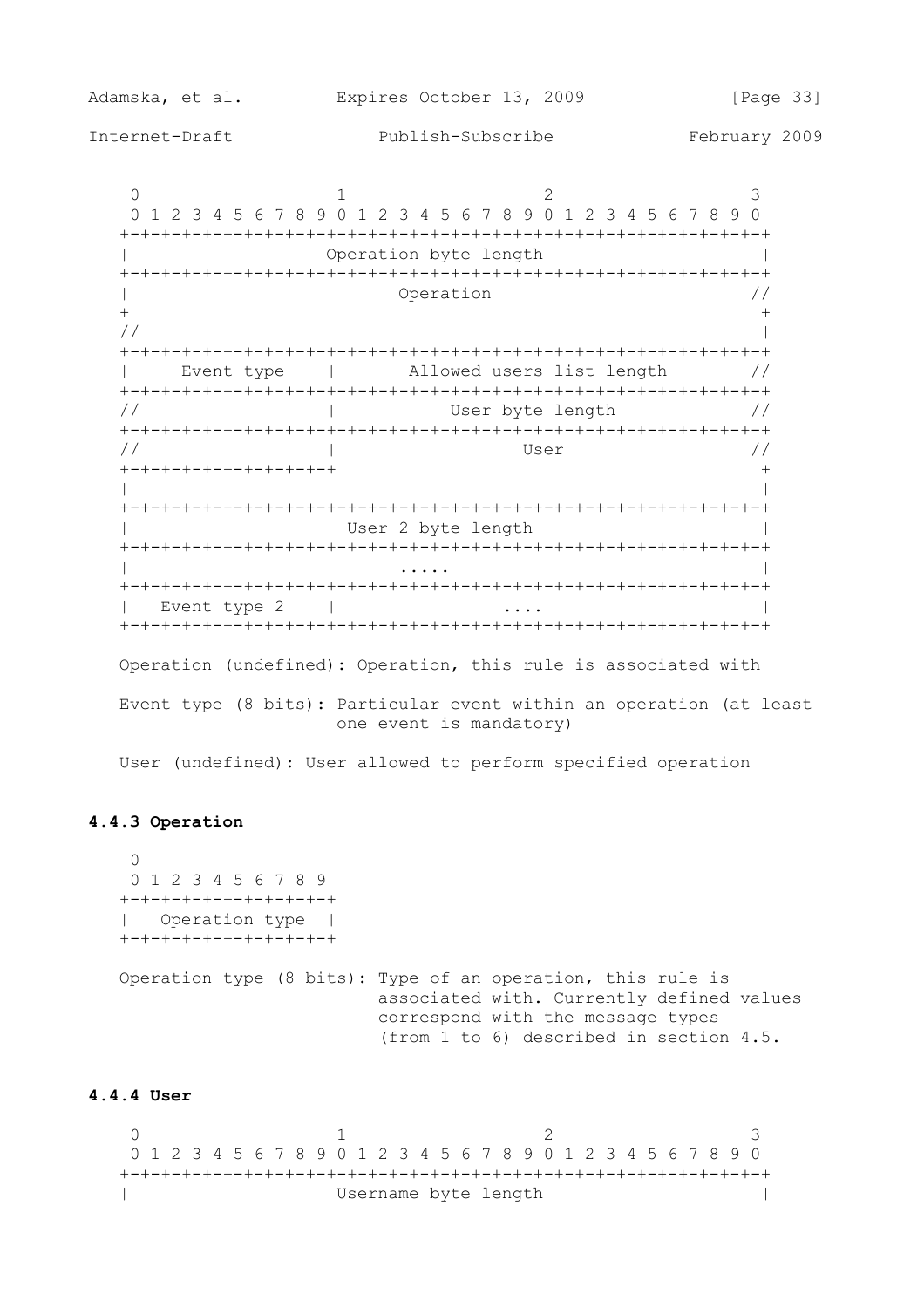Internet-Draft

February 2009

| Username |  |
|----------|--|
|          |  |
|          |  |
|          |  |

## 4.4.5 Subscriber

 $\bigcap$  $\mathbf{1}$  $\mathcal{L}$ 3 0 1 2 3 4 5 6 7 8 9 0 1 2 3 4 5 6 7 8 9 0 1 2 3 4 5 6 7 8 9 0  $\mathbb{R}^n$ Username byte length  $\Box$ Username  $\frac{1}{2}$  $\overline{1}$  $+$  $+$  $\frac{1}{2}$  $\overline{\phantom{a}}$ Peer id byte length  $\mathbb{R}$  $\overline{\phantom{a}}$  $\mathbf{L}$ Peer id  $\frac{1}{2}$  $\ddot{}$  $+$  $1/$  $\overline{\phantom{a}}$  $\mathbb{R}^n$  and  $\mathbb{R}^n$ IP address byte length  $\Box$ IP address  $\overline{1}$  $\frac{1}{2}$  $+$  $+$  $\frac{1}{2}$  $\overline{1}$ Port number  $\mathbb{R}$  $\overline{\phantom{a}}$ 

## 4.5 Message types

| Value                       | Message type      | Indication/Request/Response |
|-----------------------------|-------------------|-----------------------------|
| 0                           | Standard response | Res                         |
|                             | Create topic      | Reg                         |
| $\mathcal{D}_{\mathcal{L}}$ | Subscribe         | Req                         |
| 3                           | Unsubscribe       | Req                         |
| 4                           | Publish           | Req                         |
| 5                           | Notify            | Ind                         |
| 6                           | Keep-alive        | Ind                         |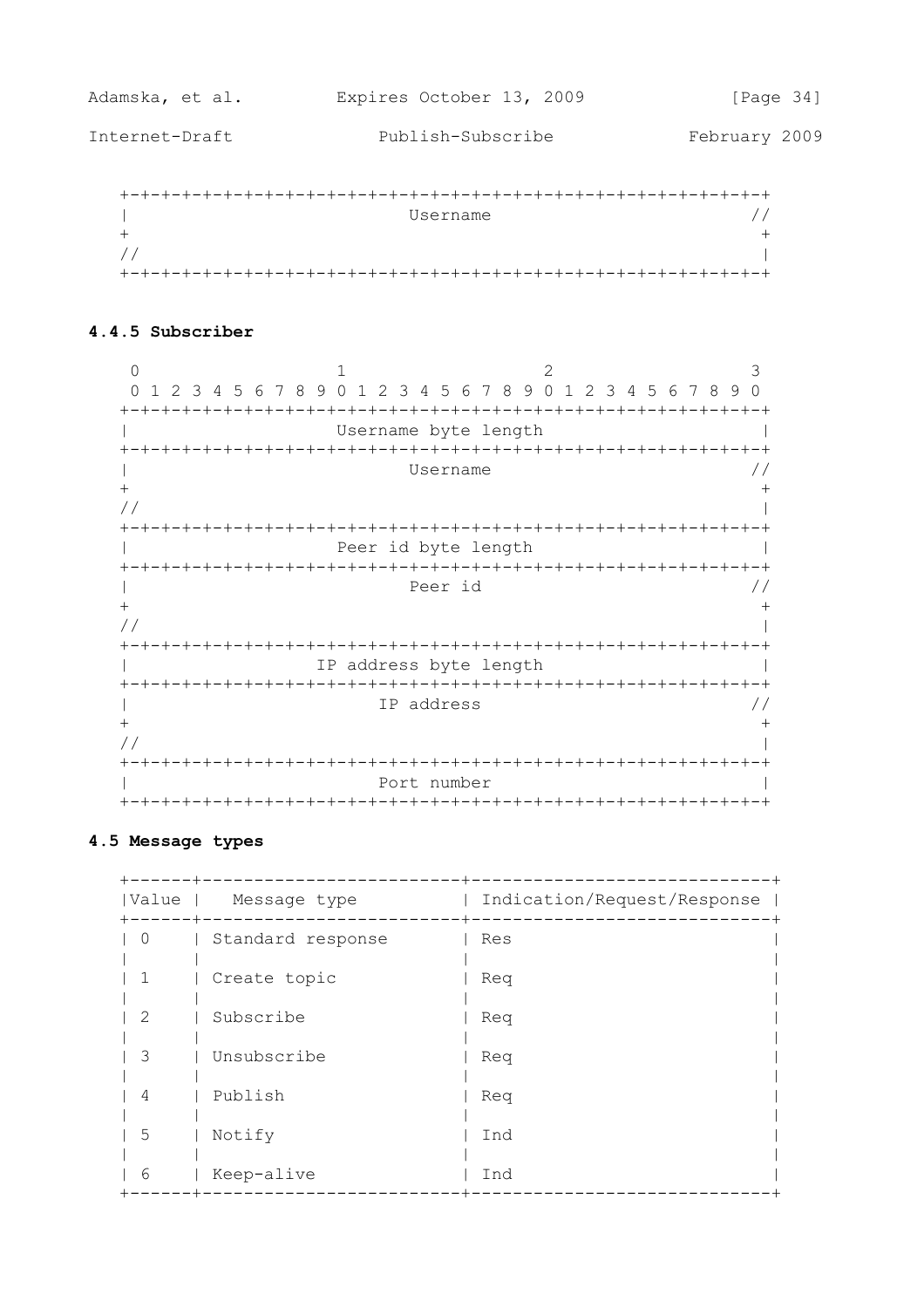| Adamska, et al. | Expires October 13, 2009 | [Page 35]     |
|-----------------|--------------------------|---------------|
| Internet-Draft  | Publish-Subscribe        | February 2009 |

## **4.6 Event types**

 +------+--------------------------------------------------+ | Type | Description +------+--------------------------------------------------+ | 0 | Topic removed | | | | | 1 | Access Control Rules modified | | | | 2 | Custom event defined by higher-layer application | | | | +------+--------------------------------------------------+

### **4.7 Response codes**

Response codes are inspired from HTTP.

 +------+-------------------------------------------------------+ | Code | Description +------+-------------------------------------------------------+ | 200 | Operation successful | | | | 403 | Operation forbidden due to AC rules | | | | 404 | Operation cannot be completed, because the topic or | | subscriber it is associated with does not exist | | | | 409 | Create topic operation cannot be completed because | the specified topic already exists | | | +------+-------------------------------------------------------+

## **4.8 Security**

[TODO: Verifying user identity for AC rules, etc.]

### **5. Integrating publish-subscribe with P2PP/RELOAD**

### **5.1 Extending P2PP/RELOAD interfaces**

 There are several major differences between some of the P2PP and RELOAD requests, we had to consider. P2PP publish allows application to insert only one object per request. Single RELOAD store request MAY contain several objects with the same resource-id, but different kind-id's or data models. It is the same with the P2PP lookup and RELOAD fetch requests. To provide the generic interfaces for both protocols we decided to use object lists, not single objects in all callbacks associated with the requests processing. Due to the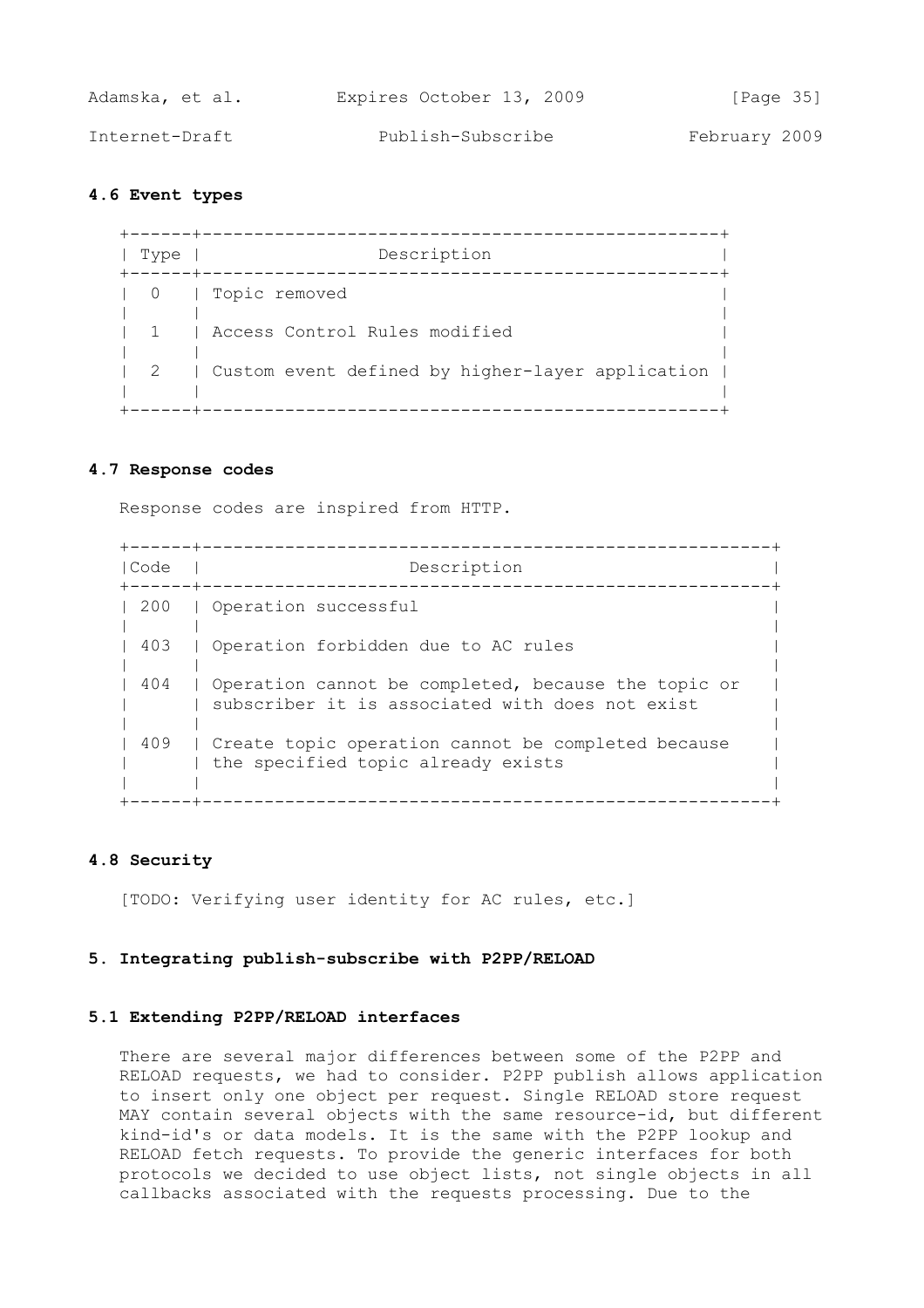| Adamska, et al. | Expires October 13, 2009 | [Page 36]     |
|-----------------|--------------------------|---------------|
| Internet-Draft  | Publish-Subscribe        | February 2009 |

 terminology differences between both protocols we use 'insert' for the P2PP publish, and RELOAD store request, and 'lookup' for the P2PP lookup and RELOAD fetch request where distinguishing one from another is not essential.

## **5.1.1 Callbacks**

 We propose adding several callback methods to the P2PP/RELOAD interfaces. They can be used by applications built on top of it not only for gathering information about the received messages, but also for passing data to the overlay layer. Parameters marked as [in] are the ones that are passed to the higher layer by P2PP/RELOAD. These marked as [out] are returned to the overlay by the application layer.

 [TODO: Decide what about applications which do not want to use callbacks - default implementation returning true shouldn't be a problem, when performance is considered]

 [TODO: Decide, whether signature/certificate checking should be performed before or after the callback invocation (in the second case application layer would have to update the object's signature) and whether to invoke callbacks for example if the RELOAD layer already knows that the signature is invalid]

 boolean onDeliverRequest([in]Request message, [in/out]List<GeneralObject> objectList)

@param message Received P2PP/RELOAD request.

@param objectList Value interpretation is message type dependent.

 @return Value interpretation is message type dependent. In general 'true' means 'continue standard processing', and 'false' means 'perform custom operation'.

 Usually invoked directly after receiving a request and determining that this node is message destination. In case of lookup requests after searching for the objects in the peer's resource table (figure 5.1.1.1). If node stores the requested objects there, they are passed to the higher layer using 'objectList' parameter. Higher-layer application may decide to send these objects within the lookup response, or pass a different ones using the same parameter. After the callback invocation P2PP/RELOAD checks the returned value. If this value is 'true' it simply returns objects found in the resource table in response (or 'NOT FOUND' message if none of the requested objects is stored there). Otherwise response message contents depend on the second callback parameter's value (objects defined by higher layer are returned to the request originator). This MAY be used by the application built on top of P2PP/RELOAD for example to create different 'views' of the node's resource table, depending on the lookup request originator. Higher layer MAY hide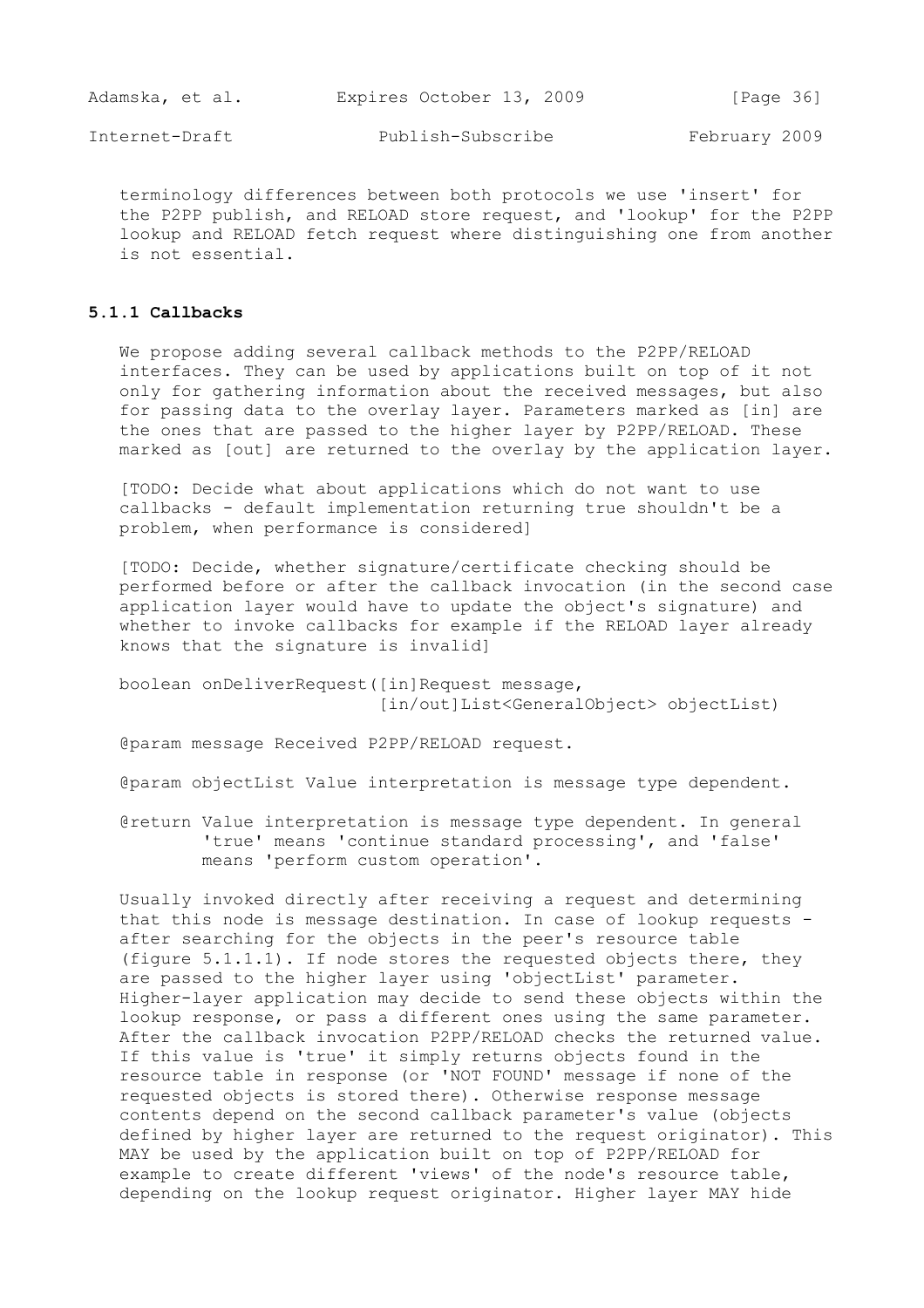| Adamska, et al. | Expires October 13, 2009 | [Page 37]     |
|-----------------|--------------------------|---------------|
| Internet-Draft  | Publish-Subscribe        | February 2009 |

object's value from some users or send different values to them.

 Similar procedure is performed after receiving an insert request (figure 5.1.1.2) although returned value interpretation is slightly different. When this value is 'true', objects encapsulated inside the insert request are simply put into the peer's resource table. Otherwise either different objects are inserted or only P2PP/RELOAD response is sent.

 For both insert and lookup requests application layer MAY modify object list elements' values or replace them with null. It MUST NOT modify resource id, type or data model. For all the request types it also MUST NOT alter the object list size.

|                                       | Receiver      |                                                                                                                                                                                                                                                                                                                       |                  |                      | Message         | Originator       |  |
|---------------------------------------|---------------|-----------------------------------------------------------------------------------------------------------------------------------------------------------------------------------------------------------------------------------------------------------------------------------------------------------------------|------------------|----------------------|-----------------|------------------|--|
|                                       | Application   |                                                                                                                                                                                                                                                                                                                       | RELOAD/ <br>P2PP | lookup<br>request    | -----<br>1/P2PP | $-+$<br>  RELOAD |  |
| 1. continue<br>standard<br>processing | true, objects | 1. Fill object<br>list (if<br>some<br>requested<br>object isn't <br>stored here<br>- add null<br>at this<br>position)<br>onDeliverRequest<br>(request, objects)  <br>------------------<br>-----------><br>1. return<br>standard<br>response<br>containing<br>objects<br>found in<br>resource<br>table<br>2. finished |                  | standard<br>response |                 |                  |  |
| 1'. modify object                     |               |                                                                                                                                                                                                                                                                                                                       |                  |                      |                 |                  |  |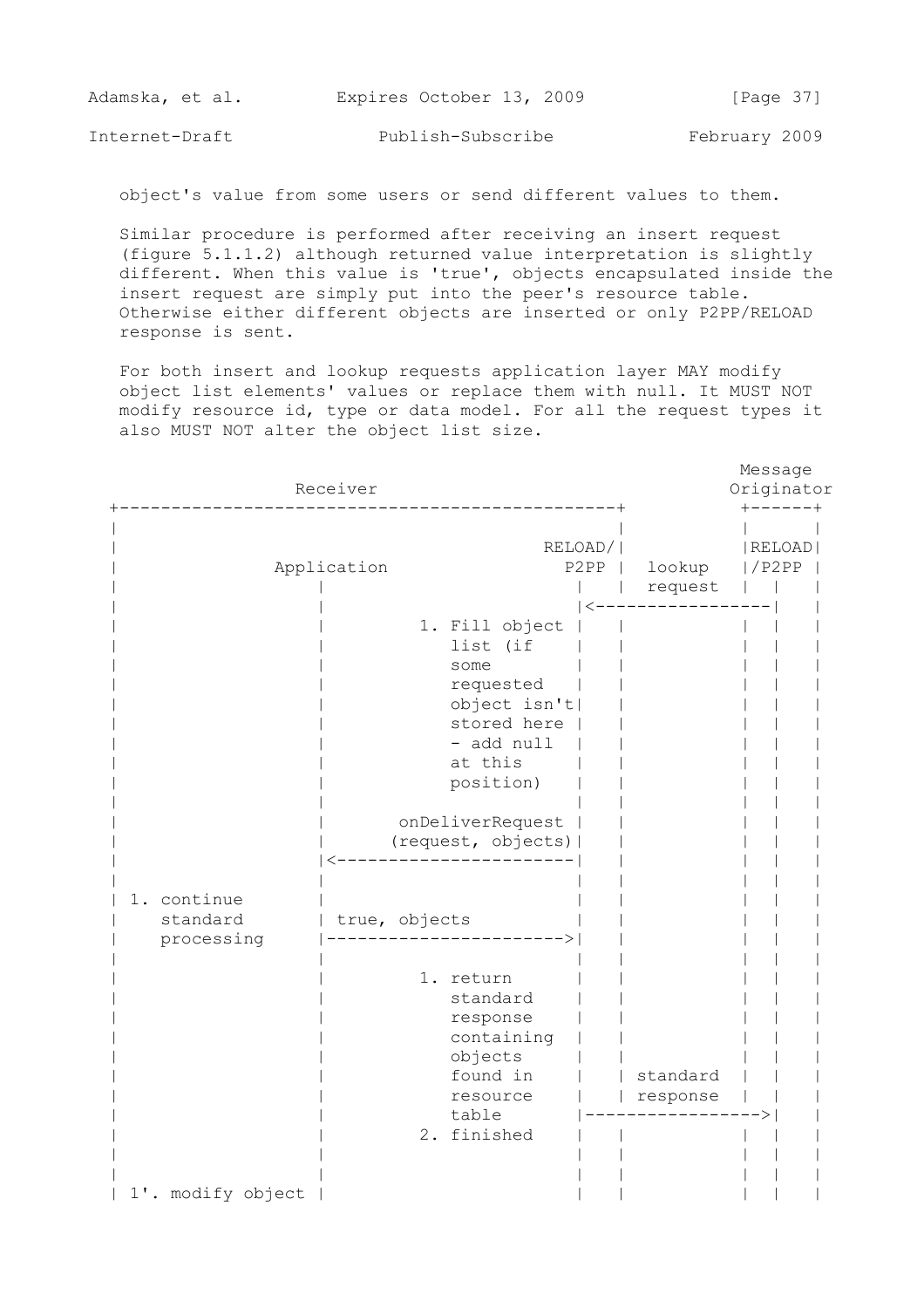| Adamska, et al.                                                                                                            | Expires October 13, 2009 | [Page 38]                                                 |
|----------------------------------------------------------------------------------------------------------------------------|--------------------------|-----------------------------------------------------------|
| Internet-Draft                                                                                                             | Publish-Subscribe        | February 2009                                             |
| list (if any<br>of stored<br>objects needs<br>to be hidden<br>from lookup<br>request<br>originator<br>- set it to<br>null) | false, modifiedObjects   | modified<br>  response<br>----------> ------------------> |



|                                       | Receiver      |                                                                                                                                                                                                                                                    |                  |                   | Message<br>Originator<br>------+ |
|---------------------------------------|---------------|----------------------------------------------------------------------------------------------------------------------------------------------------------------------------------------------------------------------------------------------------|------------------|-------------------|----------------------------------|
|                                       | Application   |                                                                                                                                                                                                                                                    | RELOAD/ <br>P2PP | insert<br>request | RELOAD<br>$/$ P $2$ P $P$        |
|                                       |               | 1. Fill object<br>list with<br>values from<br>resource<br>table (if<br>object with<br>specified<br>key and of<br>specified<br>type isn't<br>already<br>stored here<br>- add null<br>at this<br>position)<br>onDeliverRequest<br>(request, objects) |                  |                   |                                  |
| 1. continue<br>standard<br>processing | true, objects | 1. insert all                                                                                                                                                                                                                                      |                  |                   |                                  |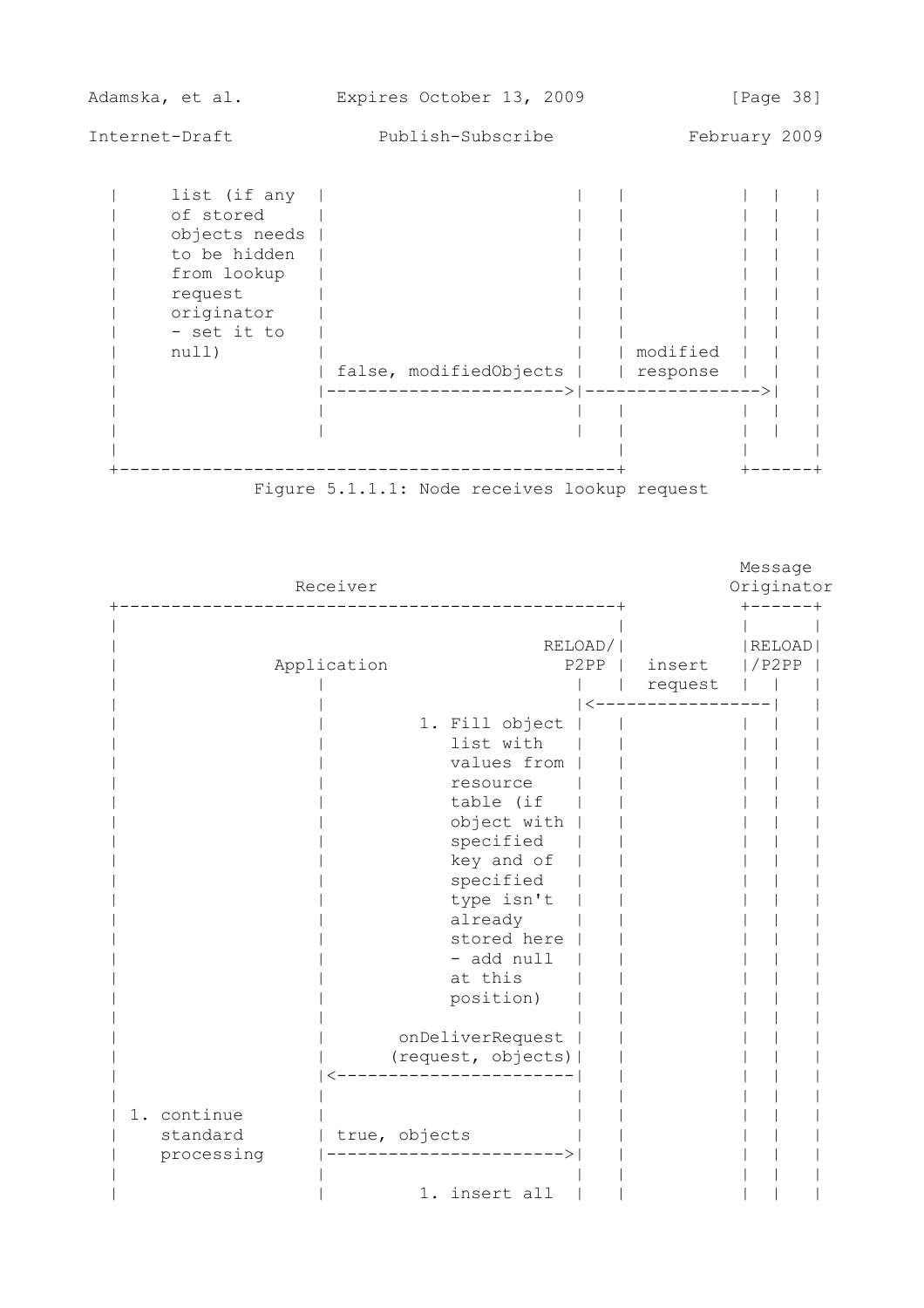Adamska, et al. Expires October 13, 2009 [Page 39]

Internet-Draft Publish-Subscribe February 2009

|                           | objects from <br>request into<br>resource<br>table<br>2. finished                                    | insert<br>response |
|---------------------------|------------------------------------------------------------------------------------------------------|--------------------|
| 1'. modify object<br>list | false, modifiedObjects                                                                               |                    |
|                           | 1. for each<br>element on<br>the list if<br>it is not<br>null insert<br>it into<br>resource<br>table | insert<br>response |
|                           |                                                                                                      |                    |

Figure 5.1.1.2: Node receives insert request

 boolean onForwardingRequest([in]Request message, [in/out]List<GeneralObject> objectList) @param message Received P2PP/RELOAD request.

@param objectList Value interpretation is message type dependent.

 @return Value indicating, whether to forward or discard the message. In case of discarding - node has to send P2PP response. Otherwise request sender will try to retransmit its message and finally assume unresponsive peer's failure.

 Usually invoked directly after receiving a P2PP request (and determining that this node is not the message destination), before forwarding it to other node or sending 302 response. In case of lookup requests (figure 5.1.1.3) - after checking, if the requested object is not for example cached (or replicated) here. If such object is found, P2PP/RELOAD passes it to the higher layer using the 'objectList' parameter. Higher-layer application may decide to send this object within the P2PP lookup response, or pass a different one using the same parameter. After the callback invocation P2PP/RELOAD checks the returned value. If this value is 'true' it simply forwards the message or returns the cached/replicated objects in a standard response. Otherwise the message is discarded, and P2PP/RELOAD response containing objects defined by the higher layer is sent.

 Figure 5.1.1.4 shows the procedure performed in case of receiving insert request. If the returned value is 'true', the message is forwarded. Otherwise node discards the message and sends insert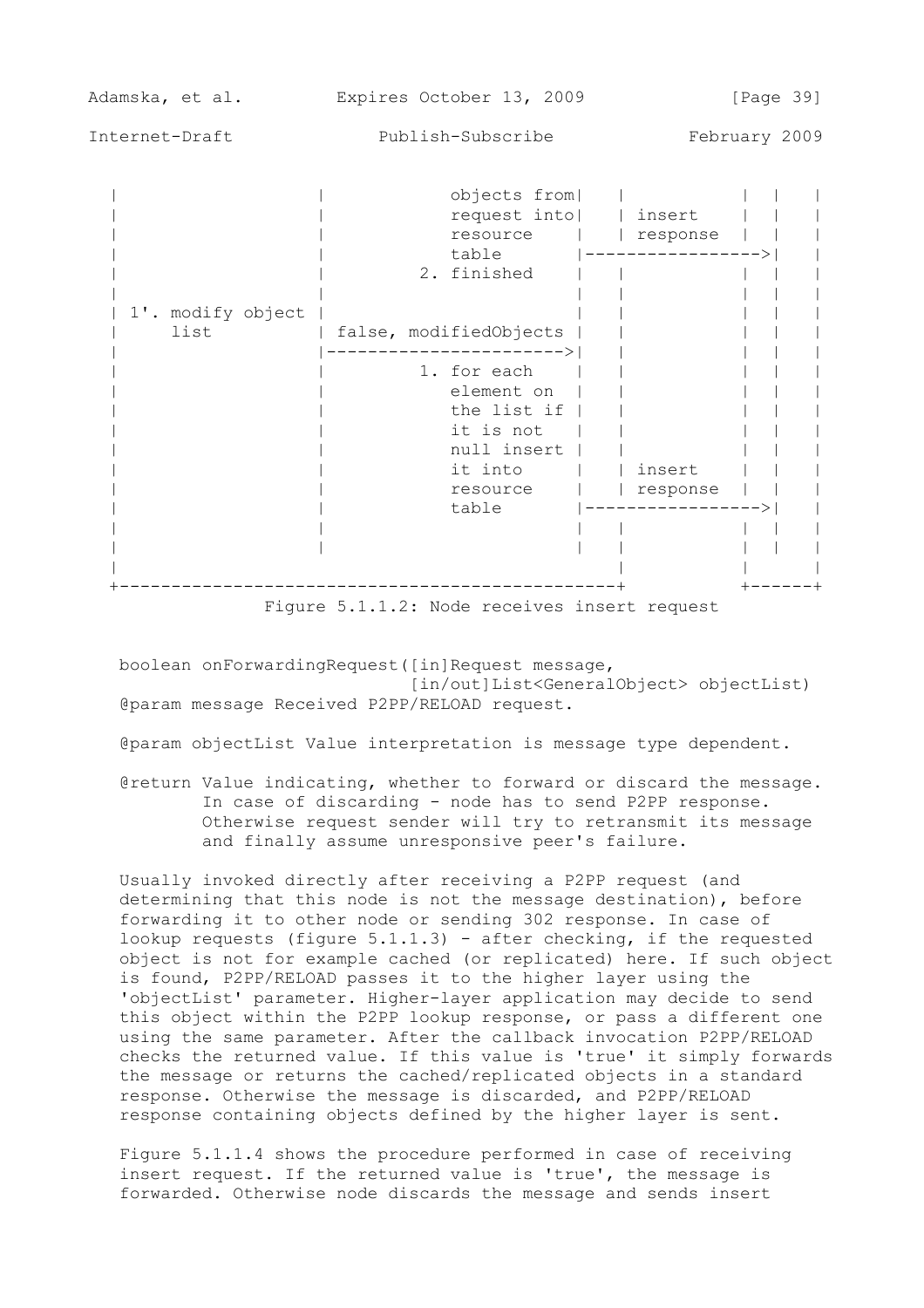| Adamska, et al. |  | Expires October 13, 2009 |  | [Page 40] |  |
|-----------------|--|--------------------------|--|-----------|--|
|                 |  |                          |  |           |  |

response to its originator.

 For both insert and lookup requests application layer MAY modify the object list elements' values or replace them with null. It MUST NOT modify the resource id, type or data model. For all request types it also MUST NOT alter the object list size.

|                                                | Receiver                                                                                                                                                                                                                                                                                                                                                              |         |                      | Message<br>Originator |  |
|------------------------------------------------|-----------------------------------------------------------------------------------------------------------------------------------------------------------------------------------------------------------------------------------------------------------------------------------------------------------------------------------------------------------------------|---------|----------------------|-----------------------|--|
|                                                | Application<br>P2PP                                                                                                                                                                                                                                                                                                                                                   | RELOAD/ | lookup<br>request    | RELOAD<br> /P2PP      |  |
| 1. continue<br>standard<br>processing          | 1. Fill object<br>list (if<br>some<br>requested<br>object isn't <br>replicated/<br>cached here<br>- add null<br>at this<br>position)<br>onDeliverRequest<br>(request, objects)  <br>true, objects<br>1. return<br>standard<br>response<br>containing<br>replicated/<br>cached<br>objects,<br>forward the<br>message or<br>send<br>redirect<br>response<br>2. finished |         | standard<br>response |                       |  |
| 1'. modify object<br>list (if any<br>of stored |                                                                                                                                                                                                                                                                                                                                                                       |         |                      |                       |  |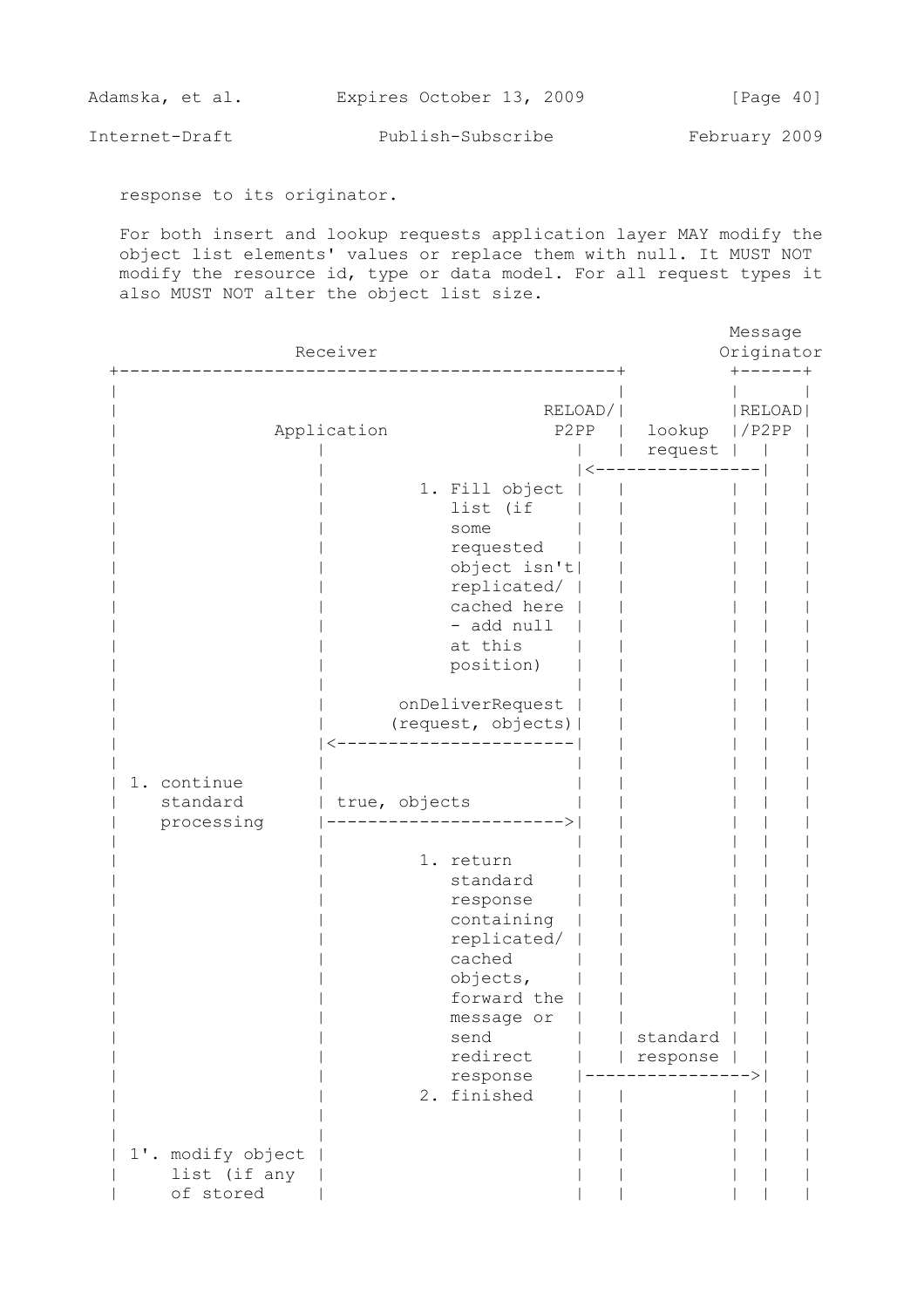| Adamska, et al. | Expires October 13, 2009 |  | [Page 41] |  |
|-----------------|--------------------------|--|-----------|--|
|                 |                          |  |           |  |

| objects needs<br>to be hidden<br>from lookup<br>request<br>originator<br>- set it to<br>null) |  | false, modifiedObjects<br>———————><br>1. send<br>response<br>containing | modified         |  |  |
|-----------------------------------------------------------------------------------------------|--|-------------------------------------------------------------------------|------------------|--|--|
|                                                                                               |  | modified                                                                | response         |  |  |
|                                                                                               |  | objects<br>2. finished                                                  | ---------------> |  |  |
|                                                                                               |  |                                                                         |                  |  |  |

Figure 5.1.1.3: Node receives lookup request

|             |               |                                                                                                                                                                                                                                                        |         |         | Message       |         |
|-------------|---------------|--------------------------------------------------------------------------------------------------------------------------------------------------------------------------------------------------------------------------------------------------------|---------|---------|---------------|---------|
|             | Receiver      |                                                                                                                                                                                                                                                        |         |         | Originator    |         |
|             |               |                                                                                                                                                                                                                                                        | RELOAD/ |         | <b>RELOAD</b> | ------+ |
|             | Application   | P2PP                                                                                                                                                                                                                                                   |         | insert  | /P2PP         |         |
|             |               |                                                                                                                                                                                                                                                        |         | request |               |         |
|             |               | 1. Fill object<br>list with<br>replicated/<br>cached<br>objects (if<br>object with<br>specified<br>key and of<br>specified<br>type isn't<br>replicated/<br>cached here<br>- add null<br>at this<br>position)<br>onDeliverRequest<br>(request, objects) |         |         |               |         |
|             |               |                                                                                                                                                                                                                                                        |         |         |               |         |
| 1. continue |               |                                                                                                                                                                                                                                                        |         |         |               |         |
| standard    | true, objects |                                                                                                                                                                                                                                                        |         |         |               |         |
| processing  |               |                                                                                                                                                                                                                                                        |         |         |               |         |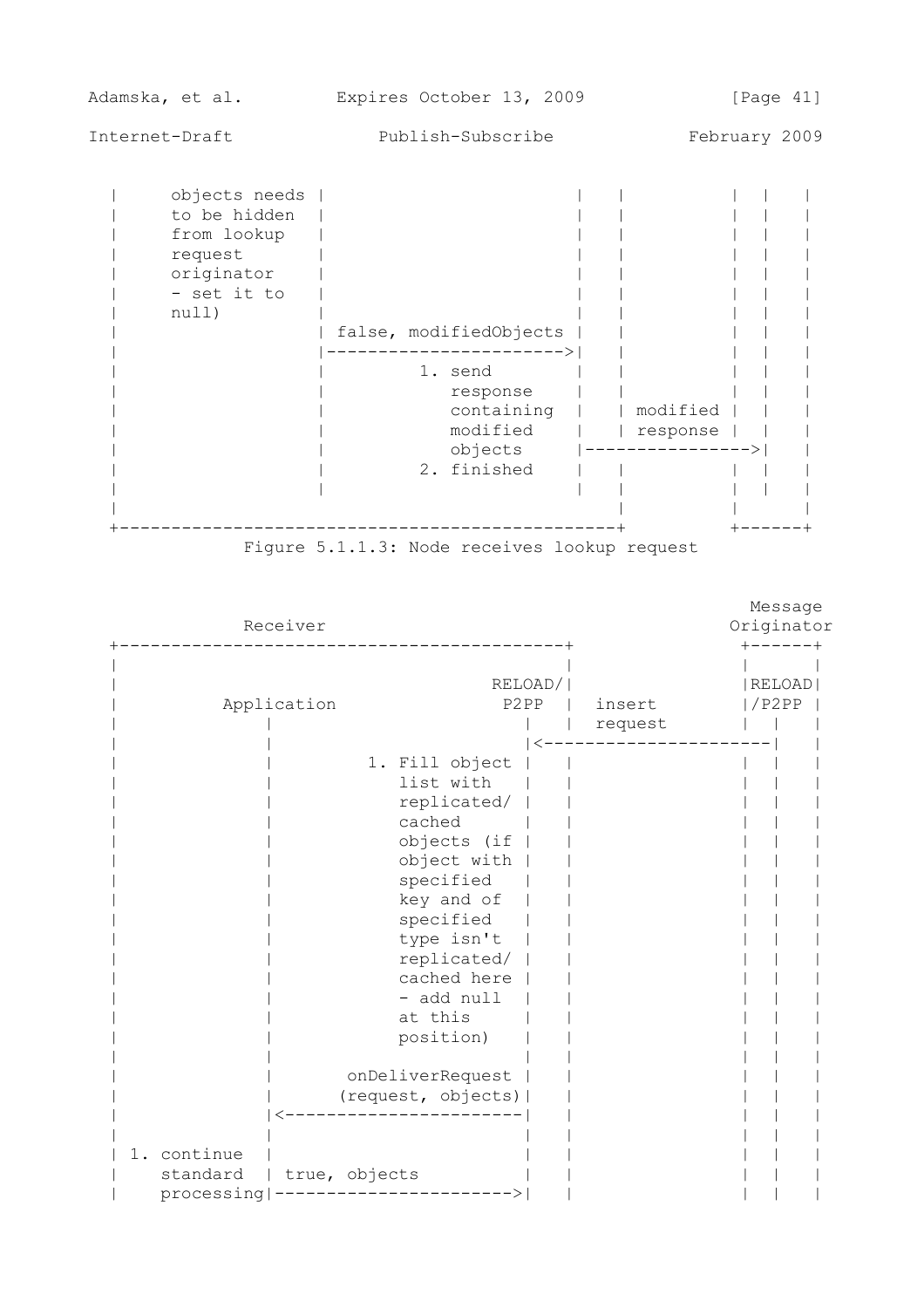| Adamska, et al.              | Expires October 13, 2009                                                                                                                                  | [Page $42$ ]         |               |
|------------------------------|-----------------------------------------------------------------------------------------------------------------------------------------------------------|----------------------|---------------|
| Internet-Draft               | Publish-Subscribe                                                                                                                                         |                      | February 2009 |
|                              | 1. forward the<br>message or<br>send<br>redirect<br>response<br>2. finished                                                                               | standard<br>response |               |
| 1'. modify<br>object<br>list | false, modifiedObjects<br>-------------------><br>1. for each<br>element on<br>the list if<br>it is not<br>null update<br>replicated/<br>cached<br>object | insert<br>response   |               |

Figure 5.1.1.4: Node receives insert request

boolean onDeliverResponse([in]Response message)

@param message P2PP/RELOAD response.

 @return Value indicating whether to continue the standard P2PP/RELOAD processing or not.

 Invoked after receiving P2PP/RELOAD response. The returned value interpretation is operation type dependent. For instance if it is 'false' for the insert response, it means, that the specified object MUST NOT be republished. This is useful, if it was only used to encapsulate some higher-layer-defined message.

void onNeighborJoin(PeerInfo newNode, int nodeType)

 @param newNode Object containing such information as ID, IP address, and port number.

 @param nodeType Value indicating, whether new node is a client, peer, peer acting as bootstrap server, etc.

 Invoked after accepting other node's join request and successfully sending OK reply to it (figure 5.1.1.5).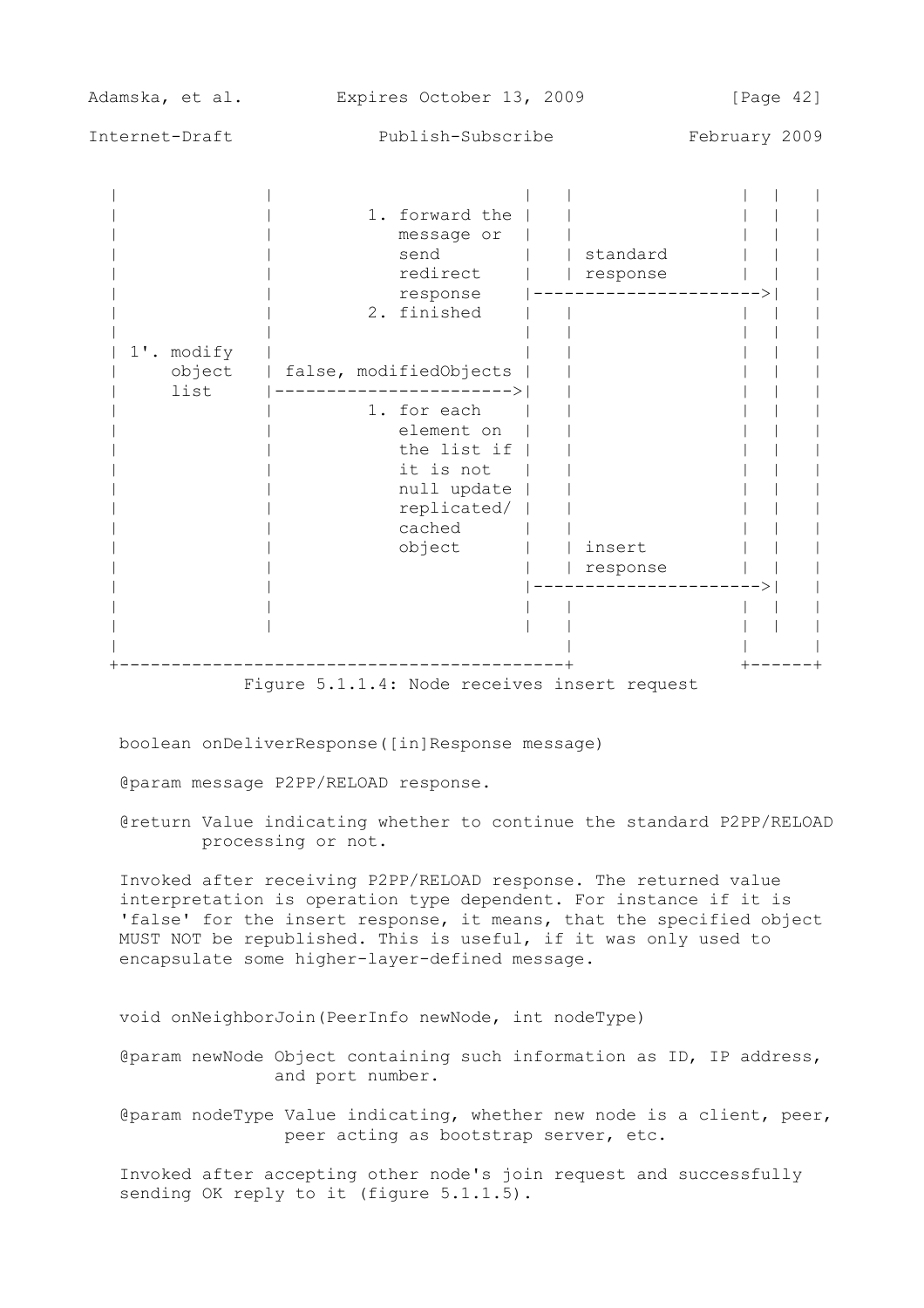

void onNeighborLeave(PeerInfo removedNode, int nodeType)

 @param removedNode Object containing such information as ID, IP address, and port number.

 @param nodeType Value indicating, whether new node is client, peer, peer acting as bootstrap server, etc.

Invoked after removing a neighbor from the neighbor table.

## **5.1.2 Objects**

 We propose creating a MESSAGE object type. This object could be used by the higher-layer applications to encapsulate its own messages within an insert request and make use of the overlay-specific routing. In the DHT-based networks this enables sending a message even if the exact destination's peer ID is unknown (we only know, that it should be the closest one to some given object key). It also guarantees that the message will not be routed to clients (as they are not responsible for storing objects).

This object for P2PP could be described as follows:

 Type: MESSAGE Subtype: value indicating protocol Message: raw message bytes

Below we propose the MESSAGE object's format using RELOAD semantics:

 Kind-Id: MESSAGE Data Model: single value Value: value indicating protocol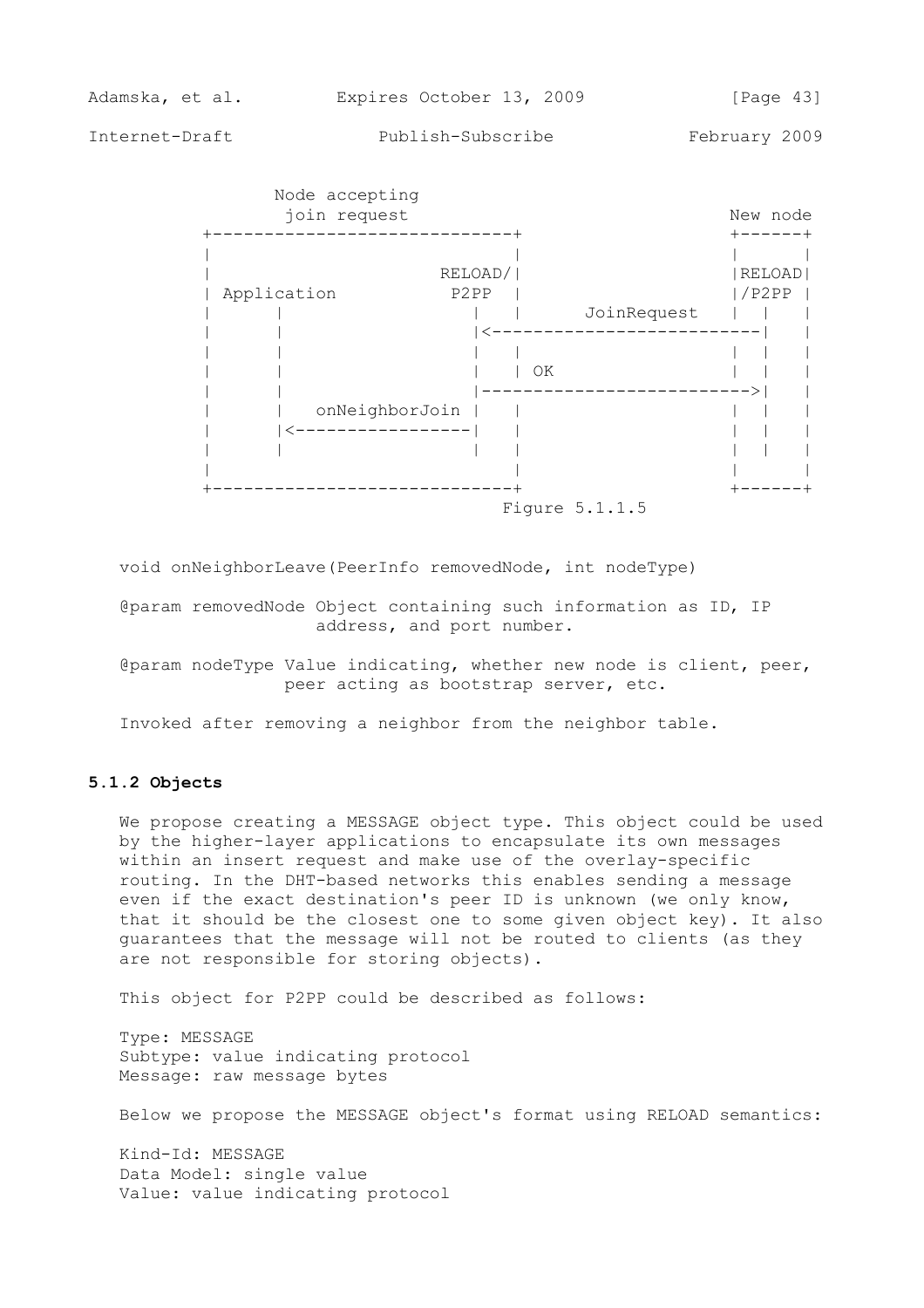| Adamska, et al. | Expires October 13, 2009 | [Page 44]     |
|-----------------|--------------------------|---------------|
| Internet-Draft  | Publish-Subscribe        | February 2009 |

raw message bytes

 The received MESSAGE objects do not necessarily have to be stored in the resource tables. Application built on top of P2PP/RELOAD MAY prevent it by capturing insert messages containing such objects using previously described callbacks and making overlay layer discard them. After that, the request originator SHOULD also use the previously described onDeliverResponse callback to prevent P2PP/RELOAD layer from republishing the object and thus resending the higher-layer message encapsulated in it.

#### **5.1.3 API**

 We propose adding a method for calculating distance between the two given keys according to the overlay-specific metrics and hash algorithm. In our algorithm we use it for creating and maintaining the topology structure. This method could be defined as follows:

int getDistance(String key1, String key2)

@param key1, key2 Method calculates the distance between these keys.

 @return In the DHT-based networks returned value is greater or equal to 0. In unstructured ones method always returns -1.

 Publish-subscribe protocols built on top of the unstructured overlays, based for instance on random walks, may also require access to the routing information. This is why we propose two methods that provide it:

RoutingTable getRoutingTable()

@return Node's routing table.

NeighborTable getNeighborTable()

@return Node's neighbor table.

## **5.2 Usage of the extension**

## **5.2.1 Objects**

 Apart from the generic MESSAGE object we also propose to add one publish-subscribe-specific type called SUBSCRIPTIONINFO. It will be placed in network to inform other nodes about the topic existence, and help them join the multicast tree. This is essential for the unstructured overlays.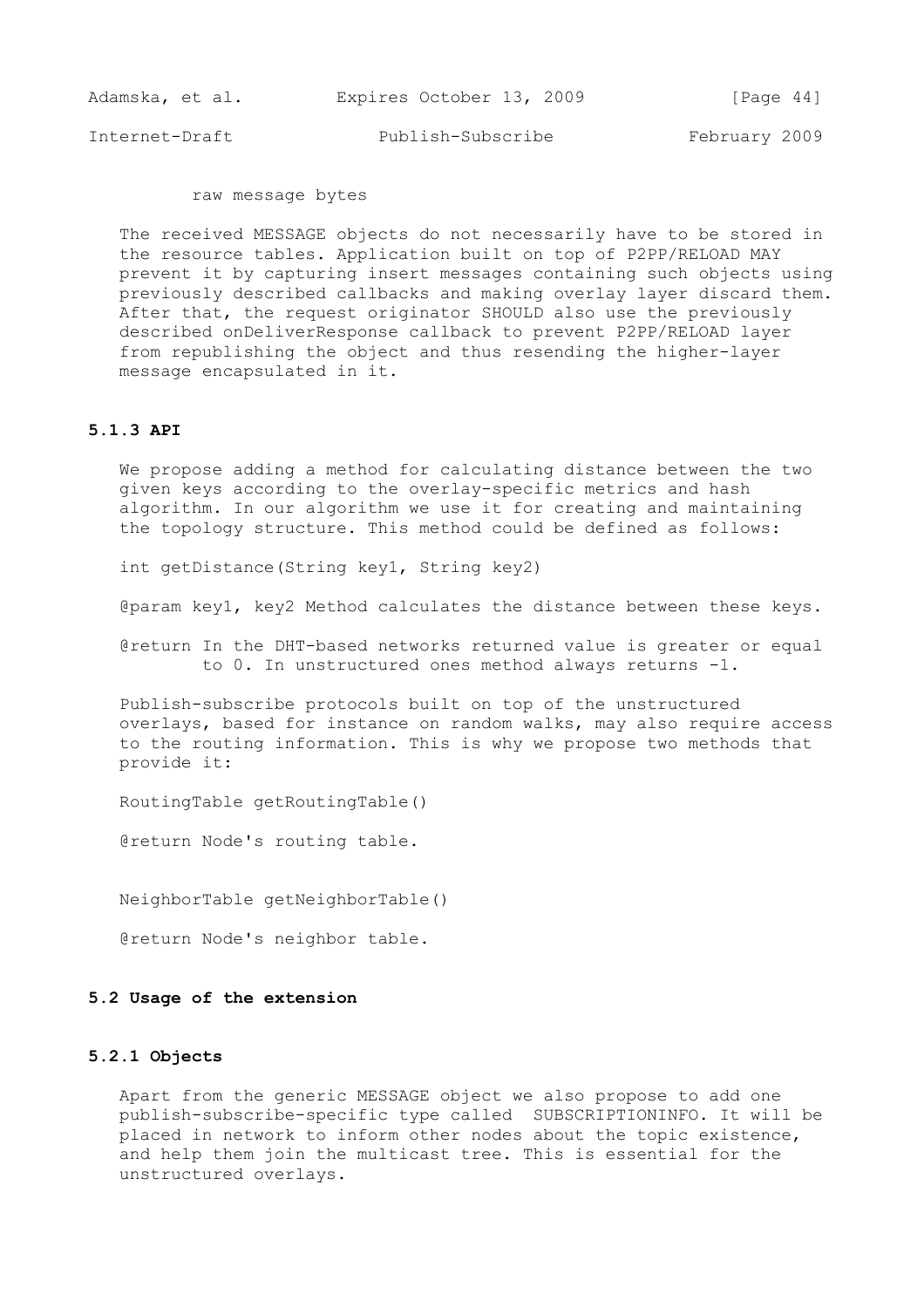```
Adamska, et al. Expires October 13, 2009 [Page 45]
```
For P2PP this object can be defined as follows:

 Type = SUBSCRIPTIONINFO Status = PENDING/ACCEPTED Peer = PeerInfo object containing peer ID, IP address and port number for the incoming publish-subscribe messages.

 Below we propose the SUBSCRIPTIONINFO object's format using RELOAD semantics:

 Kind-Id: SUBSCRIPTIONINFO Data Model: single value Value: status = PENDING/ACCEPTED peer = PeerInfo object containing peer ID, IP address and port number for the incoming publish-subscribe messages.

 When node wants to subscribe for some topic, it performs lookup for the SUBSCRIPTIONINFO object (giving the topic ID as a key).

## **6. Future work**

 We plan to provide event metadata to extend the default Interest Conditions and support advanced filters for the content-based multicast.

### **7. IANA Considerations**

This document has no actions for IANA.

## **8. References**

#### **8.1 Normative references**

- [1] S. Baset, H. Schulzrinne and M. Matuszewski, "Peer-to-Peer Protocol(P2PP)", draft-baset-p2psip-p2pp-01 (work in progress), November 19, 2007.
- [2] C. Jennings, B. Lowekamp, E. Rescorla, S. Baset and H. Schulzrinne, "REsource LOcation And Discovery (RELOAD)", draft-ietf-p2psip-reload-00 (work in progress), July 11, 2008.
- [3] S. Bradner, "Key words for use in RFCs to Indicate Requirement Levels", BCP 14, RFC 2119, March 1997.

## **8.2 Informative references**

[4] P. Maymounkov and D. Mazieres, "Kademlia: A peer-to-peer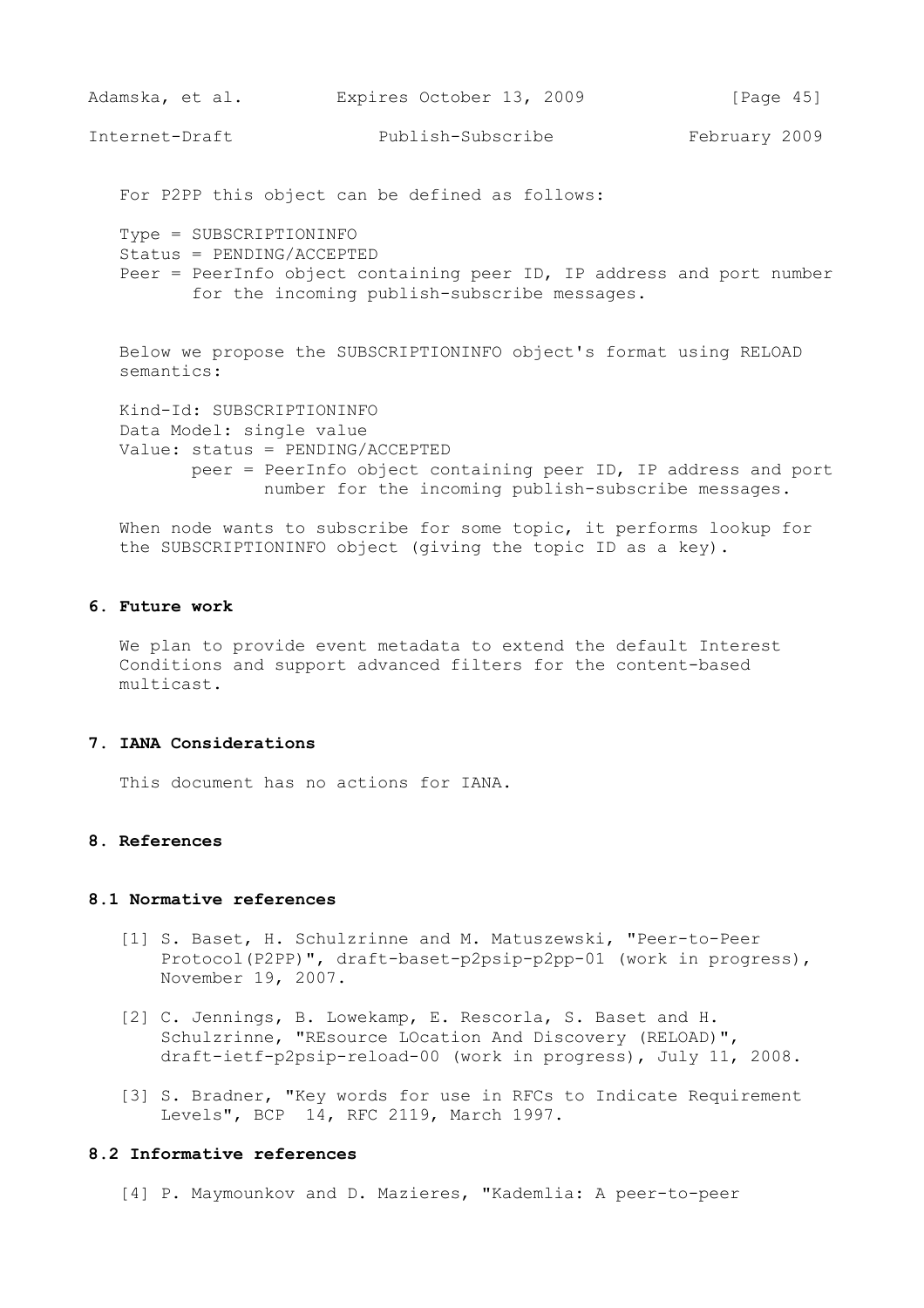information system based on the xor metric," Peer-To-Peer Systems: First International Workshop, IPTPS 2002, Cambridge, MA, USA, March 7-8, 2002: Revised Papers, 2002.

- [5] S. Ratnasamy, M. Handley, R. M. Karp, and S. Shenker, "Application-level multicast using content-addressable networks." in Networked Group Communication, ser. Lecture Notes inComputer Science, J. Crowcroft and M. Hofmann, Eds., vol.2233. Springer, 2001, pp. 14-29.
- [6] A. Rowstron and P. Druschel, "Pastry: Scalable, distributed object location and routing for large-scale peer-to-peer systems," in Proc. Of the International Conference on Distributed Systems platforms(Middleware), 2001.
- [7] A.I.T. Rowstron, A-M. Kermarrec, M. Castro, and P. Druschel, "Scribe: The design of a large-scale event notification infrastructure." vol. 2233, pp. 30-43, 2001.
- [8] I. Stoica, R. Morris, D. Karger, M. F. Kaashoek, and H. Balakrishnan, "Chord: A scalable peer-to-peer lookup service for internet applications," in SIGCOMM'01: Proceedings of the 2001 conference on Applications, technologies, architectures, and protocols for computer communications. New York, NY, USA: ACM, 2001, pp. 149-160.
- [9] Y. Chawathe, S. Ratnasamy, L. Breslau, N. Lanham, and S. Shenker, "Making gnutella-like p2p systems scalable," in SIGCOMM'03: Proceedings of the 2003 conference on Applications, technologies, architectures, and protocols for computer communications. New York, NY, USA: ACM, 2003, pp. 407-418

## **Authors' Addresses**

 Paulina Adamska Dept. of Computer Networks Polish-Japanese Institute of Information Technology Koszykowa 86, 02-008 Warsaw Poland

Email: tiia@pjwstk.edu.pl

 Adam Wierzbicki Dept. of Computer Networks Polish-Japanese Institute of Information Technology Koszykowa 86, 02-008 Warsaw Poland

Email: adamw@pjwstk.edu.pl